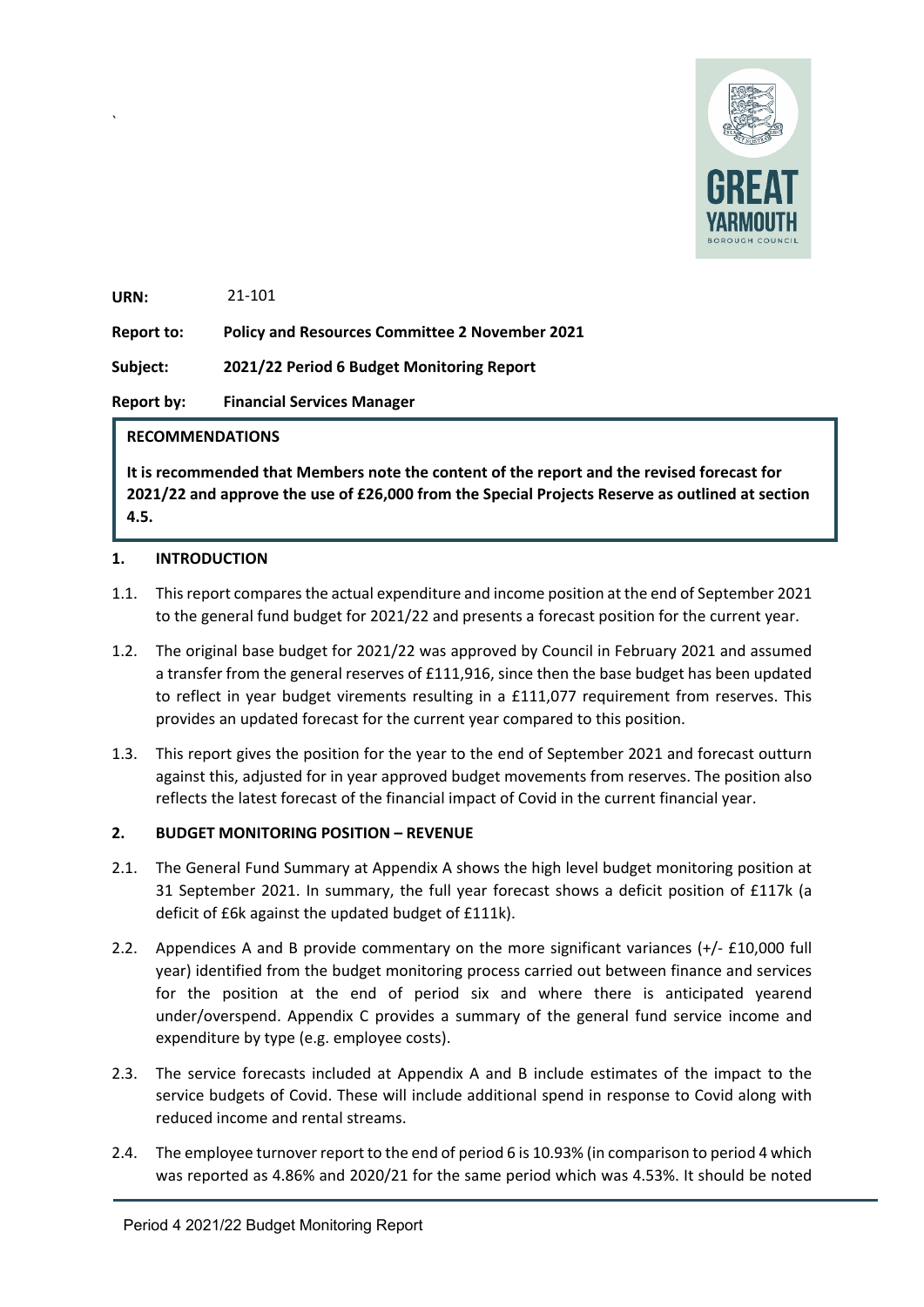that in 2020/21 there were 41 leavers and 47 employees have left already in 2021/22). The leavers in the current year includes posts recruited to for the Covid response where post holders have returned to substantive employment. Employee turnover is the total number of leavers as a percentage of the average head count of employees over the period. In financial terms turnover will result in underspends against direct employee related budget, for example pay, NI and pension when posts become vacant up to the point of recruitment. Turnover savings will be also be accrued from restructuring and where there have been significant delays in-between a post becoming vacant and then being filled. Some of the in-year vacancy savings will be offset using agency and interim appointments. Overall, for the period to the end of September there is an underspend of (£219k) of direct employee costs (per Appendix C) the detail of the more significant will have been reported in the detail included at appendix B.

- 2.5. The Council forecast includes £3.6m costs in relation to Covid (as per detail in Appendix B) including £1.9m payments to businesses of additional restriction grants for the year. These payments are fully funded and are part of the forecast Covid income of £3.1m recognised in 2021/22. The £1m of Covid funding carried forward in earmarked reserves at the end of last year is largely forecast to be spent by the yearend.
- 2.6. The Council have continued to pay out Covid business grants and as of 30 September 2021 the following amounts had been paid out:

|                                                                       | Spend to date in<br>2122(f) | Total Spend (£) |
|-----------------------------------------------------------------------|-----------------------------|-----------------|
| Local Restrictions Support Grants, excluding<br><b>Restart Grants</b> | 1,140,342                   | 16,847,023      |
| <b>Restart Grants</b>                                                 | 10,934,746                  | 10,934,746      |
| Additional Restriction Grants *                                       | 1,367,872                   | 2,876,227       |

The funding and the costs in relation to the Additional Restriction Grants are reflected in the Council's income and expenditure as they are responsible for the awarding criteria for the grants. They are therefore included in Appendix A and B. Under accounting conventions, the Council acts as an agent of the Government in administering the other grants and so the income and expenditure is not recognised as that of the Councils so is not included.

2.7. The overall financial impact of Covid is being monitored monthly and is used to inform the returns to MHCLG on the impact to the financial position of the Council. Where known, the impact has been included in the budget monitoring position as detailed in the appendices to the report.

## **3. BUDGET MONITORING POSITION – SUMMARY**

3.1. The following table provides a summary of the full year projections for the service areas along with an update use of reserves figure where applicable.

| <b>Budget Area</b>             | <b>Full Year</b><br><b>Current Budget</b><br>f'000 | <b>Full Year</b><br><b>Forecast</b><br>f'000 | <b>Total Estimated</b><br><b>Full Year Effect</b><br>f'000 |
|--------------------------------|----------------------------------------------------|----------------------------------------------|------------------------------------------------------------|
| Service Area                   | 13,603                                             | 13,589                                       | $\left(14\right)$                                          |
| Non-Service Areas              | (11, 231)                                          | (11, 211)                                    |                                                            |
| Use of Reserves                | (2, 261)                                           | (2, 261)                                     |                                                            |
| <b>Total (Surplus)/Deficit</b> | 111                                                | 117                                          |                                                            |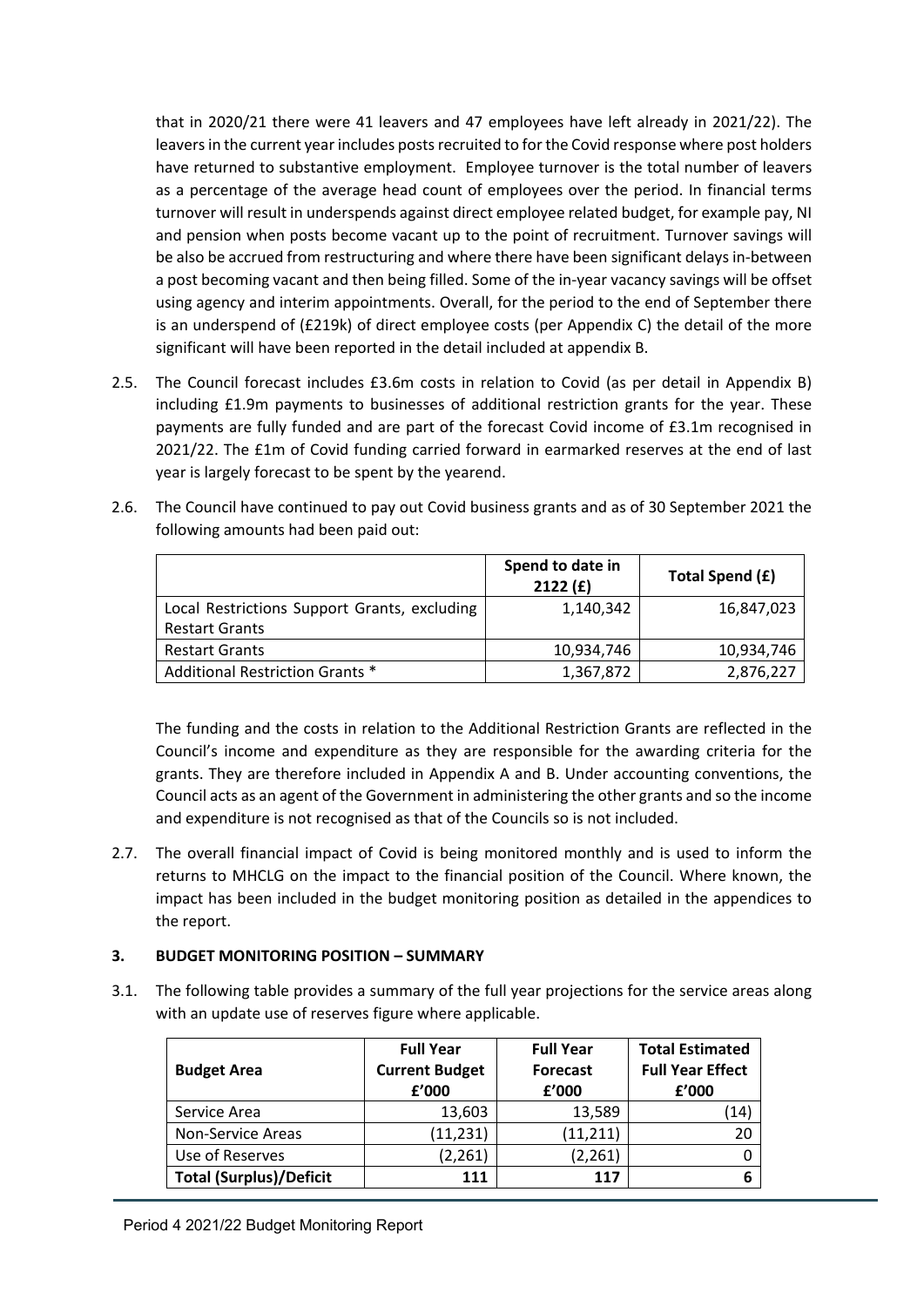3.2. The overall position will continue to be monitored in the current financial year and will be reported to Management Team and Members accordingly.

## **4. BUDGET MONITORING POSITION – CAPITAL PROGRAMME**

- 4.1. Actual expenditure to the end of September 2021 totals £8.289m as summarised under Appendix D. This is in line with expectations as capital spending tends to occur in the final quarters of the financial year.
- 4.2. Since reporting at the end of July, an amendment to the Capital Programme of £96k has been made to incorporate Safer Streets funding (round 2) secured towards new CCTV cameras, including ones on the Wellesley. £15k historic CCTV budget for the Wellesley has been aligned to this funding to support this project delivery.
- 4.3. The revised General Fund Capital Programme for 2021/22 is £42.406m. Of this, £26.9m is currently forecast to be spent in 2021/22. The remaining budget will be spent in future years as the budget includes approved projects that will span financial years.
- 4.4. We are currently awaiting the outcome of a funding bid under the Sustainable Warmth competition which brings together two funding streams. If successful the Council would act as Accountable Body for £3.4 million funding, with £3million being for capital works. These works include air source heat pumps, loft top up, external and underfloor insulation. 10% of the works will be on council dwellings but the remainder will be allocated to owner occupied properties. If we are successful, the Council will be the accountable body for this funding but will work with Eon who will manage the day-to-day delivery of this project as our delivery partner for this scheme. Once the outcome is known the capital programme will be updated accordingly.
- 4.5. £214k funding has been secured in relation to Safer Streets Round 3 projects which will deliver enhancements and works to the rows and includes £17k funding for revenue costs. It also includes £34k towards the purchase of cleaning equipment. A further £26k is required to purchase the equipment which costs £60k and it is requested that this be funded from the special project reserve.

## **5. CONCLUSIONS**

- 5.1. The revenue budget is showing a forecast full year overspend of £6k. The overall financial position will continue to be closely monitored and where appropriate, the timing of the use of reserves in the year will be considered as part of the consideration of the overall outturn position reported to members later in the year.
- 5.2. The capital 2021/22 budget stands at £42.4m as at month 6. Spend is anticipated to increase in as the year progresses and currently the forecast spend is £26.9m with £15.5m to be carried forward into future years. The position will continue to be monitored as projects progress.

## **6. FINANCIAL IMPLICATIONS AND RISKS**

- 6.1. The details within Appendices A and B to this report highlight the significant variances including those that are estimated to result in a full year impact.
- 6.2. The overall position for 2021/22 will continue to be monitored during the year and will be reported to Management team and Members accordingly.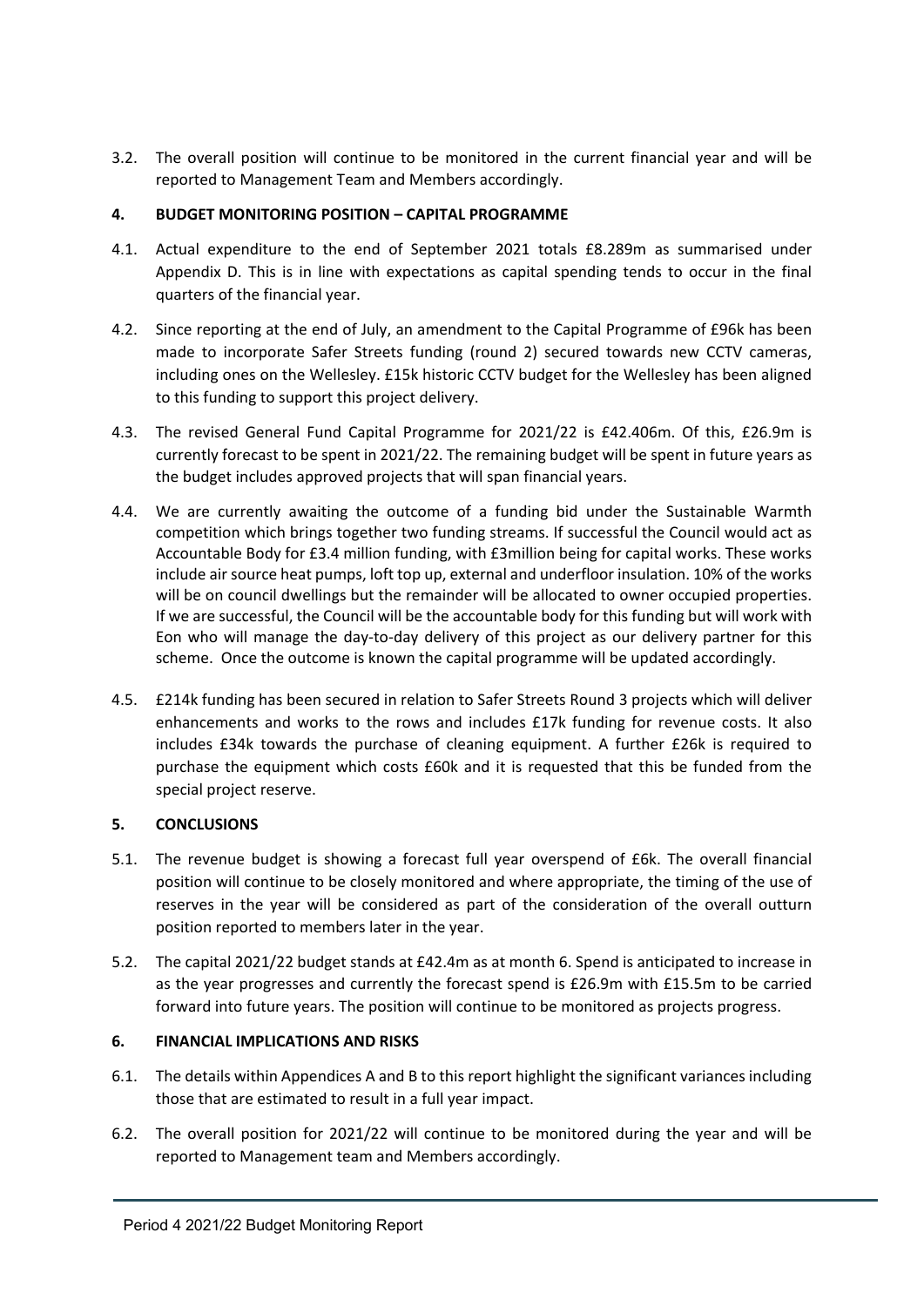Areas of consideration: e.g. does this report raise any of the following issues and if so how have these been considered/mitigated against?

| Area for consideration                          | Comment                                  |
|-------------------------------------------------|------------------------------------------|
| Monitoring Officer Consultation:                | N/A                                      |
| Section 151 Officer Consultation:               | Included within the detail of the report |
| <b>Existing Council Policies:</b>               | N/A                                      |
| Financial Implications (including VAT and tax): | Included within the detail of the report |
| Legal Implications (including human rights):    | N/A                                      |
| <b>Risk Implications:</b>                       | Included within the detail of the report |
| Equality Issues/EQIA assessment:                | N/A                                      |
| Crime & Disorder:                               | N/A                                      |
| <b>Every Child Matters:</b>                     | N/A                                      |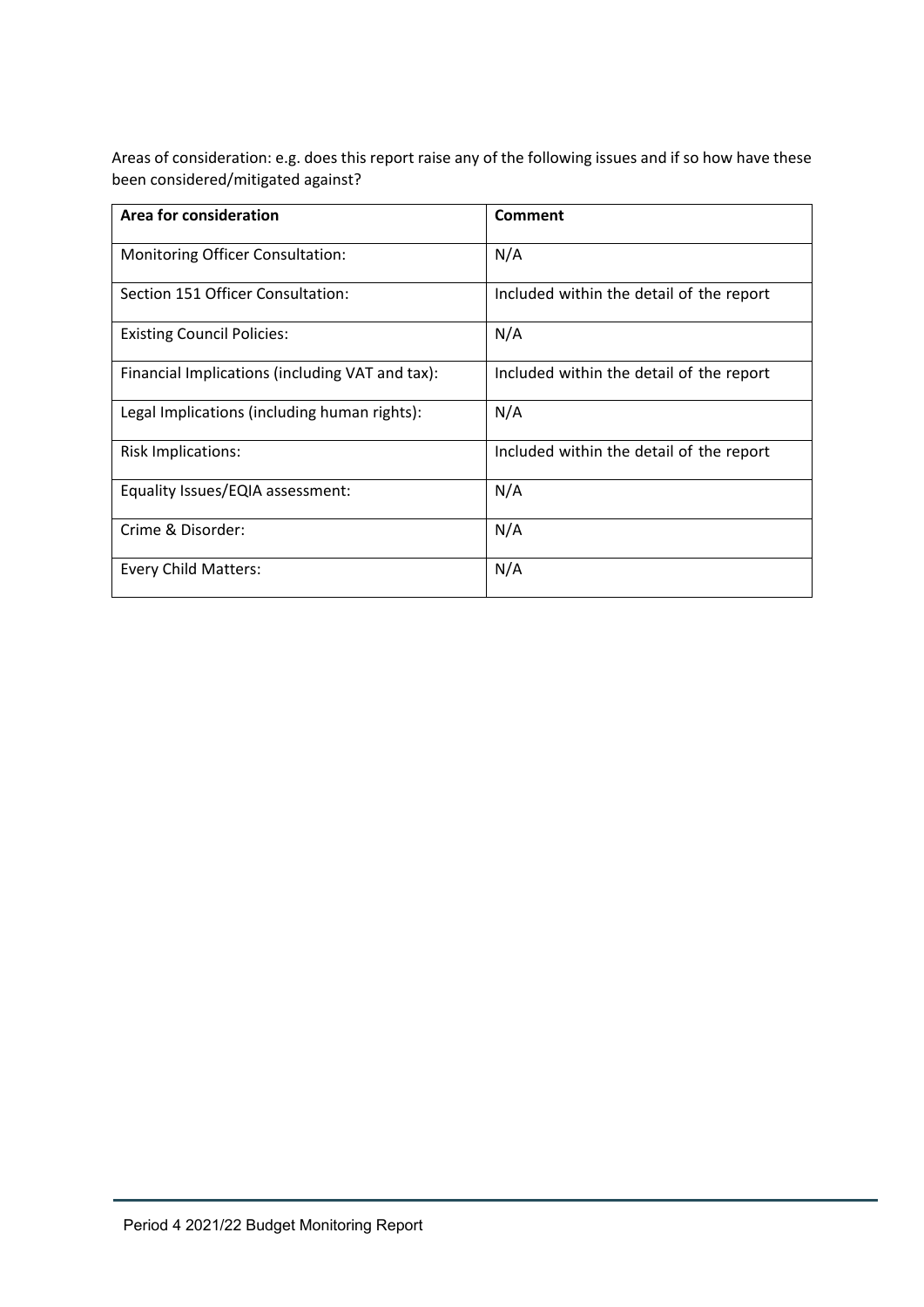## **Appendix A ‐ General Fund Summary Period 6 2021/2022**

|                                                              | Original<br><b>Budget</b> | Current<br><b>Budget</b>     | P6 YTD<br>actual | <b>Full Year</b>             | <b>Full Year</b><br>Forecast | <b>Comments</b>                                                                                                   |
|--------------------------------------------------------------|---------------------------|------------------------------|------------------|------------------------------|------------------------------|-------------------------------------------------------------------------------------------------------------------|
|                                                              | 2021/22                   | 2021/22                      | 2021/22          | Forecast<br>£                | Variance                     |                                                                                                                   |
| <b>Net Cost of Services</b>                                  |                           | £                            | £                |                              | £                            |                                                                                                                   |
|                                                              |                           |                              | 1,268,123        |                              |                              |                                                                                                                   |
| Executive                                                    | 4,108,536<br>1,158,059    | 5,095,990<br>1,122,592       | 1,402,335        | 5,163,532<br>1,032,748       | 67,542<br>(89, 844)          |                                                                                                                   |
| Housing                                                      |                           |                              |                  |                              |                              |                                                                                                                   |
| Inward Investment                                            | 1,205,607                 | 1,431,237                    | (4,534,424)      | 1,330,475                    | (100, 762)                   |                                                                                                                   |
| Planning and Growth                                          | 427,075                   | 412,238                      | 252,247          | 433,238                      | 21,000                       | See Appendix B for details of significant variances.                                                              |
| <b>Customer Services</b>                                     | (545, 453)                | (641, 161)                   | (1,410,825)      | (692, 719)                   | (51, 558)                    |                                                                                                                   |
| Property and Asset Management                                | 167,560                   | 315,549                      | (823, 643)       | 530,690                      | 215,141                      |                                                                                                                   |
| Communications, Marketing and Events                         | 777,164                   | 757,435                      | 359,943          | 761,088                      | 3,653                        |                                                                                                                   |
| <b>Environmental Services</b>                                | 5,063,126                 | 5,109,194                    | 4,049,211        | 5,030,345                    | (78, 849)                    |                                                                                                                   |
|                                                              | 12,361,674                | 13,603,074                   | 562,966          | 13,589,397                   | (13, 677)                    |                                                                                                                   |
| Non Service Expenditure/Income                               |                           |                              |                  |                              |                              |                                                                                                                   |
| Recharge to HRA                                              | (1,914,393)               | (2, 169, 144)                | 0                | (2, 169, 144)                | $\Omega$                     |                                                                                                                   |
| Loan Interest Payable                                        | 1,229,995                 | 1,229,995                    | 296,720          | 1,244,995                    |                              | 15,000 Increased broker fees due to volume of treasury management<br>transactions due to use of short term loans. |
| <b>Interest Receivable</b>                                   | (58, 967)                 | (58, 967)                    | (22, 838)        | (58, 967)                    | 0                            |                                                                                                                   |
| <b>Capital Charges Reversal</b>                              | (2, 196, 310)             | (2, 196, 310)                | (2,227,618)      | (2, 196, 310)                | 0                            |                                                                                                                   |
| Revenue Contribution to Capital                              | $\mathbf 0$               | $\Omega$                     | $\mathbf 0$      | $\Omega$                     | $\mathbf 0$                  |                                                                                                                   |
| Transfers to/(from) Earmarked Reserves                       |                           | $(946, 958)$ $(2, 261, 419)$ | (0)              | (2,261,419)                  | 0                            |                                                                                                                   |
| Transfers to Business Rates Reserve for Impact between years |                           |                              |                  |                              |                              |                                                                                                                   |
| <b>Transfers to General Reserve</b>                          | 0                         |                              | $\mathbf 0$      |                              |                              |                                                                                                                   |
| Pension Back Funding                                         | 2,126,769                 | 2,126,769                    | 1,060,607        | 2,126,769                    | 0                            |                                                                                                                   |
| Parish Precepts & Concurrent Grants                          | 539,586                   | 539,586                      | 544,510          | 544,510                      | 4,924                        |                                                                                                                   |
| Provision for Loan Repayment (MRP)                           | 1,558,000                 | 1,558,000                    | 0                | 1,558,000                    | 0                            |                                                                                                                   |
| Accounting Adjustments - soft loans, acc absences            | $\mathbf 0$               | 0                            | $\mathbf 0$      | $\Omega$                     | $\Omega$                     |                                                                                                                   |
| Vacancy Management & Apprenticeship Levy                     | (279, 222)                | 47,751                       | 22,541           | 47,751                       | 0                            |                                                                                                                   |
|                                                              | 58,500                    | (1, 183, 739)                | (326,078)        | (1, 163, 815)                | 19,924                       |                                                                                                                   |
| Income                                                       |                           |                              |                  |                              |                              |                                                                                                                   |
| Council Tax - Parishes                                       | (519, 506)                | (519, 506)                   | (519, 506)       | (519, 506)                   | 0                            |                                                                                                                   |
| Council tax - Borough                                        | (4,865,925)               | (4,865,925)                  | 519,506          | (4,865,925)                  | $\mathbf 0$                  |                                                                                                                   |
| <b>Business Rates</b>                                        | (4,507,153)               | (4,507,153)                  | (3,407,701)      | (4,507,153)                  | $\mathbf 0$                  |                                                                                                                   |
| Revenue Support Grant                                        | (2,073,588)               | (2,073,588)                  | (1,099,002)      | (2,073,588)                  | 0                            |                                                                                                                   |
| <b>New Homes Bonus</b>                                       | (38, 766)                 | (38, 766)                    | (19, 384)        | (38, 766)                    | 0                            |                                                                                                                   |
| <b>Other Grants</b>                                          | (303, 320)                | (303, 320)                   | (81, 802)        | (303, 320)                   | 0                            |                                                                                                                   |
|                                                              |                           | (12,308,258) (12,308,258)    |                  | $(4,607,889)$ $(12,308,258)$ | 0                            |                                                                                                                   |
| (Surplus)/Deficit                                            | 111,916                   | 111,077                      | (4,371,001)      | 117,324                      | 6,247                        |                                                                                                                   |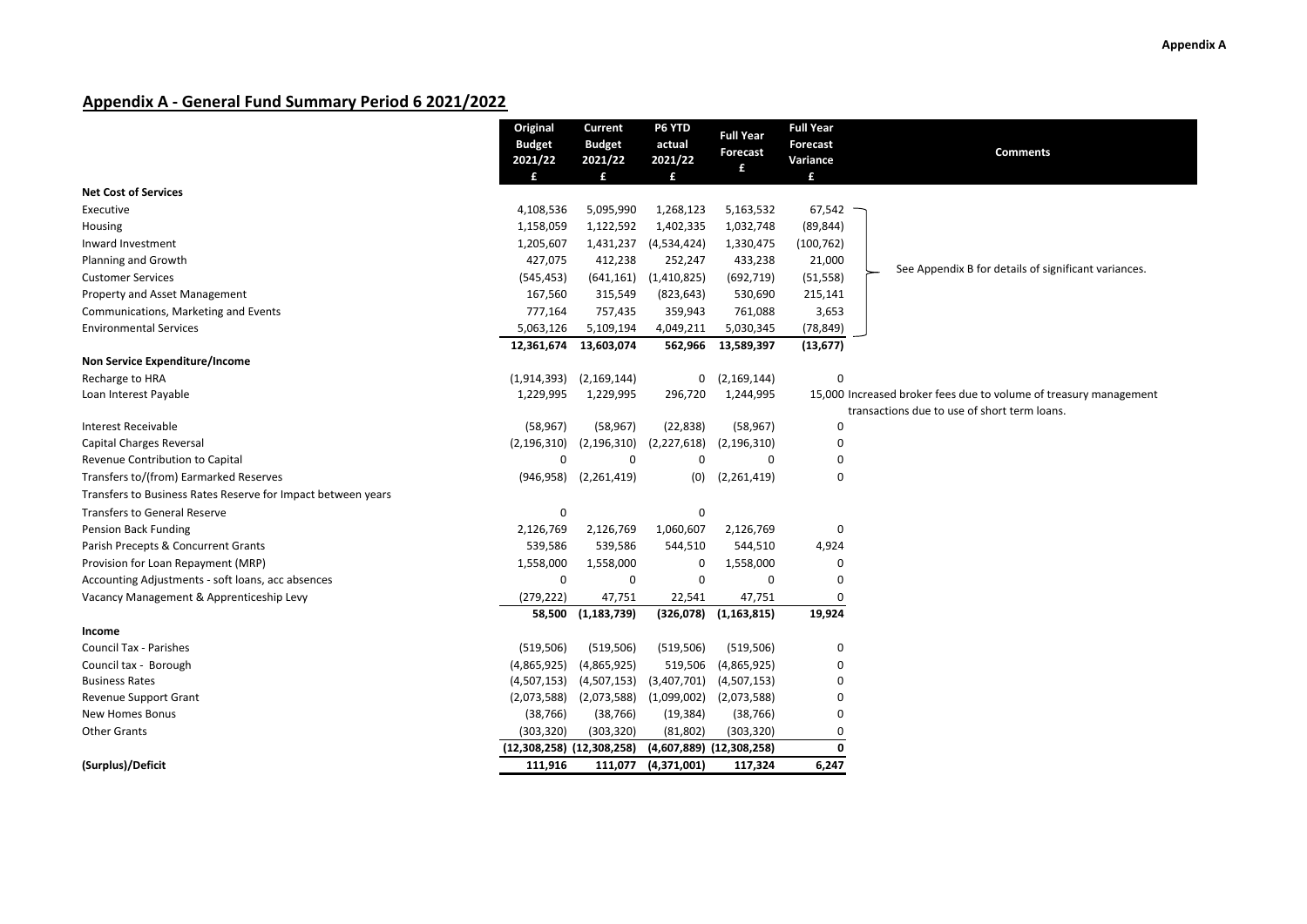| Note 1 Significant variances requiring commentary: | Significant variances of +/- £10,000 full year forecast variances only require commentary. This is based on the total variance for the service<br>line level for the services as Heads of Service are able to vire budgets within their areas as required.                       |
|----------------------------------------------------|----------------------------------------------------------------------------------------------------------------------------------------------------------------------------------------------------------------------------------------------------------------------------------|
| <b>Note 2 Support Services Recharges:</b>          | Support Services Recharge variances are driven by the variances in direct costs and income identified under those services recharged across<br>the Council at year end and therefore there will be variances reported during the year.                                           |
| Note 3 IAS19 Accounting Adjustment:                | IAS19 requires services to recognise pension costs for employees as provided by the Council's Actuary. These IAS19 addition pension charges<br>do not impact on the yearend position as they are reversed under Appendix A as part of the Pension Back Funding line at year end. |

#### **Executive**

| <b>Executive Team</b>                  | 2021/22    | <b>Original Budget Current Budget</b><br>2021/22<br>£ | P6 YTD actual<br>2021/22<br>£ | <b>Full Year Forecast</b> | <b>Full Year</b><br>Forecast<br>Variance<br>£        |                                         |
|----------------------------------------|------------|-------------------------------------------------------|-------------------------------|---------------------------|------------------------------------------------------|-----------------------------------------|
| <b>Gross Direct Expenditure:</b>       |            |                                                       |                               |                           |                                                      |                                         |
| Pay                                    | 669,143    | 661,124                                               | 321,413                       | 654,874                   | (6, 250)                                             |                                         |
| Non-pay                                | 19,298     | 19,298                                                | 5,959                         | 14,548                    | (4,750)                                              |                                         |
| <b>Gross Direct Income</b>             | O          | n                                                     | O                             | O                         |                                                      |                                         |
| Net Direct Expenditure/(Income) Total: | 688,441    | 680,422                                               | 327,373                       | 669,422                   | (11,000)                                             | No significant variances.               |
| <b>Support Services Recharges</b>      | (688, 420) | (688, 420)                                            | 0                             | (688, 420)                |                                                      |                                         |
| Capital Charges                        | ŋ          | n                                                     | ი                             | ŋ                         |                                                      |                                         |
| Total:                                 | 21         | (7,998)                                               | 327,373                       | (18,998)                  | (11,000)                                             |                                         |
|                                        |            |                                                       |                               |                           |                                                      |                                         |
| Legal                                  | 2021/22    | <b>Original Budget Current Budget</b><br>2021/22<br>£ | P6 YTD actual<br>2021/22<br>£ | <b>Full Year Forecast</b> | <b>Full Year</b><br><b>Forecast</b><br>Variance<br>£ |                                         |
| Gross Direct Expenditure:              |            |                                                       |                               |                           |                                                      |                                         |
| Pay                                    | $\Omega$   | $\Omega$                                              | $\Omega$                      | O                         |                                                      |                                         |
| Non-pay                                | 470,805    | 470,805                                               | 235,403                       | 470,805                   | 0                                                    |                                         |
| <b>Gross Direct Income</b>             | (35,000)   | (35,000)                                              | (11, 326)                     | (22,000)                  | 13,000                                               | Expected income based on actuals at Q2. |
| Net Direct Expenditure/(Income) Total: | 435,805    | 435,805                                               | 224,076                       | 448,805                   | 13,000                                               |                                         |
| <b>Support Services Recharges</b>      | (435, 810) | (435, 810)                                            | 0                             | (435, 810)                |                                                      |                                         |
| Capital Charges                        | ŋ          | C                                                     | n                             | ŋ                         |                                                      |                                         |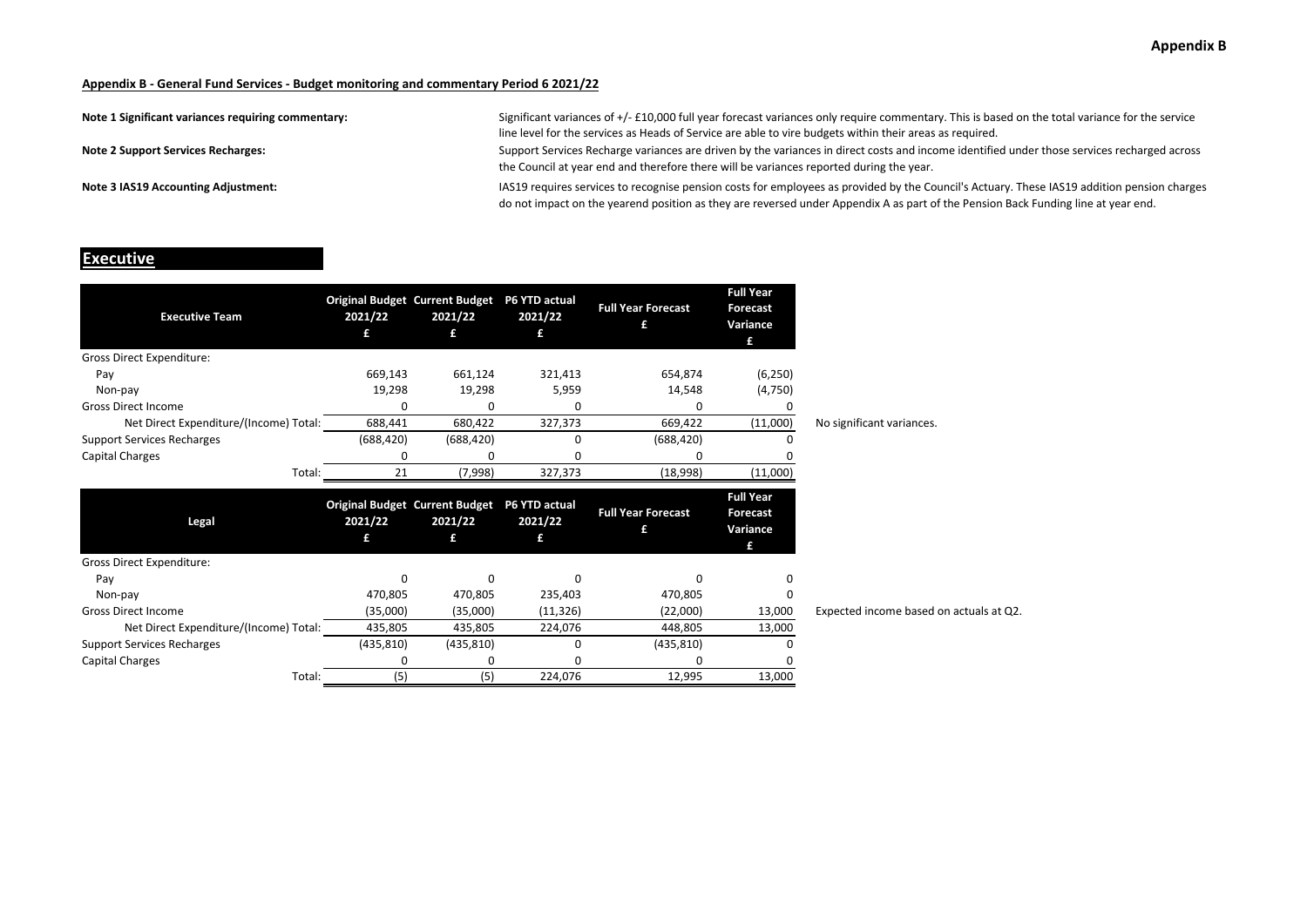| <b>Equinox</b>                         | <b>Original Budget Current Budget</b><br>2021/22<br>£ | 2021/22<br>£ | P6 YTD actual<br>2021/22<br>£ | <b>Full Year Forecast</b><br>£ | <b>Full Year</b><br><b>Forecast</b><br>Variance<br>£ |                                                         |
|----------------------------------------|-------------------------------------------------------|--------------|-------------------------------|--------------------------------|------------------------------------------------------|---------------------------------------------------------|
| <b>Gross Direct Expenditure:</b>       |                                                       |              |                               |                                |                                                      |                                                         |
| Pay                                    | $\Omega$                                              | 0            | <sup>0</sup>                  | 0                              | 0                                                    |                                                         |
| Non-pay                                | 92,620                                                | 92,620       | 32,371                        | 96,700                         | 4,080                                                | <b>Budgets forecast revised</b><br>company.             |
| <b>Gross Direct Income</b>             | (92, 620)                                             | (92, 620)    | (73, 327)                     | (142, 020)                     | (49, 400)                                            | <b>Budget Forecast revised</b><br>expenditure recharged |
| Net Direct Expenditure/(Income) Total: | 0                                                     | 0            | (40, 956)                     | (45, 320)                      | (45, 320)                                            |                                                         |
| <b>Support Services Recharges</b>      | $\mathbf 0$                                           | $\Omega$     | <sup>0</sup>                  | $\Omega$                       |                                                      |                                                         |
| <b>Capital Charges</b>                 | 0                                                     | 0            | n                             | 0                              |                                                      |                                                         |
| Total:                                 | $\mathbf 0$                                           | 0            | (40, 956)                     | (45, 320)                      | (45, 320)                                            |                                                         |
| <b>Corporate Costs</b>                 | <b>Original Budget Current Budget</b><br>2021/22<br>£ | 2021/22<br>£ | P6 YTD actual<br>2021/22<br>£ | <b>Full Year Forecast</b><br>£ | <b>Full Year</b><br><b>Forecast</b><br>Variance<br>£ |                                                         |
| <b>Gross Direct Expenditure:</b>       |                                                       |              |                               |                                |                                                      |                                                         |
| Pay                                    | $\Omega$                                              | 0            | <sup>0</sup>                  | 0                              |                                                      |                                                         |
| Non-pay                                | 181,801                                               | 181,801      | 52,402                        | 177,301                        | (4,500)                                              |                                                         |
| <b>Gross Direct Income</b>             | 0                                                     | 0            | n                             | 0                              |                                                      |                                                         |
| Net Direct Expenditure/(Income) Total: | 181,801                                               | 181,801      | 52,402                        | 177,301                        | (4,500)                                              | No significant variances.                               |
| <b>Support Services Recharges</b>      | (181, 810)                                            | (181, 810)   | 0                             | (181, 810)                     |                                                      |                                                         |
| <b>Capital Charges</b>                 | 0                                                     | n            |                               |                                |                                                      |                                                         |
| Total:                                 | (9)                                                   | (9)          | 52,402                        | (4,509)                        | (4,500)                                              |                                                         |

orecast revised to reflect expenditure in year relating to the

orecast revised to reflect all income received in year. Income offsets Ire recharged and SLA agreement with Equinox Enterprises Ltd.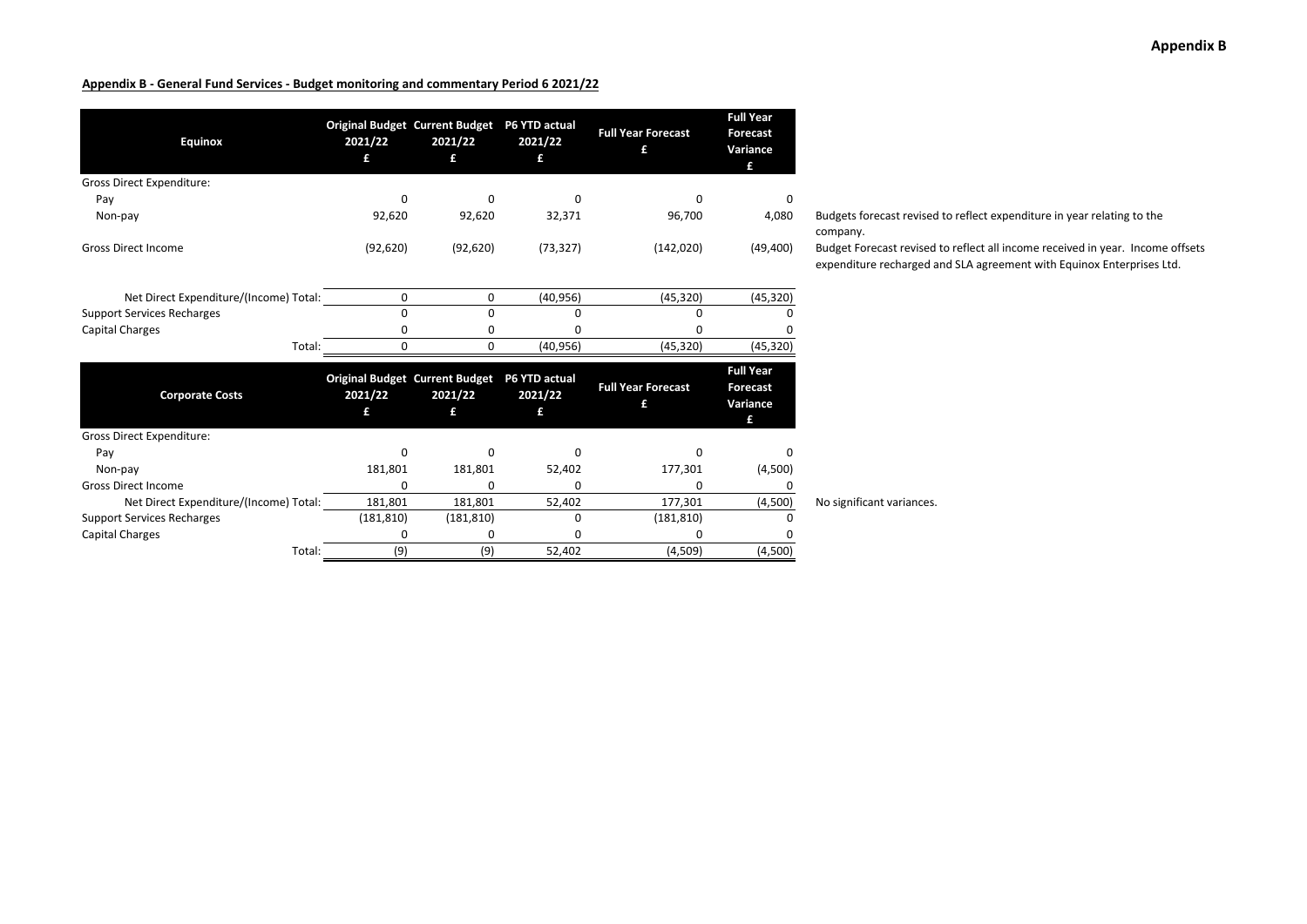| COVID-19 costs                         | 2021/22<br>£ | <b>Original Budget Current Budget</b><br>2021/22<br>£ | P6 YTD actual<br>2021/22<br>£ | <b>Full Year Forecast</b><br>£ | <b>Full Year</b><br><b>Forecast</b><br>Variance<br>£ |
|----------------------------------------|--------------|-------------------------------------------------------|-------------------------------|--------------------------------|------------------------------------------------------|
| <b>Gross Direct Expenditure:</b>       |              |                                                       |                               |                                |                                                      |
| Pay                                    | 0            | 868,535                                               | 379,785                       | 1,060,979                      | 192,444                                              |
| Non-pay                                | 50,000       | 2,139,451                                             | 1,785,723                     | 2,574,524                      | 435,073                                              |
| <b>Gross Direct Income</b>             | (745, 722)   | (2,655,126)                                           | (2,724,266)                   | (3,080,187)                    | (425,061)                                            |
|                                        |              |                                                       |                               |                                |                                                      |
| Net Direct Expenditure/(Income) Total: | (695, 722)   | 352,860                                               | (558, 758)                    | 555,316                        | 202,456                                              |
| <b>Support Services Recharges</b>      | 0            | 0                                                     | 0                             | 0                              | 0                                                    |
| Capital Charges                        | 0            | 0                                                     | 0                             | 0                              | 0                                                    |
| Total:                                 | (695, 722)   | 352,860                                               | (558, 758)                    | 555,316                        | 202,456                                              |
| <b>Finance</b>                         | 2021/22<br>f | <b>Original Budget Current Budget</b><br>2021/22<br>£ | P6 YTD actual<br>2021/22<br>£ | <b>Full Year Forecast</b><br>£ | <b>Full Year</b><br><b>Forecast</b><br>Variance<br>£ |
| <b>Gross Direct Expenditure:</b>       |              |                                                       |                               |                                |                                                      |
| Pay                                    | 652,895      | 631,700                                               | 291,661                       | 600,300                        | (31, 400)                                            |
| Non-pay                                | 370,816      | 370,816                                               | 175,502                       | 359,116                        | (11,700)                                             |
| <b>Gross Direct Income</b>             | (5,000)      | (5,000)                                               | (13, 338)                     | (13,500)                       | (8,500)                                              |
| Net Direct Expenditure/(Income) Total: | 1,018,711    | 997,516                                               | 453,824                       | 945,916                        | (51,600)                                             |
| <b>Support Services Recharges</b>      | (1,018,710)  | (1,018,710)                                           | 0                             | (1,018,710)                    | 0                                                    |
| <b>Capital Charges</b>                 | 0            | 0                                                     | 0                             | ŋ                              | <sup>0</sup>                                         |
| Total:                                 | $\mathbf{1}$ | (21, 194)                                             | 453,824                       | (72, 794)                      | (51,600)                                             |

Original budget did not include the continuation of the Additional Restriction Grants in 2122 which are forecasted to be £1.9m by the yearend and additional £193k of 2122 Contain Outbreak Management Fund (COMF). This is matched by income below. The costs also recognises spend against funds held in earmarked reserves.

As noted above the income includes £1.9m Additional Restriction Grant funding which was not included within the original budget, £193k COMF funding and £241k of Welcome Back funding claimed in arrears during 2122 financial year. The Income budget of £746k originally was based on Tranche 5 funding only.

Vacancies within the department including maternity leave Underspend on Audit Costs.

Share of Public Sector Audit Appointments agreement c£8k.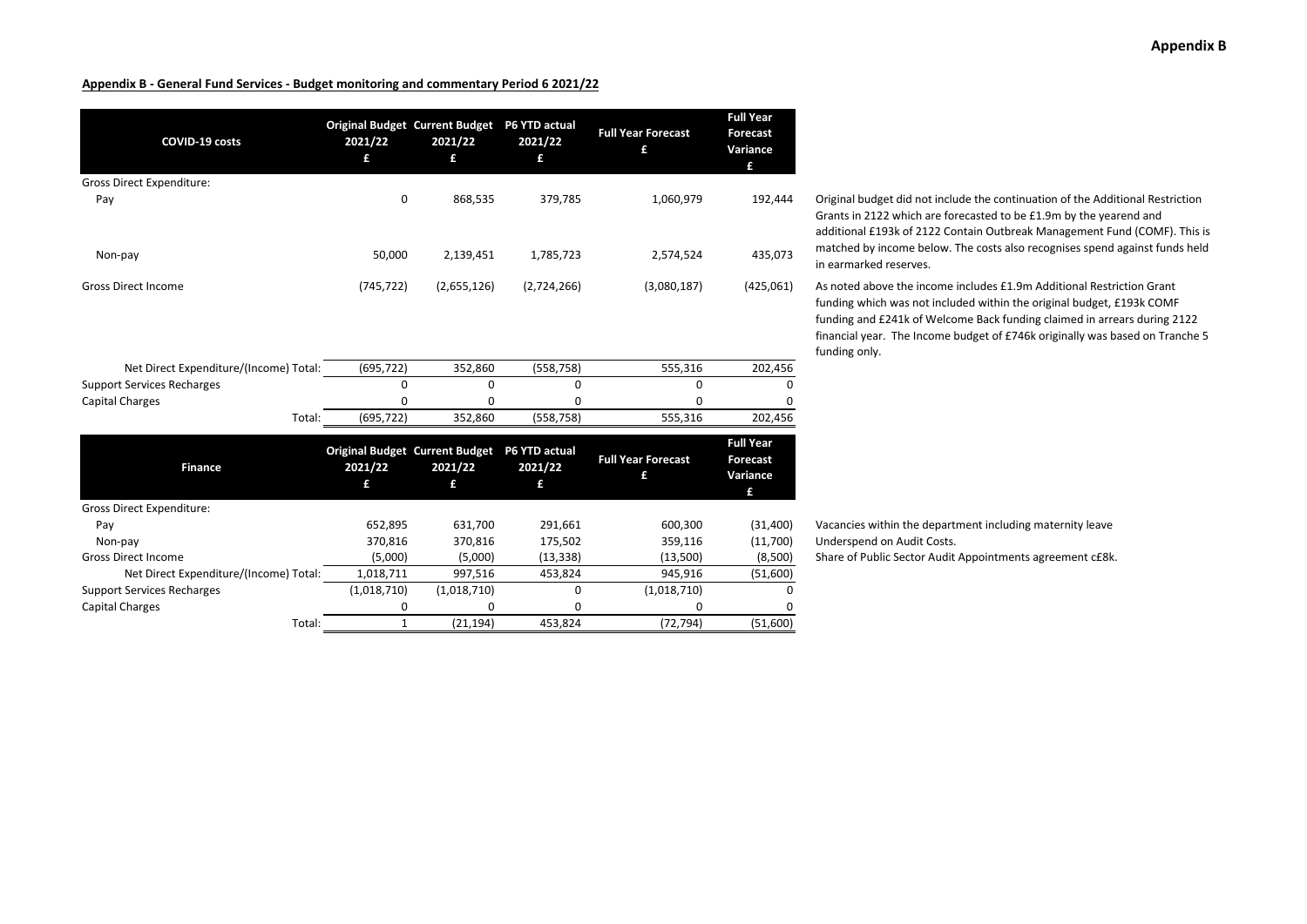| North Quay/Conge Project               | Original Budget Current Budget P6 YTD actual<br>2021/22<br>£ | 2021/22<br>£ | 2021/22<br>£ | <b>Full Year Forecast</b><br>£ | <b>Full Year</b><br><b>Forecast</b><br>Variance<br>£ |                           |
|----------------------------------------|--------------------------------------------------------------|--------------|--------------|--------------------------------|------------------------------------------------------|---------------------------|
| <b>Gross Direct Expenditure:</b>       |                                                              |              |              |                                |                                                      |                           |
| Pay                                    | $\Omega$                                                     | 0            | $\Omega$     | 0                              | 0                                                    |                           |
| Non-pay                                | 0                                                            | 0            | 30,666       | 0                              | 0                                                    | No budget established a   |
| <b>Gross Direct Income</b>             | $\Omega$                                                     | 0            | (47, 886)    | 0                              | 0                                                    | covered by the Business   |
|                                        |                                                              |              |              |                                |                                                      | reflects income received  |
| Net Direct Expenditure/(Income) Total: | 0                                                            | 0            | (17, 220)    | 0                              | 0                                                    | owed that was not accru   |
| <b>Support Services Recharges</b>      | $\mathbf 0$                                                  | 0            | 0            | 0                              | 0                                                    |                           |
| <b>Capital Charges</b>                 | 0                                                            | 0            | 0            | 0                              | 0                                                    |                           |
| Total:                                 | $\Omega$                                                     | 0            | (17, 220)    | $\Omega$                       | $\Omega$                                             |                           |
|                                        |                                                              |              |              |                                |                                                      |                           |
| ICT                                    | Original Budget Current Budget P6 YTD actual<br>2021/22<br>£ | 2021/22<br>£ | 2021/22<br>£ | <b>Full Year Forecast</b><br>£ | <b>Full Year</b><br><b>Forecast</b><br>Variance      |                           |
|                                        |                                                              |              |              |                                | £                                                    |                           |
| <b>Gross Direct Expenditure:</b>       |                                                              |              |              |                                |                                                      |                           |
| Pay                                    | 417,018                                                      | 405,926      | 157,044      | 339,926                        | (66,000)                                             | Variance reflects vacanc  |
| Non-pay                                | 778,791                                                      | 778,791      | 179,001      | 838,697                        | 59,906                                               | Microsoft licenses have   |
| <b>Gross Direct Income</b>             | 0                                                            | 0            | 0            | 0                              | 0                                                    |                           |
| Net Direct Expenditure/(Income) Total: | 1,195,809                                                    | 1,184,717    | 336,045      | 1,178,623                      | (6,094)                                              |                           |
| <b>Support Services Recharges</b>      | (1,238,710)                                                  | (1,238,710)  | 0            | (1,238,710)                    | 0                                                    |                           |
| <b>Capital Charges</b>                 | 42,896                                                       | 42,896       | $\Omega$     | 42,896                         |                                                      |                           |
| Total:                                 | (5)                                                          | (11,097)     | 336,045      | (17, 191)                      | (6,094)                                              |                           |
| <b>Member Services</b>                 | Original Budget Current Budget P6 YTD actual<br>2021/22<br>£ | 2021/22<br>£ | 2021/22<br>£ | <b>Full Year Forecast</b><br>£ | <b>Full Year</b><br>Forecast<br>Variance             |                           |
|                                        |                                                              |              |              |                                | £                                                    |                           |
| <b>Gross Direct Expenditure:</b>       | 185,480                                                      | 180,803      | 85,721       |                                | (2,500)                                              |                           |
| Pay                                    | 329,397                                                      | 329,397      | 145,181      | 178,303<br>321,497             | (7,900)                                              |                           |
| Non-pay<br><b>Gross Direct Income</b>  | 0                                                            | 0            | $\Omega$     | 0                              | 0                                                    |                           |
| Net Direct Expenditure/(Income) Total: | 514,877                                                      | 510,200      | 230,901      | 499,800                        | (10, 400)                                            | No significant variances. |
| <b>Support Services Recharges</b>      | (514, 880)                                                   | (514, 880)   | 0            | (514, 880)                     | 0                                                    |                           |
| <b>Capital Charges</b>                 | $\Omega$                                                     | 0            | $\Omega$     | 0                              |                                                      |                           |
| Total:                                 | (3)                                                          | (4,680)      | 230,901      | (15,080)                       | (10, 400)                                            |                           |
|                                        |                                                              |              |              |                                |                                                      |                           |

lget established as part of the budget setting as fully funded. Spend is covered by the Business Rates Pool from Norfolk County Council. The income s income received for the current year and £17k owed for the prior year hat was not accrued for.

ce reflects vacancies within the department. oft licenses have significantly increased in cost.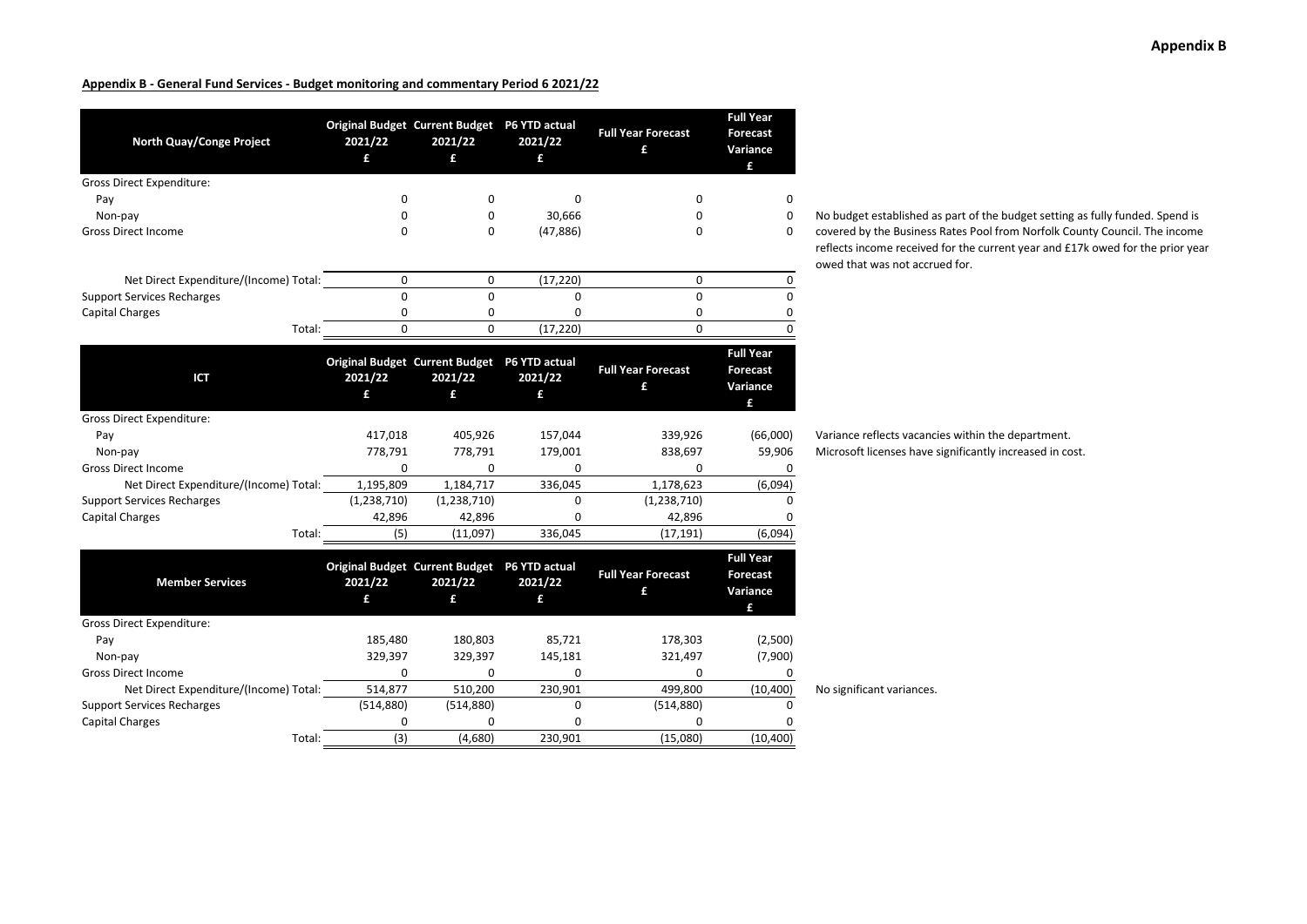| <b>Corporate Strategy</b>                     | Original Budget Current Budget P6 YTD actual<br>2021/22<br>£ | 2021/22<br>£ | 2021/22<br>£ | <b>Full Year Forecast</b><br>£ | <b>Full Year</b><br><b>Forecast</b><br>Variance<br>£ |                                   |
|-----------------------------------------------|--------------------------------------------------------------|--------------|--------------|--------------------------------|------------------------------------------------------|-----------------------------------|
| Gross Direct Expenditure:                     |                                                              |              |              |                                |                                                      |                                   |
| Pay                                           | 89,656                                                       | 87,003       | 23,260       | 68,003                         | (19,000)                                             | Role vacancy since the s<br>year. |
| Non-pay                                       | 4,420                                                        | 4,420        | 1,175        | 4,420                          | 0                                                    |                                   |
| <b>Gross Direct Income</b>                    | 0                                                            | 0            | 0            | 0                              | 0                                                    |                                   |
| Net Direct Expenditure/(Income) Total:        | 94,076                                                       | 91,423       | 24,435       | 72,423                         | (19,000)                                             |                                   |
| <b>Support Services Recharges</b>             | (94,070)                                                     | (94, 070)    | $\Omega$     | (94,070)                       | 0                                                    |                                   |
| Capital Charges                               | 0                                                            | 0            | 0            | 0                              | 0                                                    |                                   |
| Total:                                        | 6                                                            | (2,647)      | 24,435       | (21, 647)                      | (19,000)                                             |                                   |
| <b>Elections</b>                              | Original Budget Current Budget P6 YTD actual<br>2021/22<br>£ | 2021/22<br>£ | 2021/22<br>£ | <b>Full Year Forecast</b><br>£ | <b>Full Year</b><br><b>Forecast</b><br>Variance<br>£ |                                   |
| <b>Gross Direct Expenditure:</b>              |                                                              |              |              |                                |                                                      |                                   |
| Pay                                           | 163,467                                                      | 160,139      | 109,078      | 159,139                        | (1,000)                                              | Spend occurred in first o         |
| Non-pay                                       | 122,653                                                      | 122,653      | 98,183       | 134,653                        | 12,000                                               | Office once the claim is t        |
| <b>Gross Direct Income</b>                    | (114, 700)                                                   | (114,700)    | (191, 872)   | (125, 700)                     | (11,000)                                             | end.                              |
| Net Direct Expenditure/(Income) Total:        | 171,420                                                      | 168,092      | 15,389       | 168,092                        | 0                                                    |                                   |
| <b>Support Services Recharges</b>             | 30,960                                                       | 30,960       | 0            | 30,960                         | 0                                                    |                                   |
| Capital Charges                               | $\Omega$                                                     | 0            | 0            | 0                              | 0                                                    |                                   |
| Total:                                        | 202,380                                                      | 199,052      | 15,389       | 199,052                        | $\Omega$                                             |                                   |
| <b>Human Resources</b>                        | Original Budget Current Budget P6 YTD actual<br>2021/22<br>£ | 2021/22<br>£ | 2021/22<br>£ | <b>Full Year Forecast</b><br>£ | <b>Full Year</b><br>Forecast<br>Variance<br>£        |                                   |
| <b>Gross Direct Expenditure:</b>              |                                                              |              |              |                                |                                                      |                                   |
| Pay                                           | 411,525                                                      | 401,362      | 189,942      | 401,362                        | 0                                                    |                                   |
| Non-pay                                       | 48,896                                                       | 48,896       | 30,794       | 48,896                         | 0                                                    |                                   |
| <b>Gross Direct Income</b>                    | 0                                                            | 0            | (134)        | 0                              | 0                                                    |                                   |
| Net Direct Expenditure/(Income) Total:        | 460,421                                                      | 450,258      | 220,602      | 450,258                        | $\pmb{0}$                                            | No significant variances.         |
| <b>Support Services Recharges</b>             | (460, 420)                                                   | (460, 420)   | 0            | (460, 420)                     | 0                                                    |                                   |
| <b>Capital Charges</b>                        | 0                                                            | 0            | $\Omega$     | 0                              | 0                                                    |                                   |
| Total:                                        | $\mathbf{1}$                                                 | (10, 162)    | 220,602      | (10, 162)                      | $\Omega$                                             |                                   |
| <b>Total Executive:</b>                       | (493, 335)                                                   | 494,120      | 1,268,123    | 561,662                        | 67,542                                               |                                   |
| Total Executive excluding capital charges and |                                                              |              |              |                                |                                                      |                                   |
| recharges:                                    | 4,065,639                                                    | 5,053,094    | 1,268,123    | 5,120,636                      | 67,542                                               |                                   |
| <b>Total Executive excluding recharges:</b>   | 4,108,535                                                    | 5,095,990    | 1,268,123    | 5,163,532                      | 67,542                                               |                                   |

**Appendix B**

e vacancy since the start of the year which is expected to continue for full

end occurred in first quarter of the year will be recovered from Cabinet Office once the claim is finalised. No over or under spend expected at year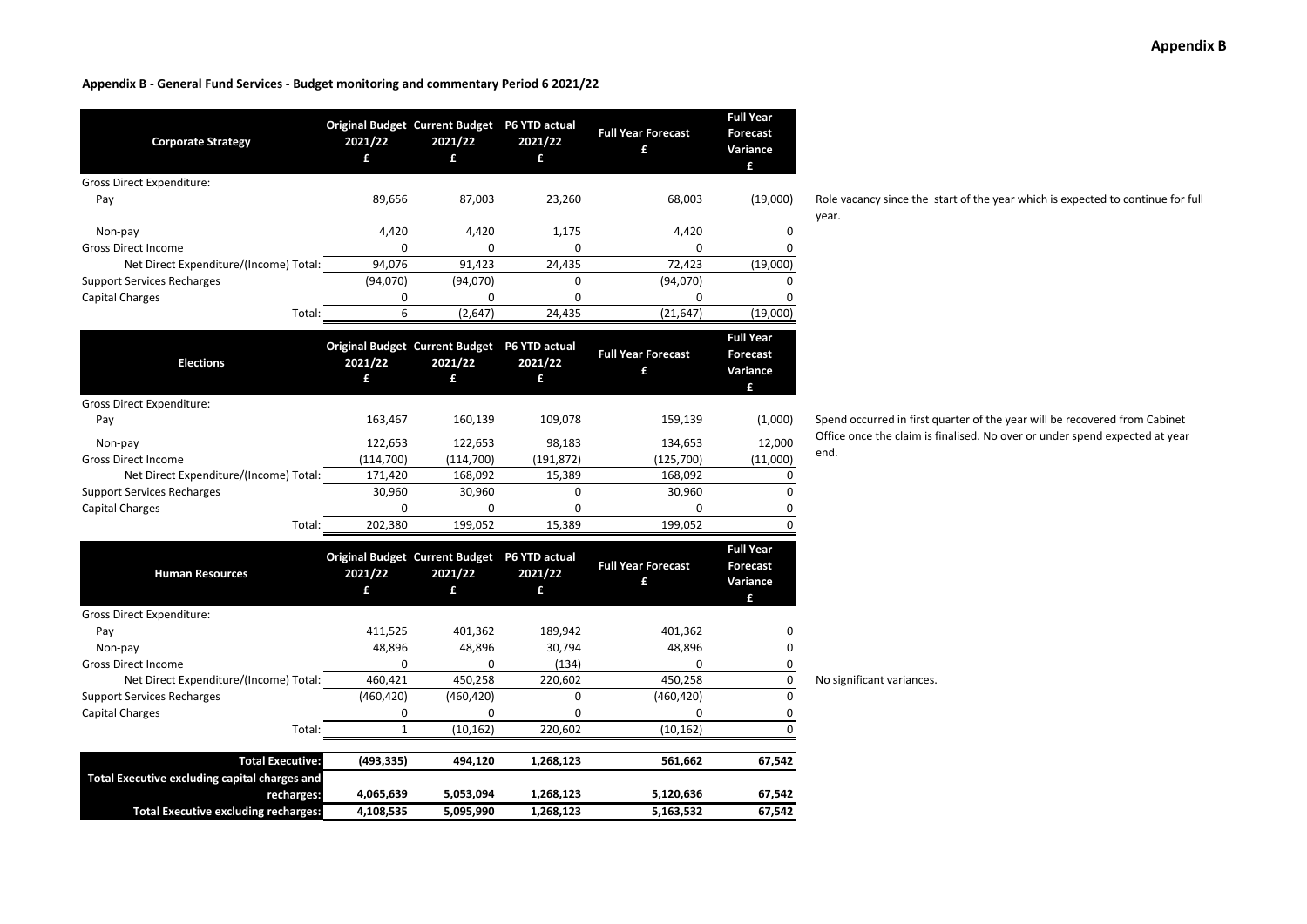## **Housing**

Gross Direct Expenditure:

| <b>Housing Needs</b>                   | 2021/22<br>£ | <b>Original Budget Current Budget</b><br>2021/22<br>£ | P6 YTD actual<br>2021/22<br>£ | <b>Full Year Forecast</b><br>£ | <b>Full Year</b><br><b>Forecast</b><br>Variance<br>£ |
|----------------------------------------|--------------|-------------------------------------------------------|-------------------------------|--------------------------------|------------------------------------------------------|
| Gross Direct Expenditure:              |              |                                                       |                               |                                |                                                      |
| Pay                                    | 666,648      | 646,577                                               | 393,262                       | 816,958                        | 170,381                                              |
| Non-pay                                | 339,114      | 339,114                                               | 1,148,708                     | 634,934                        | 295,820                                              |
| <b>Gross Direct Income</b>             | (258, 410)   | (258, 410)                                            | (326, 450)                    | (731, 756)                     | (473, 346)                                           |
| Net Direct Expenditure/(Income) Total: | 747,352      | 727,281                                               | 1,215,519                     | 720,136                        | (7, 145)                                             |
| <b>Support Services Recharges</b>      | 321,700      | 321,700                                               | 0                             | 321,700                        | 0                                                    |
| Capital Charges                        | 19,013       | 19,013                                                | 0                             | 19,013                         | 0                                                    |
| Total:                                 | 1,088,065    | 1,067,994                                             | 1,215,519                     | 1,060,849                      | (7, 145)                                             |
| <b>Housing Strategy</b>                | 2021/22      | <b>Original Budget Current Budget</b><br>2021/22      | P6 YTD actual<br>2021/22      | <b>Full Year Forecast</b><br>£ | <b>Full Year</b><br><b>Forecast</b><br>Variance      |

**£**

Gross Direct Income 0 0 0 0 0

Net Direct Expenditure/(Income) Total: 219,681 215,244 191,538 198,487 (16,757) Support Services Recharges 88,170 88,170 0 88,170 0 Capital Charges 22,603 22,603 0 22,603 0

**£**

Total: 330,454 326,017 191,538 309,260 (16,757)

**£**

 $\mathbf 0$ 

**£**

Increased temporary staffing levels to reach the current service demand. Pay costs are being met from the Homelessness reserve. Bed & Breakfast and Temporary Accommodation spend is forecast to exceed the original budget allocation for 2020/21. These are demand led services,

which have received increased requests year to date and is subject to increased summer accommodation price rises. Income recovery figures have also increased to partly offset the overspend as per below.

Increased income recovery from B&B and temporary accommodation in line with increased service demand as per above. Increased grant monies received to aid expenditure relating to homelessness and to support increased staffing levels.

Pay 176,136 171,699 88,561 138,262 (33,437) Reduced staff pay cost forecast due to staff vacancies in year. Non-pay extends the matrice of the matrice of 43,545 43,545 43,545 43,545 43,545 43,545 102,977 60,225 16,680 Increased non pay cost forecast as a result of temporary agency staff being used to cover <sup>a</sup> current vacancy.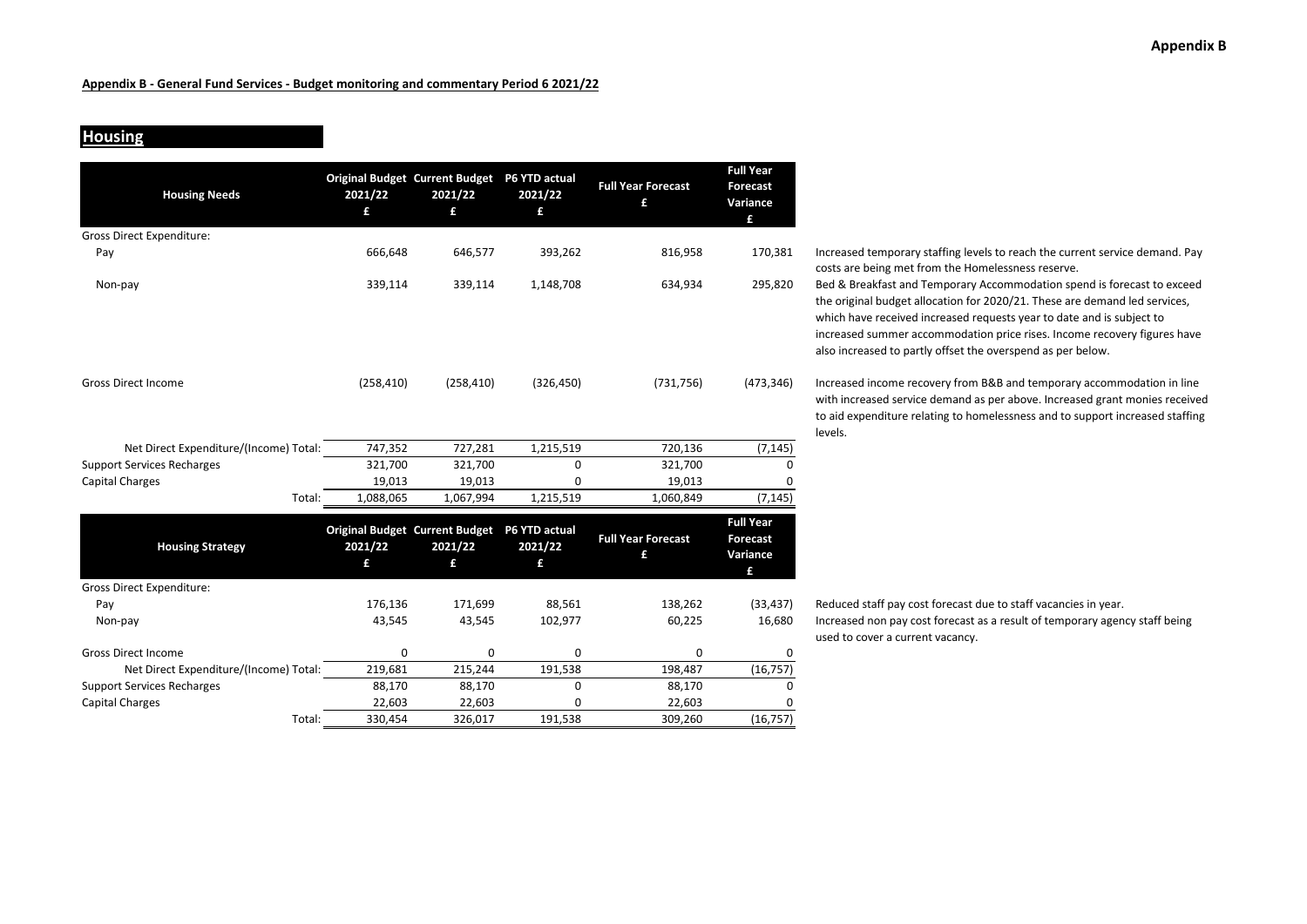| <b>Traveller's Site/Gapton Hall</b>    | 2021/22    | <b>Original Budget Current Budget</b><br>2021/22<br>£ | P6 YTD actual<br>2021/22 | <b>Full Year Forecast</b><br>£ | <b>Full Year</b><br><b>Forecast</b><br>Variance<br>£ |
|----------------------------------------|------------|-------------------------------------------------------|--------------------------|--------------------------------|------------------------------------------------------|
| <b>Gross Direct Expenditure:</b>       |            |                                                       |                          |                                |                                                      |
| Pay                                    | 58,435     | 58,435                                                | 30,033                   | 58,435                         | <sup>0</sup>                                         |
| Non-pay                                | 55,000     | 55,000                                                | 53,346                   | 77,000                         | 22,000                                               |
| <b>Gross Direct Income</b>             | (67, 231)  | (67, 231)                                             | (52, 930)                | (102,000)                      | (34, 769)                                            |
| Net Direct Expenditure/(Income) Total: | 46,204     | 46,204                                                | 30,448                   | 33,435                         | (12, 769)                                            |
| <b>Support Services Recharges</b>      | 37,140     | 37,140                                                | <sup>0</sup>             | 37,140                         |                                                      |
| <b>Capital Charges</b>                 | $\Omega$   | $\Omega$                                              | 0                        | 0                              | 0                                                    |
| Total:                                 | 83,344     | 83,344                                                | 30,448                   | 70,575                         | (12, 769)                                            |
|                                        |            |                                                       |                          |                                |                                                      |
| <b>Better Care Fund (NEW)</b>          | 2021/22    | <b>Original Budget Current Budget</b><br>2021/22<br>£ | P6 YTD actual<br>2021/22 | <b>Full Year Forecast</b><br>£ | <b>Full Year</b><br><b>Forecast</b><br>Variance<br>£ |
| <b>Gross Direct Expenditure:</b>       |            |                                                       |                          |                                |                                                      |
| Pay                                    | 101.077    | 97.869                                                | 44.691                   | 87,148                         | (10, 721)                                            |
| Non-pay                                | 26,235     | 26,235                                                | 629                      | 12,806                         | (13, 429)                                            |
| <b>Gross Direct Income</b>             | (145, 216) | (145, 216)                                            | (150, 214)               | (145, 216)                     | 0                                                    |
| Net Direct Expenditure/(Income) Total: | (17,904)   | (21, 112)                                             | (104, 894)               | (45, 262)                      | (24, 150)                                            |
| <b>Support Services Recharges</b>      | 55,620     | 55,620                                                | $\Omega$                 | 55,620                         | <sup>0</sup>                                         |
| <b>Capital Charges</b>                 | ŋ          | ŋ                                                     | ŋ                        | o                              | <sup>n</sup>                                         |

This site is now managed by GYBC. Costs are forecast to exceed original budget allocation due to increased maintenance costs. Increased rental income collection forecast for 2021/22.

Reduced staff pay cost forecast due to staff vacancies in year. Reduced non-pay costs forecast. Budget underspends to be carried forward to support the future service need and utilise 2021/22 partner contributions.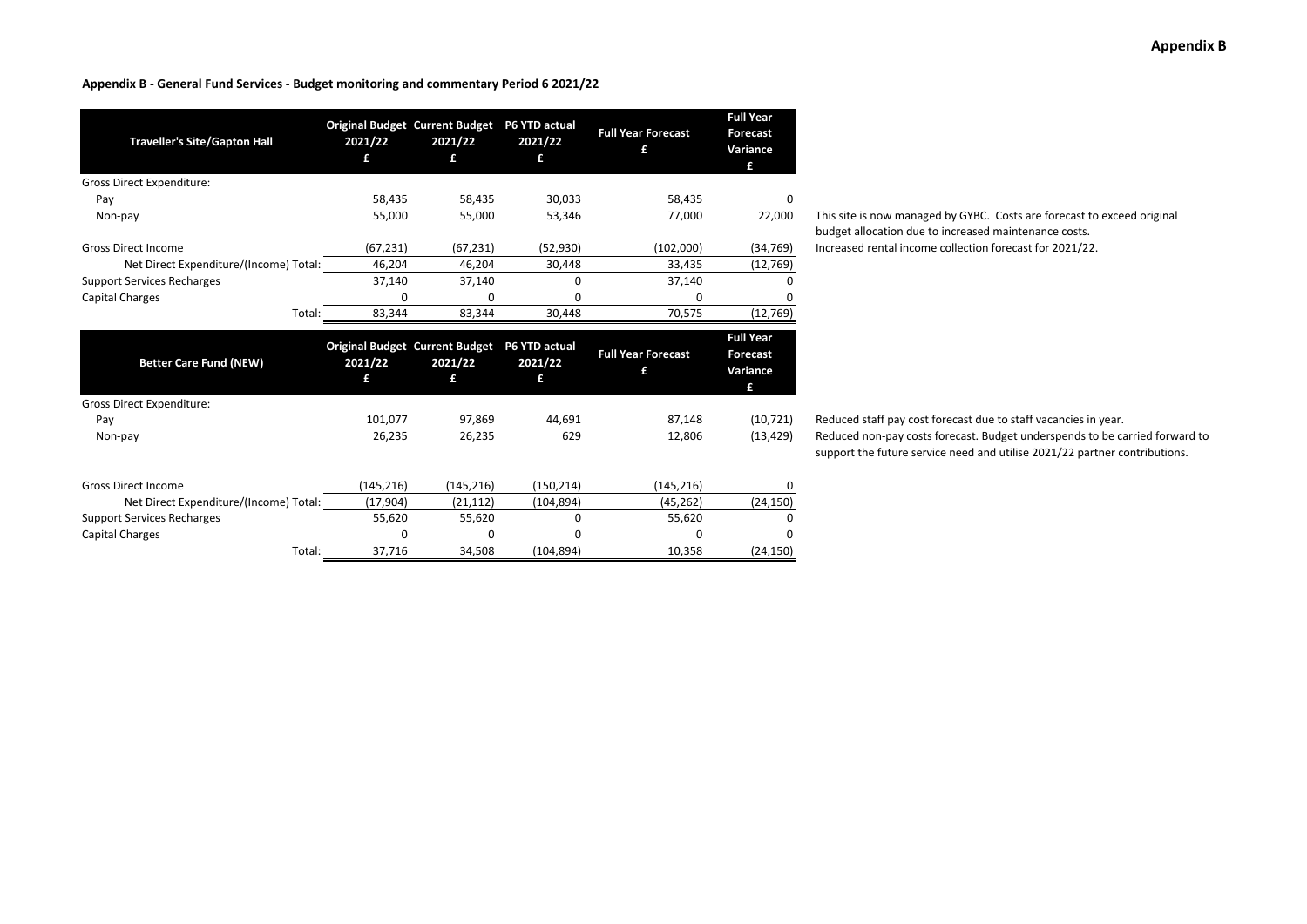| Safe at Home                                | 2021/22<br>£ | <b>Original Budget Current Budget</b><br>2021/22<br>£ | P6 YTD actual<br>2021/22<br>£ | <b>Full Year Forecast</b><br>£ | <b>Full Year</b><br><b>Forecast</b><br>Variance<br>£ |
|---------------------------------------------|--------------|-------------------------------------------------------|-------------------------------|--------------------------------|------------------------------------------------------|
| Gross Direct Expenditure:                   |              |                                                       |                               |                                |                                                      |
| Pay                                         | 279,548      | 271,798                                               | 126,557                       | 231,865                        | (39, 933)                                            |
| Non-pay                                     | 67,638       | 67,638                                                | 24,306                        | 44,348                         | (23, 290)                                            |
| <b>Gross Direct Income</b>                  | (226,077)    | (226,077)                                             | (80, 220)                     | (191, 877)                     | 34,200                                               |
| Net Direct Expenditure/(Income) Total:      | 121,109      | 113,359                                               | 70,643                        | 84,336                         | (29, 023)                                            |
| <b>Support Services Recharges</b>           | 94,710       | 94,710                                                | 0                             | 94,710                         | <sup>0</sup>                                         |
| Capital Charges                             | 0            | 0                                                     | 0                             | $\Omega$                       | 0                                                    |
| Total:                                      | 215,819      | 208,069                                               | 70,643                        | 179,046                        | (29, 023)                                            |
| <b>Total Housing:</b>                       | 1,755,398    | 1,719,932                                             | 1,402,335                     | 1,630,088                      | (89, 844)                                            |
| Total Housing excluding capital charges and |              |                                                       |                               |                                |                                                      |
| recharges:                                  | 1,116,442    | 1,080,976                                             | 1,402,335                     | 991,132                        | (89, 844)                                            |
| <b>Total Housing excluding recharges:</b>   | 1,158,058    | 1,122,592                                             | 1,402,335                     | 1,032,748                      | (89, 844)                                            |

Reduced staff pay cost forecast due to staff vacancies in year. Reduced non-pay costs as a result of reduced staffing levels and reduced job completions. This is also reflected in reduced income received below.

Reduced estimated income following Covid-19 limitations reducing works. For example, contractor availability and delays in sourcing materials.

## **Inward Investment**

| <b>Project Management Office</b>       | 2021/22 | <b>Original Budget Current Budget</b><br>2021/22 | P6 YTD actual<br>2021/22 | <b>Full Year Forecast</b> | <b>Full Year</b><br><b>Forecast</b><br>Variance<br>£ |                           |
|----------------------------------------|---------|--------------------------------------------------|--------------------------|---------------------------|------------------------------------------------------|---------------------------|
| Gross Direct Expenditure:              |         |                                                  |                          |                           |                                                      |                           |
| Pay                                    | 0       | 173.894                                          | 167.591                  | 173.894                   |                                                      |                           |
| Non-pay                                |         | 1,702                                            | 500                      | 1,702                     |                                                      |                           |
| <b>Gross Direct Income</b>             |         |                                                  |                          | 0                         |                                                      |                           |
| Net Direct Expenditure/(Income) Total: |         | 175.596                                          | 168.090                  | 175.596                   |                                                      | No significant variances. |
| <b>Support Services Recharges</b>      |         | 89,551                                           |                          | 89,551                    |                                                      |                           |
| Capital Charges                        |         |                                                  |                          |                           |                                                      |                           |
| Total:                                 |         | 265.147                                          | 168,090                  | 265,147                   |                                                      |                           |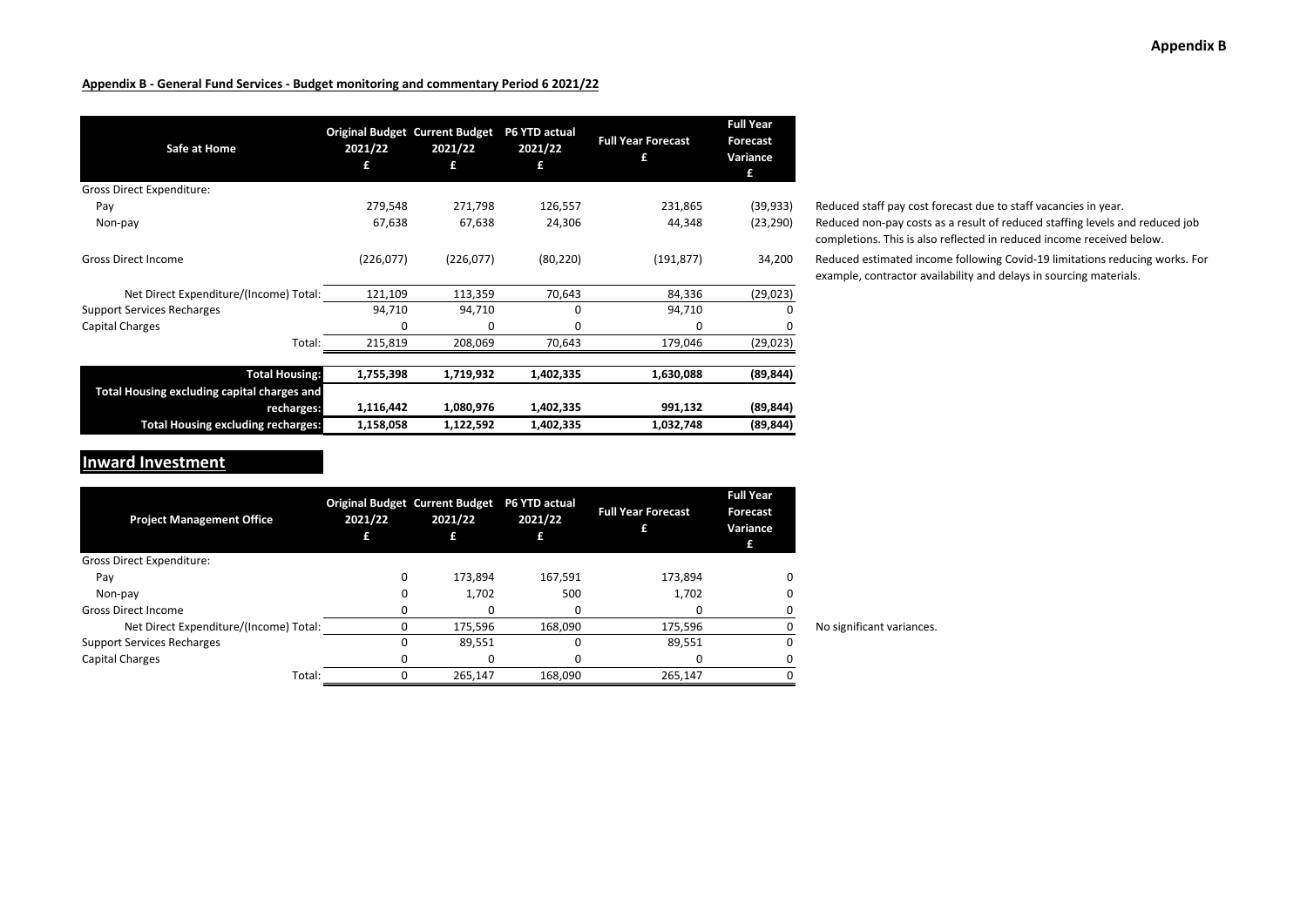| <b>Projects and Programmes</b>         | 2021/22<br>£ | Original Budget Current Budget P6 YTD actual<br>2021/22<br>£ | 2021/22<br>£                  | <b>Full Year Forecast</b><br>£ | <b>Full Year</b><br><b>Forecast</b><br>Variance<br>£ |
|----------------------------------------|--------------|--------------------------------------------------------------|-------------------------------|--------------------------------|------------------------------------------------------|
| <b>Gross Direct Expenditure:</b>       |              |                                                              |                               |                                |                                                      |
| Pay                                    | 259,445      | 150,005                                                      | 71,654                        | 150,005                        | 0                                                    |
| Non-pay                                | 4,159        | 2,457                                                        | 207,168                       | 58,657                         | 56,200                                               |
| <b>Gross Direct Income</b>             | 0            | 0                                                            | (56, 200)                     | (56, 200)                      | (56, 200)                                            |
| Net Direct Expenditure/(Income) Total: | 263,604      | 152,462                                                      | 222,621                       | 152,462                        | 0                                                    |
| <b>Support Services Recharges</b>      | 218,850      | 129,299                                                      | $\Omega$                      | 129,299                        | 0                                                    |
| <b>Capital Charges</b>                 | $\Omega$     | 0                                                            | 0                             | $\Omega$                       | 0                                                    |
| Total:                                 | 482,454      | 281,761                                                      | 222,621                       | 281,761                        | 0                                                    |
| <b>Future High Street Fund</b>         | 2021/22      | Original Budget Current Budget P6 YTD actual<br>2021/22      | 2021/22                       | <b>Full Year Forecast</b><br>£ | <b>Full Year</b><br><b>Forecast</b><br>Variance      |
|                                        | £            | £                                                            | £                             |                                | £                                                    |
| <b>Gross Direct Expenditure:</b>       |              |                                                              |                               |                                |                                                      |
| Pay                                    | 0            | $\Omega$                                                     | 0                             | 0                              | 0                                                    |
| Non-pay                                | 0            | 1,360                                                        | 5,716                         | 1,360                          | 0                                                    |
| <b>Gross Direct Income</b>             | 0            | 0                                                            | (5,741,649)                   | 0                              | 0                                                    |
| Net Direct Expenditure/(Income) Total: | $\Omega$     | 1,360                                                        | (5,735,933)                   | 1,360                          | 0                                                    |
| <b>Support Services Recharges</b>      | $\Omega$     | $\Omega$                                                     | 0                             | 0                              | $\Omega$                                             |
| <b>Capital Charges</b>                 | 0            | 0                                                            | 0                             | 0                              | 0                                                    |
| Total:                                 | $\Omega$     | 1,360                                                        | (5,735,933)                   | 1,360                          | 0                                                    |
| <b>Offshore Wind Project</b>           | 2021/22<br>£ | <b>Original Budget Current Budget</b><br>2021/22<br>£        | P6 YTD actual<br>2021/22<br>£ | <b>Full Year Forecast</b><br>£ | <b>Full Year</b><br><b>Forecast</b><br>Variance<br>f |
| <b>Gross Direct Expenditure:</b>       |              |                                                              |                               |                                |                                                      |
| Pay                                    | 50,069       | 50,069                                                       | 24,532                        | 50,069                         | $\Omega$                                             |
| Non-pay                                | 0            | $\Omega$                                                     | 31,390                        | 49,135                         | 49,135                                               |
| <b>Gross Direct Income</b>             | (50,069)     | (50,069)                                                     | 21,042                        | (99, 204)                      | (49, 135)                                            |
| Net Direct Expenditure/(Income) Total: | 0            | 0                                                            | 76,964                        | 0                              | 0                                                    |
| <b>Support Services Recharges</b>      | $\Omega$     | $\mathbf 0$                                                  | 0                             | 0                              | 0                                                    |
| <b>Capital Charges</b>                 | 0            | 0                                                            | 0                             | 0                              | 0                                                    |
| Total:                                 | $\Omega$     | $\Omega$                                                     | 76,964                        | $\Omega$                       | $\Omega$                                             |

Project expenditure for the Learning Hub in 2122 fully recovered as per the line below.

Project income for the Learning Hub in 2122

MHCLG grant income for Future high streets.

Budget forecast revised to show project marketing expenditure in year. All costs fully recovered as per the line below.

Income for the Innovation project and Enterprise Zone Pot B funding.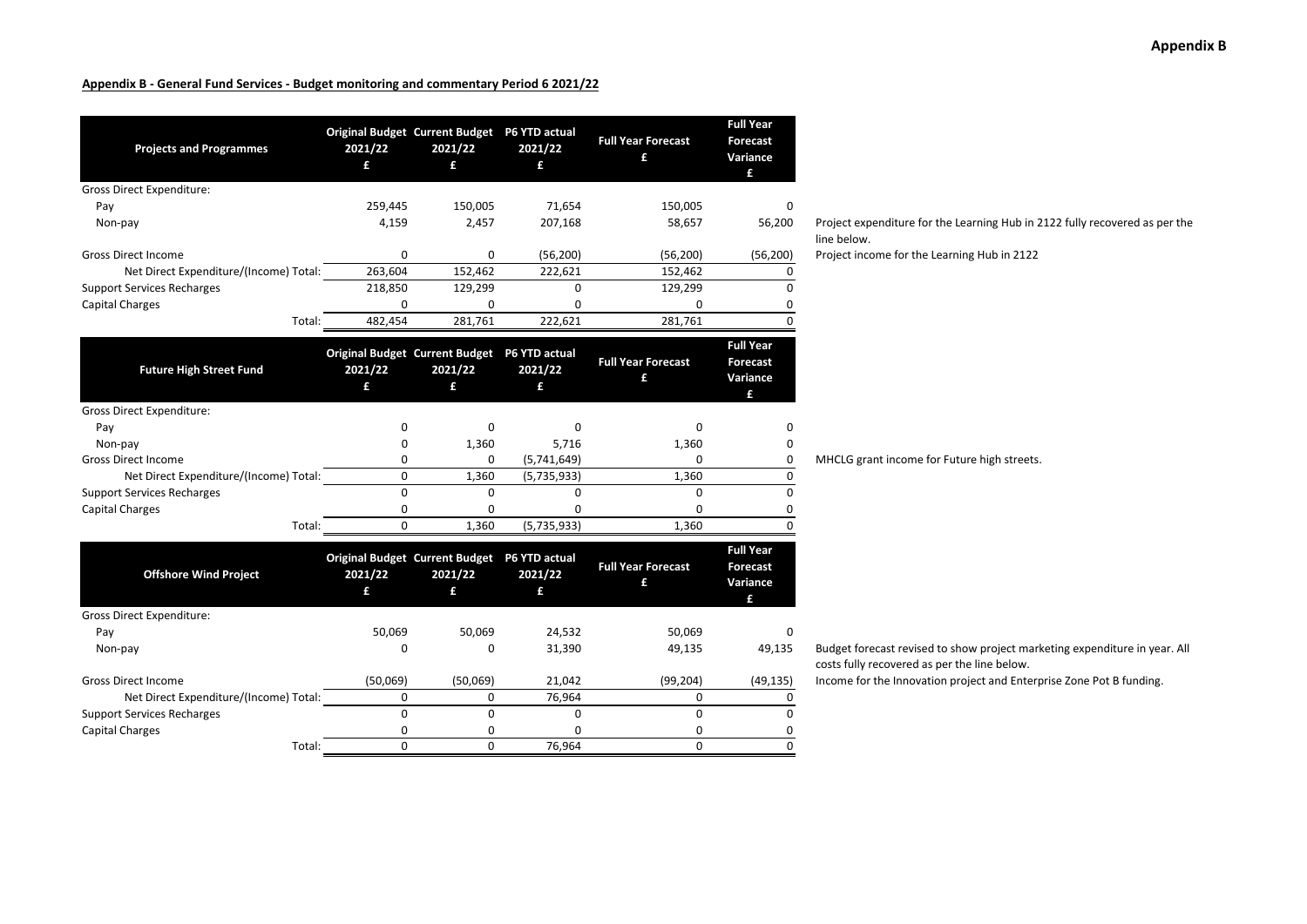| <b>Inclusion Project (ESF)</b>         | 2021/22 | <b>Original Budget Current Budget</b><br>2021/22<br>£ | P6 YTD actual<br>2021/22<br>£ | <b>Full Year Forecast</b> | <b>Full Year</b><br>Forecast<br>Variance<br>£ |
|----------------------------------------|---------|-------------------------------------------------------|-------------------------------|---------------------------|-----------------------------------------------|
| Gross Direct Expenditure:              |         |                                                       |                               |                           |                                               |
| Pay                                    | 4,481   | 3,926                                                 | 1,150                         | 582                       | (3, 344)                                      |
| Non-pay                                |         |                                                       | 130                           | 0                         | $\Omega$                                      |
| <b>Gross Direct Income</b>             |         |                                                       | 71,687                        |                           | 0                                             |
| Net Direct Expenditure/(Income) Total: | 4,481   | 3,926                                                 | 72,968                        | 582                       | (3, 344)                                      |
| <b>Support Services Recharges</b>      |         |                                                       |                               |                           | 0                                             |
| Capital Charges                        |         |                                                       |                               |                           | 0                                             |
| Total:                                 | 4,481   | 3,926                                                 | 72,968                        | 582                       | (3, 344)                                      |

Claims for Project Income still being processed relating to 2020/21.

| <b>Towns Fund</b>                      | 2021/22 | <b>Original Budget Current Budget</b><br>2021/22<br>£ | P6 YTD actual<br>2021/22 | <b>Full Year Forecast</b> | <b>Full Year</b><br><b>Forecast</b><br>Variance<br>£ |                           |
|----------------------------------------|---------|-------------------------------------------------------|--------------------------|---------------------------|------------------------------------------------------|---------------------------|
| <b>Gross Direct Expenditure:</b>       |         |                                                       |                          |                           |                                                      |                           |
| Pay                                    |         |                                                       |                          |                           |                                                      |                           |
| Non-pay                                |         | 4,800                                                 | 6,795                    | 4,800                     |                                                      |                           |
| <b>Gross Direct Income</b>             |         |                                                       |                          |                           |                                                      |                           |
| Net Direct Expenditure/(Income) Total: |         | 4,800                                                 | 6,795                    | 4,800                     |                                                      | No significant variances. |
| <b>Support Services Recharges</b>      |         |                                                       |                          |                           |                                                      |                           |
| Capital Charges                        |         |                                                       |                          |                           |                                                      |                           |
| Total:                                 |         | 4.800                                                 | 6.795                    | 4,800                     |                                                      |                           |

| <b>Winter Programme</b>                | 2021/22 | <b>Original Budget Current Budget</b><br>2021/22 | <b>P6 YTD actual</b><br>2021/22<br>£ | <b>Full Year Forecast</b> | <b>Full Year</b><br><b>Forecast</b><br>Variance<br>£ |
|----------------------------------------|---------|--------------------------------------------------|--------------------------------------|---------------------------|------------------------------------------------------|
| <b>Gross Direct Expenditure:</b>       |         |                                                  |                                      |                           |                                                      |
| Pay                                    |         |                                                  |                                      |                           |                                                      |
| Non-pay                                | 0       | 208.698                                          | 4,680                                | 208,698                   |                                                      |
| <b>Gross Direct Income</b>             | 0       | (208, 698)                                       | 1,134                                | (208, 698)                |                                                      |
| Net Direct Expenditure/(Income) Total: |         |                                                  | 5,814                                |                           |                                                      |
| <b>Support Services Recharges</b>      |         |                                                  |                                      |                           |                                                      |
| Capital Charges                        |         |                                                  |                                      |                           |                                                      |
| Total:                                 |         |                                                  | 5,814                                |                           |                                                      |

0 Project expenditure profiled to be expected later in year. All expenditure offset by grant income as per below.

 $\frac{0}{\sqrt{0}}$  Grant income received in year to offset expenditure above.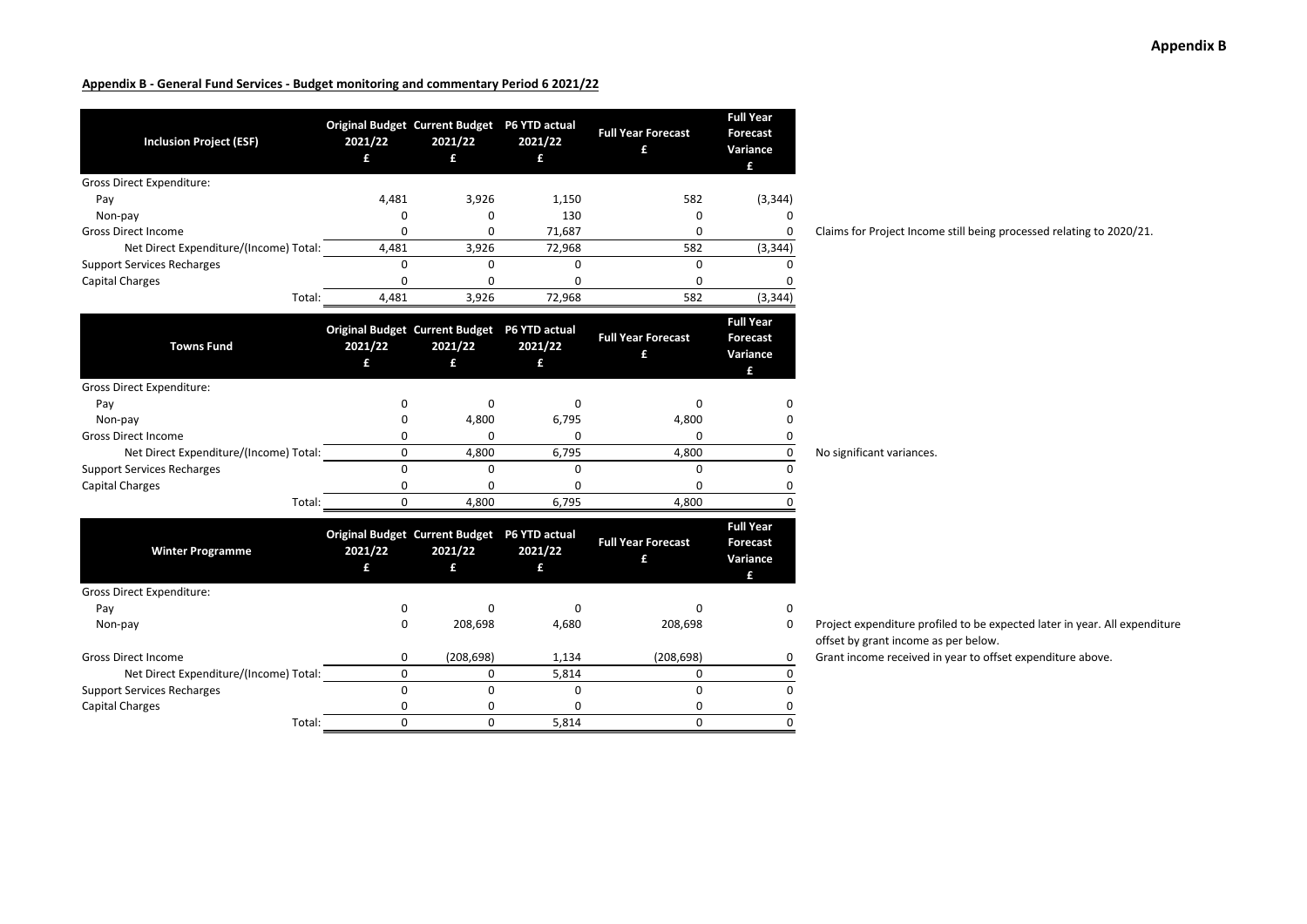| <b>CCTV</b>                                                    | 2021/22<br>f | Original Budget Current Budget P6 YTD actual<br>2021/22<br>£ | 2021/22<br>£ | <b>Full Year Forecast</b><br>£ | <b>Full Year</b><br><b>Forecast</b><br>Variance<br>£ |                           |
|----------------------------------------------------------------|--------------|--------------------------------------------------------------|--------------|--------------------------------|------------------------------------------------------|---------------------------|
| <b>Gross Direct Expenditure:</b>                               |              |                                                              |              |                                |                                                      |                           |
| Pay                                                            | 0<br>91,992  | $\Omega$<br>91,992                                           | 0<br>46,841  | 0<br>98,336                    | O<br>6,344                                           |                           |
| Non-pay<br><b>Gross Direct Income</b>                          | (4,000)      | (4,000)                                                      | (4,000)      | (4,000)                        |                                                      |                           |
| Net Direct Expenditure/(Income) Total:                         | 87,992       | 87,992                                                       | 42,841       | 94,336                         | 0<br>6,344                                           | No significant variances. |
| <b>Support Services Recharges</b>                              | 20,030       | 20,030                                                       | 0            | 20,030                         | $\Omega$                                             |                           |
| <b>Capital Charges</b>                                         | 0            | ŋ                                                            | 0            | 0                              | O                                                    |                           |
| Total:                                                         | 108,022      | 108,022                                                      | 42,841       | 114,366                        | 6,344                                                |                           |
| <b>Culture and Leisure</b><br><b>Gross Direct Expenditure:</b> | 2021/22<br>£ | Original Budget Current Budget P6 YTD actual<br>2021/22<br>£ | 2021/22<br>£ | <b>Full Year Forecast</b><br>£ | <b>Full Year</b><br><b>Forecast</b><br>Variance<br>£ |                           |
|                                                                | 0            | (450)                                                        | 884          | (450)                          | n                                                    |                           |
| Pay<br>Non-pay                                                 | 133,944      | 133,944                                                      | 69,769       | 133,944                        |                                                      |                           |
| <b>Gross Direct Income</b>                                     | 0            | O                                                            | 0            | 0                              | 0                                                    |                           |
| Net Direct Expenditure/(Income) Total:                         | 133,944      | 133,494                                                      | 70,654       | 133,494                        | 0                                                    | No significant variances. |
| <b>Support Services Recharges</b>                              | 38,390       | 38,390                                                       | 0            | 38,390                         | $\Omega$                                             |                           |
| <b>Capital Charges</b>                                         | 0            | $\Omega$                                                     | $\Omega$     | $\Omega$                       | 0                                                    |                           |
| Total:                                                         | 172,334      | 171,884                                                      | 70,654       | 171,884                        | $\Omega$                                             |                           |
| <b>Voluntary Sector Grants</b>                                 | 2021/22<br>£ | Original Budget Current Budget P6 YTD actual<br>2021/22<br>£ | 2021/22<br>£ | <b>Full Year Forecast</b><br>£ | <b>Full Year</b><br><b>Forecast</b><br>Variance<br>£ |                           |
| <b>Gross Direct Expenditure:</b>                               |              |                                                              |              |                                |                                                      |                           |
| Pay<br>Non-pay                                                 | 0<br>0       | 0<br>0                                                       | 0<br>0       | 0<br>0                         | 0<br>0                                               |                           |
| <b>Gross Direct Income</b>                                     | 0            | 0                                                            | 0            | 0                              | 0                                                    |                           |
| Net Direct Expenditure/(Income) Total:                         | $\Omega$     | $\Omega$                                                     | $\Omega$     | $\mathbf{0}$                   | 0                                                    | No significant variances. |
| <b>Support Services Recharges</b>                              | 7,700        | 7,700                                                        | 0            | 7,700                          | $\mathbf 0$                                          |                           |
| <b>Capital Charges</b>                                         | 0            | $\Omega$                                                     | 0            | 0                              | 0                                                    |                           |
| Total:                                                         | 7,700        | 7,700                                                        | $\Omega$     | 7,700                          | $\Omega$                                             |                           |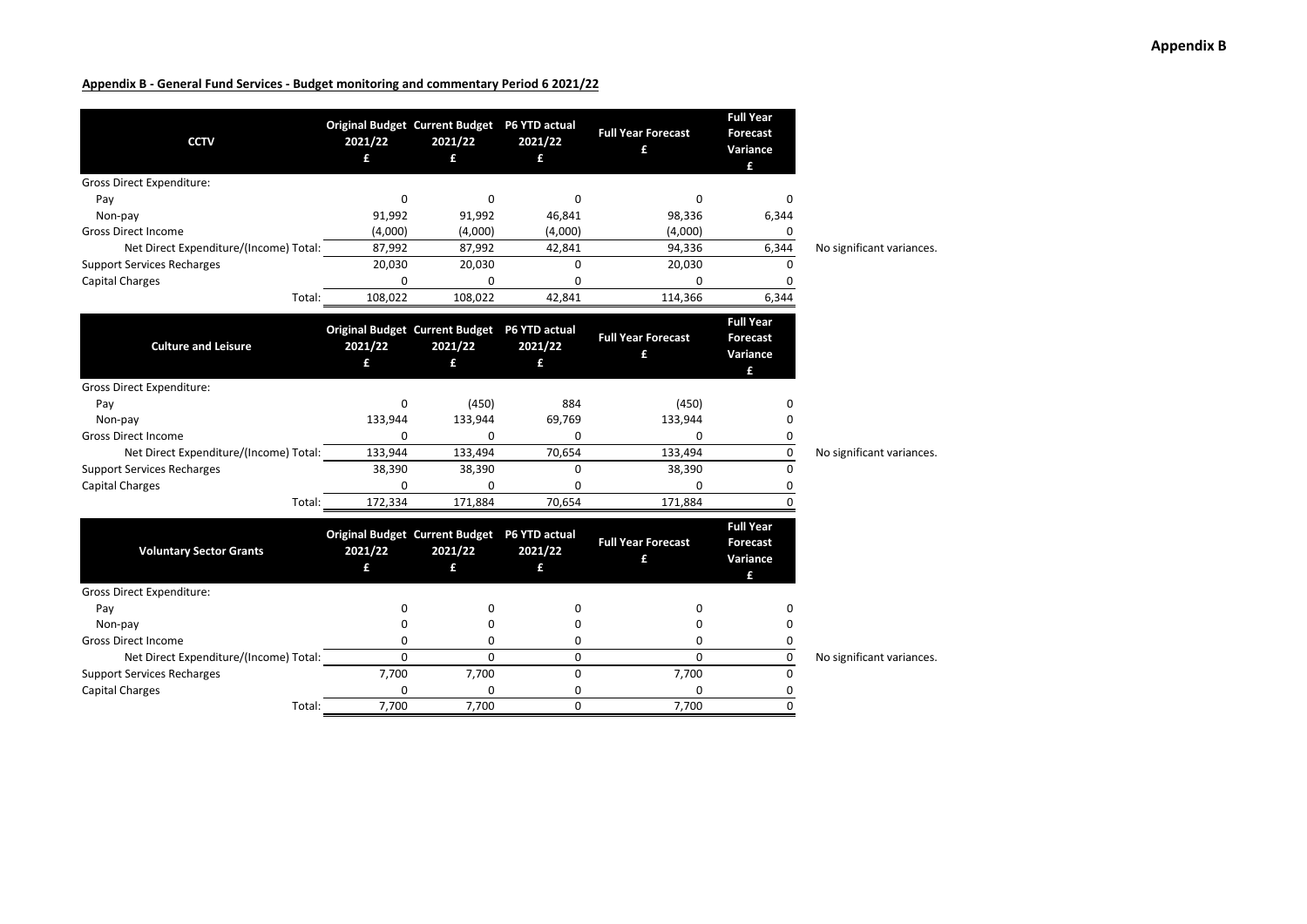| Indoor Leisure - Phoenix Pool & Marina<br>Centre | 2021/22<br>£ | <b>Original Budget Current Budget</b><br>2021/22<br>£ | P6 YTD actual<br>2021/22<br>£ | <b>Full Year Forecast</b><br>£ | <b>Full Year</b><br><b>Forecast</b><br>Variance<br>£ |
|--------------------------------------------------|--------------|-------------------------------------------------------|-------------------------------|--------------------------------|------------------------------------------------------|
| <b>Gross Direct Expenditure:</b>                 |              |                                                       |                               |                                |                                                      |
| Pay                                              | 0            | 0                                                     | 0                             | 0                              | 0                                                    |
| Non-pay                                          | 163,710      | 242,860                                               | 199,100                       | 367,276                        | 124,416                                              |
| <b>Gross Direct Income</b>                       | 0            | 0                                                     | (124, 416)                    | (124, 416)                     | (124, 416)                                           |
| Net Direct Expenditure/(Income) Total:           | 163,710      | 242,860                                               | 74,684                        | 242,860                        | 0                                                    |
| <b>Support Services Recharges</b>                | 76,890       | 76,890                                                | 0                             | 76,890                         | $\mathbf 0$                                          |
| <b>Capital Charges</b>                           | 33,291       | 33,291                                                | 0                             | 33,291                         | 0                                                    |
| Total:                                           | 273,891      | 353,041                                               | 74,684                        | 353,041                        | $\Omega$                                             |
| <b>Neighbourhood Management</b>                  | 2021/22<br>£ | <b>Original Budget Current Budget</b><br>2021/22<br>£ | P6 YTD actual<br>2021/22<br>£ | <b>Full Year Forecast</b><br>£ | <b>Full Year</b><br><b>Forecast</b><br>Variance<br>£ |
| <b>Gross Direct Expenditure:</b>                 |              |                                                       |                               |                                |                                                      |
| Pay                                              | 262,853      | 256,198                                               | 131,468                       | 218,198                        | (38,000)                                             |
| Non-pay                                          | 206,848      | 206,848                                               | 327,091                       | 472,865                        | 266,017                                              |
| <b>Gross Direct Income</b>                       | (113,000)    | (113,000)                                             | (474, 779)                    | (474, 779)                     | (361, 779)                                           |
| Net Direct Expenditure/(Income) Total:           | 356,701      | 350,046                                               | (16, 219)                     | 216,284                        | (133, 762)                                           |
| <b>Support Services Recharges</b>                | 1,050        | 1,050                                                 | 0                             | 1,050                          | $\Omega$                                             |
| <b>Capital Charges</b>                           | 0            | 0                                                     | 0                             | 0                              |                                                      |
| Total:                                           | 357,751      | 351,096                                               | (16, 219)                     | 217,334                        | (133, 762)                                           |
| Waterways                                        | 2021/22<br>£ | <b>Original Budget Current Budget</b><br>2021/22<br>£ | P6 YTD actual<br>2021/22<br>£ | <b>Full Year Forecast</b><br>£ | <b>Full Year</b><br><b>Forecast</b><br>Variance<br>£ |
| Gross Direct Expenditure:                        |              |                                                       |                               |                                |                                                      |
| Pay                                              | 0            | 16,112                                                | 12,587                        | 16,112                         | 0                                                    |
| Non-pay                                          | 107,853      | 91,741                                                | 103,739                       | 91,741                         | $\Omega$                                             |
| <b>Gross Direct Income</b>                       | (50, 853)    | (50, 853)                                             | (12, 433)                     | (50, 853)                      | 0                                                    |
| Net Direct Expenditure/(Income) Total:           | 57,000       | 57,000                                                | 103,893                       | 57,000                         | 0                                                    |
| <b>Support Services Recharges</b>                | 12,870       | 12,870                                                | 0                             | 12,870                         | $\mathbf 0$                                          |
| <b>Capital Charges</b>                           | 53,000       | 53,000                                                | $\Omega$                      | 53,000                         | $\mathsf 0$                                          |
| Total:                                           | 122.870      | 122.870                                               | 103.893                       | 122.870                        | 0                                                    |

Covid Grant expenditure paid out in year.

Covid grant income received in year and paid out in year with no impact to the Council.

Establishment underspend due to reduction in staff which is expected to remain at year end whilst service delivery is under review.

Community Champions Funding covers spending and as well as covering an element of the pay costs above.

Spend is above for the first few months of the year but is forecast to be in line with budget at yearend.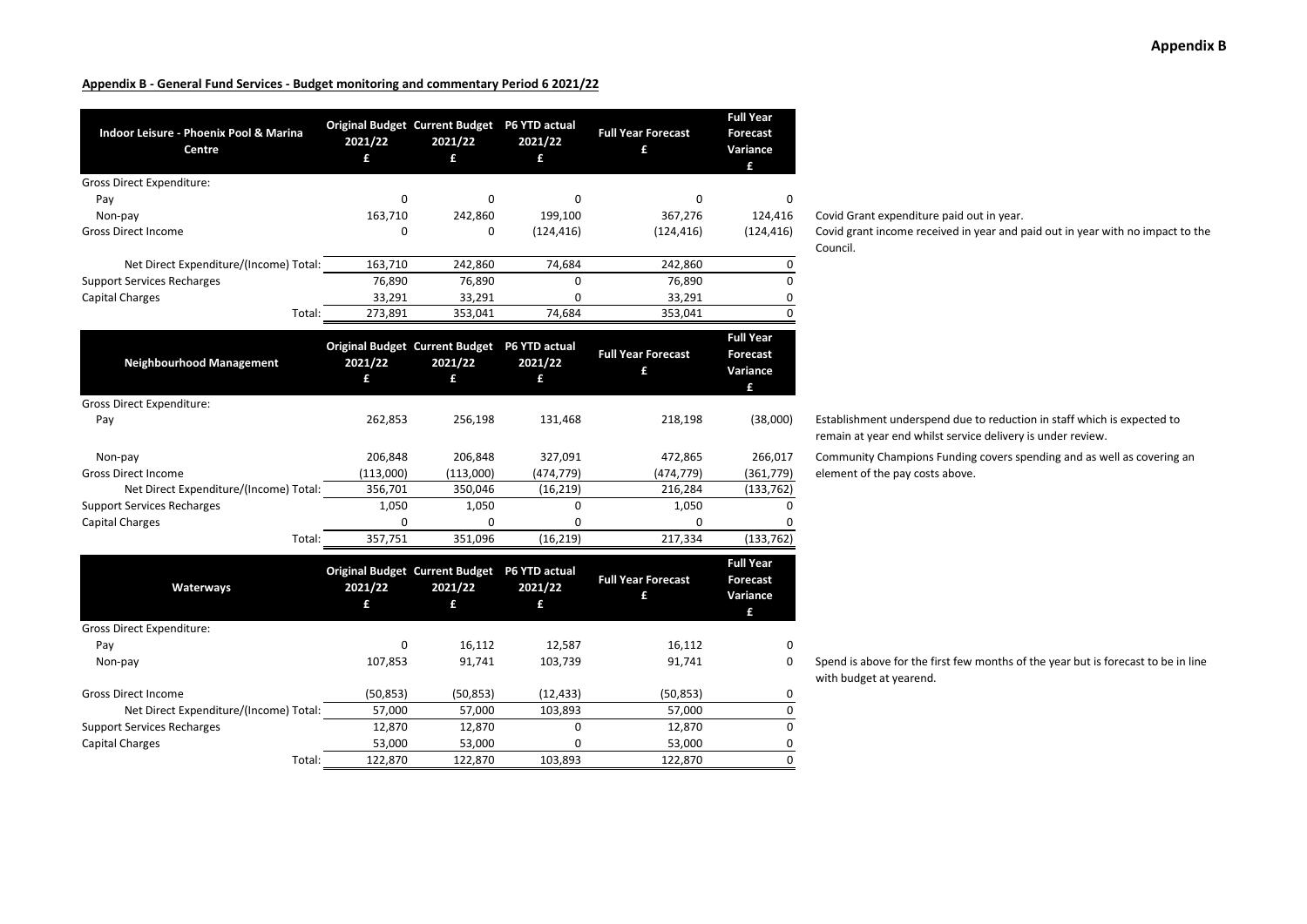| Conservation                           | 2021/22<br>£ | Original Budget Current Budget P6 YTD actual<br>2021/22<br>£ | 2021/22<br>£ | <b>Full Year Forecast</b><br>£ | <b>Full Year</b><br><b>Forecast</b><br>Variance<br>£ |                                                  |
|----------------------------------------|--------------|--------------------------------------------------------------|--------------|--------------------------------|------------------------------------------------------|--------------------------------------------------|
| <b>Gross Direct Expenditure:</b>       |              |                                                              |              |                                |                                                      |                                                  |
| Pay                                    | 151,017      | 147,210                                                      | 72,904       | 147,210                        | 0                                                    |                                                  |
| Non-pay                                | 95,054       | 95,054                                                       | 188,356      | 734,860                        | 639,806                                              | Wintergardens develop<br>expenditure in 2122 & T |
| <b>Gross Direct Income</b>             | (66, 667)    | (66, 667)                                                    | (24, 711)    | (676, 473)                     | (609, 806)                                           | Wintergardens develop<br>majority of expenditure |
| Net Direct Expenditure/(Income) Total: | 179,404      | 175,597                                                      | 236,548      | 205,597                        | 30,000                                               |                                                  |
| <b>Support Services Recharges</b>      | 61,120       | 61,120                                                       | $\Omega$     | 61,120                         | 0                                                    |                                                  |
| <b>Capital Charges</b>                 | 25,408       | 25,408                                                       | 0            | 25,408                         | <sup>0</sup>                                         |                                                  |
| Total:                                 | 265,932      | 262,125                                                      | 236,548      | 292,125                        | 30,000                                               |                                                  |
| <b>Economic Development</b>            | 2021/22<br>£ | Original Budget Current Budget P6 YTD actual<br>2021/22<br>£ | 2021/22<br>£ | <b>Full Year Forecast</b><br>£ | <b>Full Year</b><br><b>Forecast</b><br>Variance      |                                                  |
| <b>Gross Direct Expenditure:</b>       |              |                                                              |              |                                | £                                                    |                                                  |
| Pay                                    | 103,409      | 101,191                                                      | 50,870       | 101,191                        | 0                                                    |                                                  |
| Non-pay                                | 1,800        | 1,800                                                        | 500          | 1,800                          | 0                                                    |                                                  |
| <b>Gross Direct Income</b>             | (10, 014)    | (10, 014)                                                    | 6,088        | (10, 014)                      | 0                                                    |                                                  |
| Net Direct Expenditure/(Income) Total: | 95,195       | 92,977                                                       | 57,458       | 92,977                         | 0                                                    | No significant variances.                        |
| <b>Support Services Recharges</b>      | 154,410      | 154,410                                                      | 0            | 154,410                        | 0                                                    |                                                  |
| <b>Capital Charges</b>                 | $\mathbf 0$  | 0                                                            | 0            | 0                              | 0                                                    |                                                  |
| Total:                                 | 249,605      | 247,387                                                      | 57,458       | 247,387                        | $\Omega$                                             |                                                  |
|                                        |              | Original Budget Current Budget P6 YTD actual                 |              |                                | <b>Full Year</b>                                     |                                                  |
| <b>Enterprise GY</b>                   | 2021/22      | 2021/22                                                      | 2021/22      | <b>Full Year Forecast</b>      | <b>Forecast</b>                                      |                                                  |
|                                        | £            | £                                                            | £            | £                              | Variance<br>£                                        |                                                  |
| <b>Gross Direct Expenditure:</b>       |              |                                                              |              |                                |                                                      |                                                  |
| Pay                                    | 0            | 0                                                            | 0            | 0                              | 0                                                    |                                                  |
| Non-pay                                | 1,877        | 1,877                                                        | 11,474       | 1,877                          | 0                                                    |                                                  |
| <b>Gross Direct Income</b>             | 0            | 0                                                            | 0            | 0                              | 0                                                    |                                                  |
| Net Direct Expenditure/(Income) Total: | 1,877        | 1,877                                                        | 11,474       | 1,877                          | 0                                                    | No significant variances.                        |
| <b>Support Services Recharges</b>      | 7,700        | 7,700                                                        | $\mathbf 0$  | 7,700                          | 0                                                    |                                                  |
| <b>Capital Charges</b>                 | 0            | 0                                                            | 0            | 0                              | 0                                                    |                                                  |
| Total:                                 | 9,577        | 9,577                                                        | 11,474       | 9,577                          | $\Omega$                                             |                                                  |

**Appendix B**

dens development stage expenditure, Heritage Action Zone (HAZ) re in 2122 & Town Wall Expenditure.

dens development stage grant funding & HAZ grant income offsets f expenditure in year.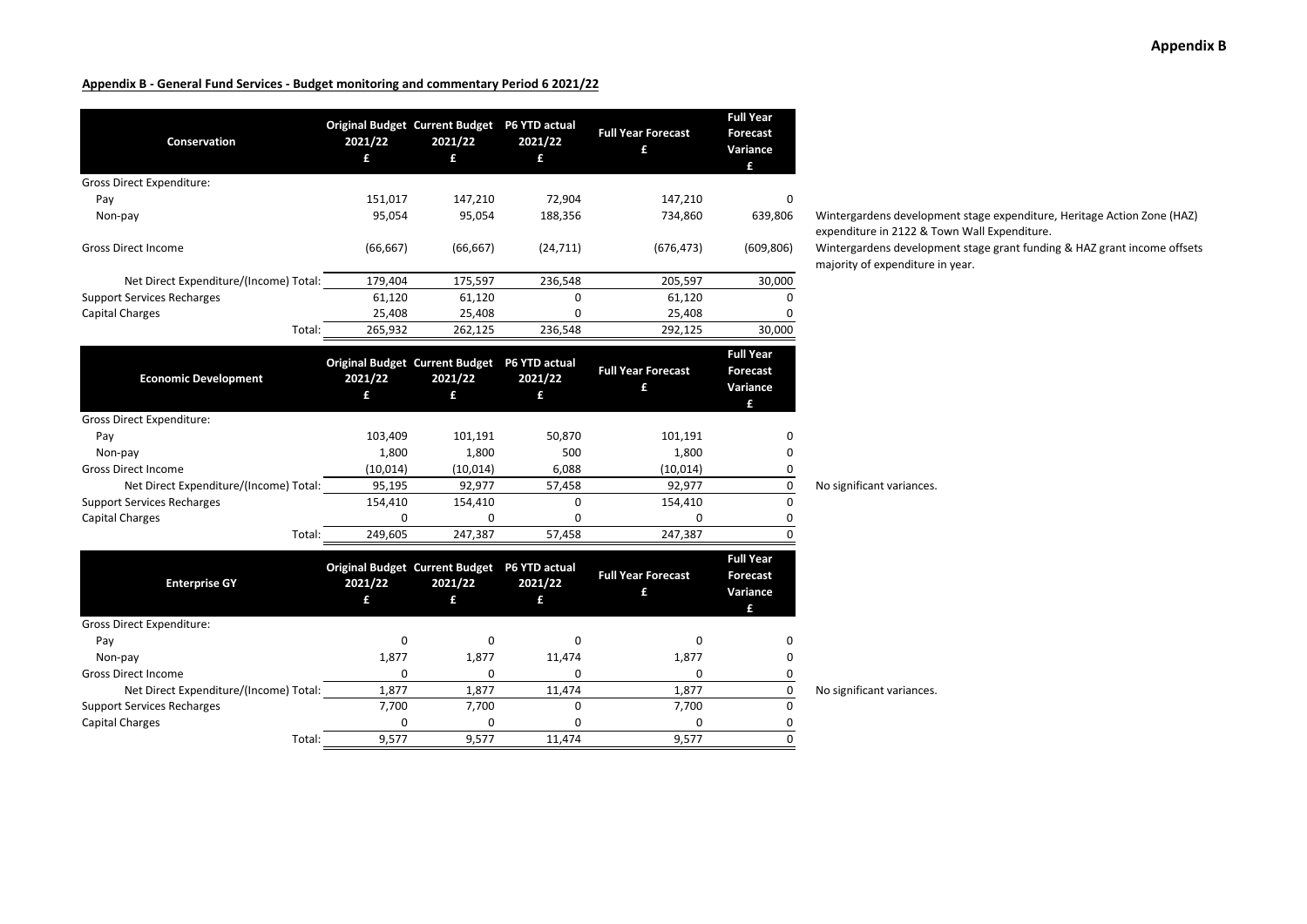| <b>Enterprise Zone</b>                                                     | 2021/22<br>£ | <b>Original Budget Current Budget</b><br>2021/22 | P6 YTD actual<br>2021/22<br>£ | <b>Full Year Forecast</b><br>£ | <b>Full Year</b><br><b>Forecast</b><br>Variance<br>£ |                           |
|----------------------------------------------------------------------------|--------------|--------------------------------------------------|-------------------------------|--------------------------------|------------------------------------------------------|---------------------------|
| Gross Direct Expenditure:                                                  |              |                                                  |                               |                                |                                                      |                           |
| Pay                                                                        |              | O                                                | O                             |                                |                                                      |                           |
| Non-pay                                                                    | 1,350,000    | 1,350,000                                        | 66,923                        | 1,350,000                      |                                                      |                           |
| <b>Gross Direct Income</b>                                                 | (1,600,000)  | (1,600,000)                                      | 0                             | (1,600,000)                    |                                                      |                           |
| Net Direct Expenditure/(Income) Total:                                     | (250,000)    | (250,000)                                        | 66,923                        | (250,000)                      | 0                                                    | No significant variances. |
| <b>Support Services Recharges</b>                                          |              |                                                  |                               |                                |                                                      |                           |
| Capital Charges                                                            |              |                                                  |                               |                                |                                                      |                           |
| Total:                                                                     | (250,000)    | (250,000)                                        | 66,923                        | (250,000)                      |                                                      |                           |
| <b>Total Inward Investment:</b>                                            | 1,804,617    | 1,940,696                                        | (4,534,424)                   | 1,839,934                      | (100, 762)                                           |                           |
| <b>Total Inward Investment excluding capital</b><br>charges and recharges: | 1,093,908    | 1,229,987                                        | (4,534,424)                   | 1,129,225                      | (100, 762)                                           |                           |
| Total Inward Investment excluding recharges:                               | 1,205,607    | 1,341,686                                        | (4,534,424)                   | 1,240,924                      | (100, 762)                                           |                           |

## **Planning and Growth**

| <b>Building Control</b>                | 2021/22<br>£ | <b>Original Budget Current Budget</b><br>2021/22<br>£ | P6 YTD actual<br>2021/22<br>£ | <b>Full Year Forecast</b><br>£ | <b>Full Year</b><br><b>Forecast</b><br>Variance<br>£ |
|----------------------------------------|--------------|-------------------------------------------------------|-------------------------------|--------------------------------|------------------------------------------------------|
| <b>Gross Direct Expenditure:</b>       |              |                                                       |                               |                                |                                                      |
| Pay                                    | 254,661      | 252,701                                               | 130,693                       | 270,701                        | 18,000                                               |
| Non-pay                                | 30,236       | 30,236                                                | 20,115                        | 30,236                         | 0                                                    |
| <b>Gross Direct Income</b>             | (302, 976)   | (302, 976)                                            | (125, 724)                    | (277, 976)                     | 25,000                                               |
|                                        |              |                                                       |                               |                                |                                                      |
| Net Direct Expenditure/(Income) Total: | (18,079)     | (20,039)                                              | 25,084                        | 22,961                         | 43,000                                               |
| <b>Support Services Recharges</b>      | 181,080      | 181,080                                               | 0                             | 181,080                        | $\Omega$                                             |
| Capital Charges                        | 0            | 0                                                     | 0                             | 0                              | 0                                                    |
| Total:                                 | 163,001      | 161,041                                               | 25,084                        | 204,041                        | 43,000                                               |

Additional costs of casual workers incurred due to staff sickness and business need throughout the year. These costs will be funded in full from pay savings in other areas of the department.

Under recovery of income due to lower than budgeted fee income attributed to Covid in early part of year £20k plus fire risk assessments which are no longer undertaken by this department resulting in loss of income £5k.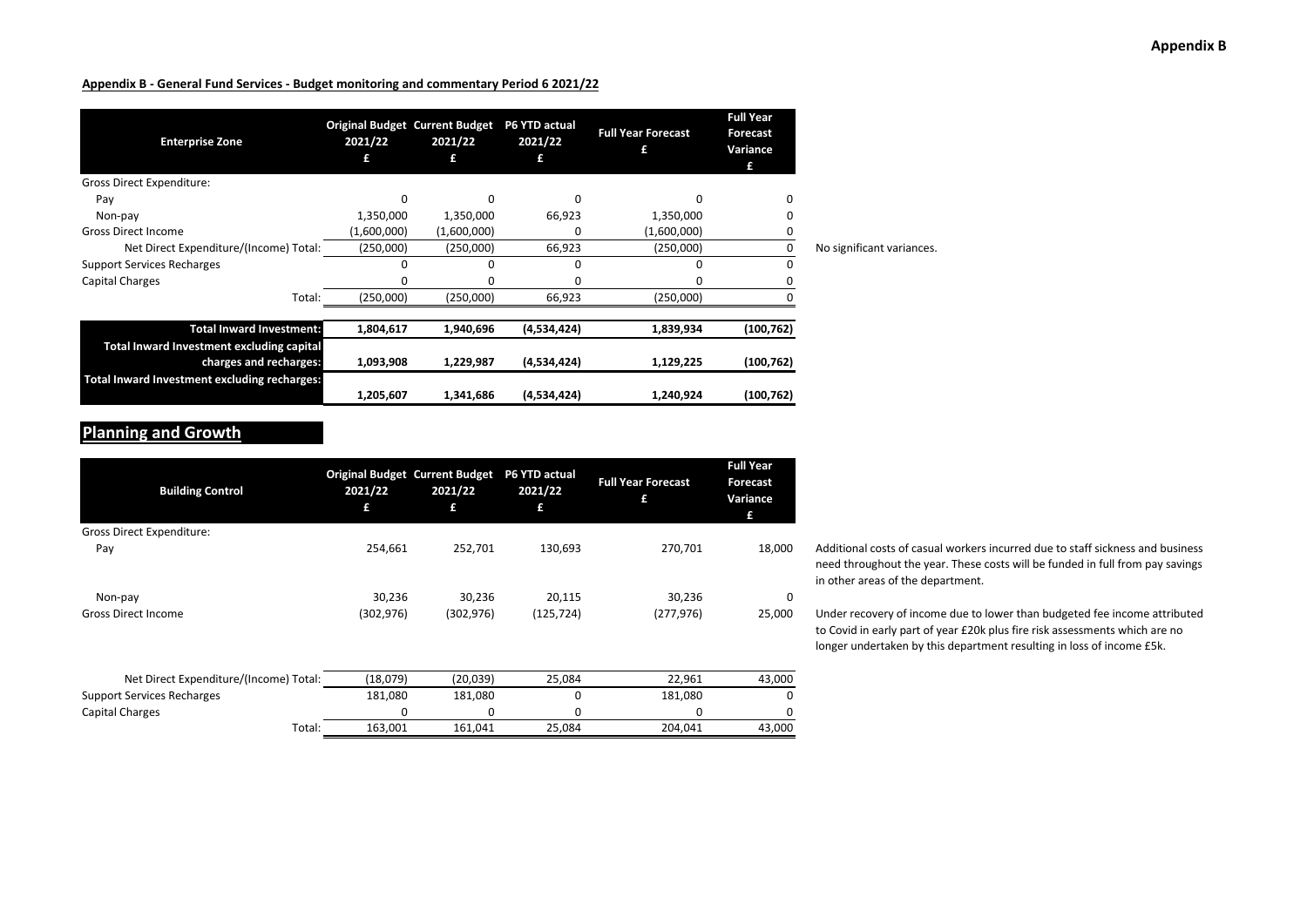| <b>Development Control</b>             | 2021/22<br>£ | <b>Original Budget Current Budget</b><br>2021/22<br>£ | P6 YTD actual<br>2021/22<br>£ | <b>Full Year Forecast</b><br>£ | <b>Full Year</b><br><b>Forecast</b><br>Variance<br>£ |
|----------------------------------------|--------------|-------------------------------------------------------|-------------------------------|--------------------------------|------------------------------------------------------|
| Gross Direct Expenditure:              |              |                                                       |                               |                                |                                                      |
| Pay                                    | 654,693      | 648,363                                               | 308,855                       | 618,363                        | (30,000)                                             |
| Non-pay                                | 34,201       | 34,201                                                | 22,390                        | 34,201                         | 0                                                    |
| <b>Gross Direct Income</b>             | (565, 292)   | (565, 292)                                            | (235, 424)                    | (535, 292)                     | 30,000                                               |
| Net Direct Expenditure/(Income) Total: | 123,602      | 117,272                                               | 95,821                        | 117,272                        | 0                                                    |
| <b>Support Services Recharges</b>      | 168,630      | 168,630                                               | $\Omega$                      | 168,630                        | $\mathbf 0$                                          |
| Capital Charges                        | 0            | 0                                                     | 0                             | 0                              | 0                                                    |
| Total:                                 | 292,232      | 285,902                                               | 95,821                        | 285,902                        | $\mathbf 0$                                          |
| <b>Land Charges</b>                    | 2021/22<br>£ | <b>Original Budget Current Budget</b><br>2021/22<br>£ | P6 YTD actual<br>2021/22<br>£ | <b>Full Year Forecast</b><br>£ | <b>Full Year</b><br><b>Forecast</b><br>Variance      |
|                                        |              |                                                       |                               |                                | £                                                    |
| Gross Direct Expenditure:              |              |                                                       |                               |                                |                                                      |
| Pay                                    | 50,035       | 50,143                                                | 27,013                        | 58,143                         | 8,000                                                |
| Non-pay                                | 43,082       | 43,082                                                | 28,548                        | 43,082                         |                                                      |
| Gross Direct Income                    | (138, 154)   | (138, 154)                                            | (85, 565)                     | (158, 154)                     | (20,000)                                             |
| Net Direct Expenditure/(Income) Total: | (45,037)     | (44, 929)                                             | (30,005)                      | (56, 929)                      | (12,000)                                             |
| <b>Support Services Recharges</b>      | 47,760       | 47,760                                                | 0                             | 47,760                         | $\Omega$                                             |
| <b>Capital Charges</b>                 | 0            | 0                                                     | 0                             | 0                              | 0                                                    |
| Total:                                 | 2,723        | 2,831                                                 | (30,005)                      | (9, 169)                       | (12,000)                                             |
| <b>Strategic Planning</b>              | 2021/22<br>£ | <b>Original Budget Current Budget</b><br>2021/22<br>£ | P6 YTD actual<br>2021/22<br>£ | <b>Full Year Forecast</b><br>£ | <b>Full Year</b><br><b>Forecast</b><br>Variance<br>£ |
| Gross Direct Expenditure:              |              |                                                       |                               |                                |                                                      |
| Pay                                    | 283,962      | 277,307                                               | 121,974                       | 267,307                        | (10,000)                                             |
| Non-pay                                | 104,356      | 104,356                                               | 70,416                        | 127,606                        | 23,250                                               |
| <b>Gross Direct Income</b>             | (21, 729)    | (21, 729)                                             | (31,043)                      | (44, 979)                      | (23, 250)                                            |
| Net Direct Expenditure/(Income) Total: | 366,589      | 359,934                                               | 161,347                       | 349,934                        | (10,000)                                             |
| <b>Support Services Recharges</b>      | 116,690      | 116,690                                               | 0                             | 116,690                        | $\Omega$                                             |
| Capital Charges                        | 0            | 0                                                     | 0                             | 0                              | 0                                                    |
| Total:                                 | 483.279      | 476.624                                               | 161.347                       | 466.624                        | (10.000)                                             |

#### Post savings achieved during the year to be used to fund additional pay costs in other areas of the department.

Under recovery of income due to lower than budgeted planning fee income £20k and application fees £10k both attributed to Covid in early part of year.

Additional costs of casual workers incurred due to staff sickness and business need throughout the year. These costs will be funded in full from pay savings in other areas of the department.

Cumulative income above budgeted level attributed to increase demand before the end of stamp duty relief.

One vacancy held in early part of year now filled to be used to fund additional pay costs in other areas of the department. Neighbourhood Plan Costs Neighbourhood Plan costs reclaimed by Grant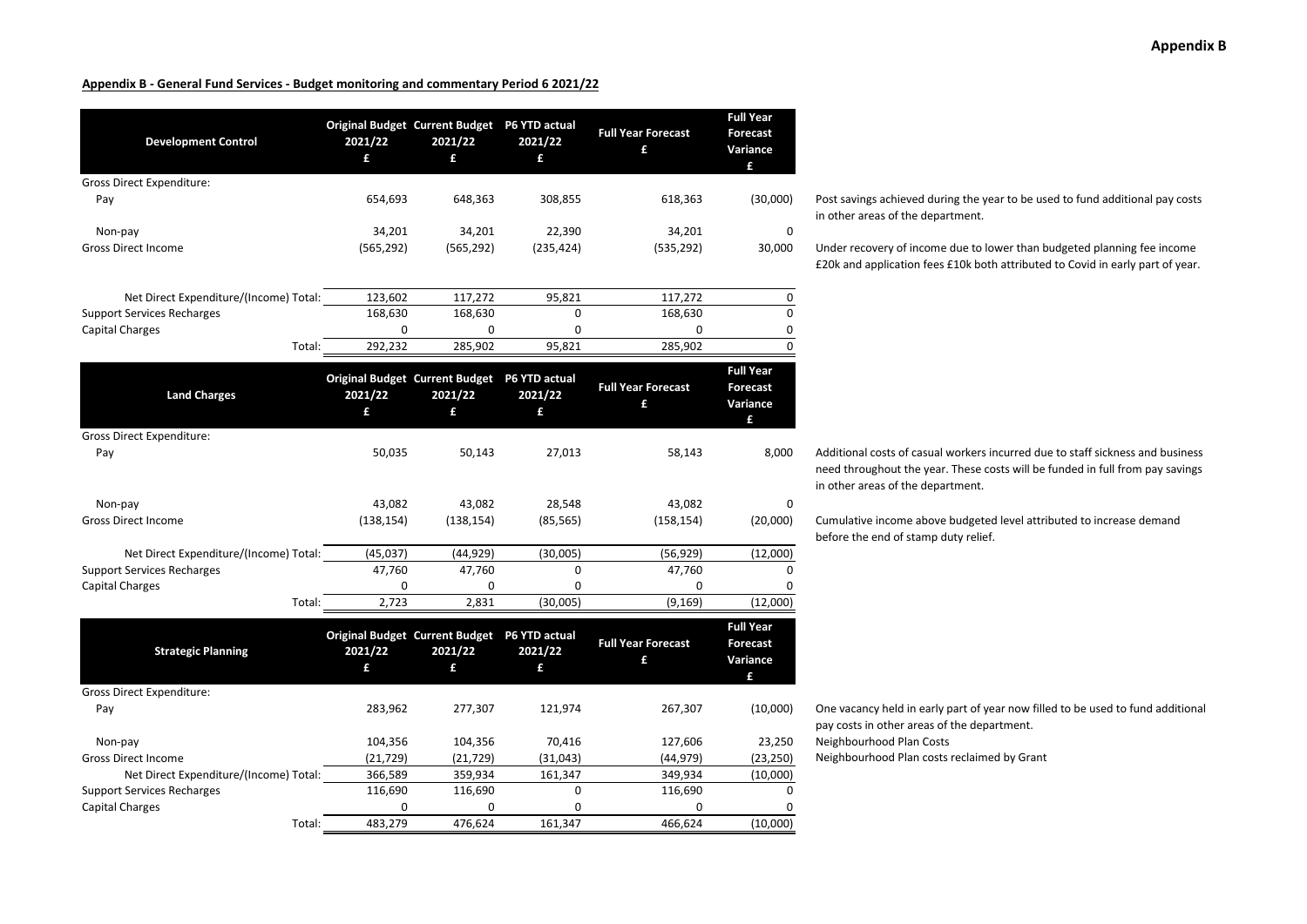#### **Appendix B**

#### **Appendix <sup>B</sup> ‐ General Fund Services ‐ Budget monitoring and commentary Period 6 2021/22**

| <b>Total Planning and Growth:</b>                  | 941.235 | 926.398 | 252.247 | 947.398 | 21.000 |
|----------------------------------------------------|---------|---------|---------|---------|--------|
| <b>Total Planning and Growth excluding capital</b> |         |         |         |         |        |
| charges and recharges:                             | 427.075 | 412.238 | 252.247 | 433.238 | 21,000 |
| <b>Total Planning and Growth excluding</b>         |         |         |         |         |        |
| recharges:                                         | 427.075 | 412.238 | 252.247 | 433.238 | 21,000 |

#### **Customer Services**

| <b>Benefits</b>                        | 2021/22<br>£   | <b>Original Budget Current Budget</b><br>2021/22<br>£ | P6 YTD actual<br>2021/22<br>£ | <b>Full Year Forecast</b><br>£ | <b>Full Year</b><br><b>Forecast</b><br>Variance<br>£ |
|----------------------------------------|----------------|-------------------------------------------------------|-------------------------------|--------------------------------|------------------------------------------------------|
| Gross Direct Expenditure:              |                |                                                       |                               |                                |                                                      |
| Pay                                    | 593,279        | 574,407                                               | 302,471                       | 607,907                        | 33,500                                               |
| Non-pay                                | 22,538,189     | 22,538,189                                            | 10,073,997                    | 21,321,689                     | (1,216,500)                                          |
| <b>Gross Direct Income</b>             | (23, 223, 212) | (23, 223, 212)                                        | (11, 277, 103)                | (22, 241, 212)                 | 982,000                                              |
| Net Direct Expenditure/(Income) Total: | (91, 744)      | (110, 616)                                            | (900, 635)                    | (311, 616)                     | (201,000)                                            |
| <b>Support Services Recharges</b>      | 186,517        | 186,517                                               | 0                             | 186,517                        | O                                                    |
| <b>Capital Charges</b>                 | 0              | 0                                                     | 0                             | 0                              | 0                                                    |
| Total:                                 | 94,773         | 75,901                                                | (900, 635)                    | (125,099)                      | (201,000)                                            |
| <b>Crematorium and Cemeteries</b>      | 2021/22<br>£   | <b>Original Budget Current Budget</b><br>2021/22<br>£ | P6 YTD actual<br>2021/22<br>£ | <b>Full Year Forecast</b><br>£ | <b>Full Year</b><br><b>Forecast</b><br>Variance<br>£ |
| Gross Direct Expenditure:              |                |                                                       |                               |                                |                                                      |
| Pay                                    | 225,337        | 217,647                                               | 116,414                       | 225,897                        | 8,250                                                |
| Non-pay                                | 600,229        | 600,229                                               | 377,805                       | 653,729                        | 53,500                                               |
| <b>Gross Direct Income</b>             | (1,601,739)    | (1,601,739)                                           | (715, 984)                    | (1,436,739)                    | 165,000                                              |
| Net Direct Expenditure/(Income) Total: | (776, 173)     | (783, 863)                                            | (221, 765)                    | (557, 113)                     | 226,750                                              |
| <b>Support Services Recharges</b>      | 185,040        | 185,040                                               | 0                             | 185,040                        | 0                                                    |
| <b>Capital Charges</b>                 | 72,149         | 72,149                                                | 0                             | 72,149                         | 0                                                    |
| Total:                                 | (518, 984)     | (526, 674)                                            | (221, 765)                    | (299, 924)                     | 226,750                                              |

£10k of the overspend is covered by funding from Verify Earnings and Pensions fund, included in income below. Remaining overspend down to expected vacancy saving not yet achieved. Forecast based on actual housing benefit claim figures paid to date extrapolated for the remaining of the year. Payments out should be funded from housing subsidy received, as reflected in the income variance below.

Forecast reflects increased housing benefit subsidy anticipated for increased housing benefit claim payments as per above. Also includes £140k funding for new subsidy allocation for increase in demand due to Covid‐19.

Unbudgeted funeral expense costs, which are offset by elements within income.

Income is lower than anticipated when the budget was set.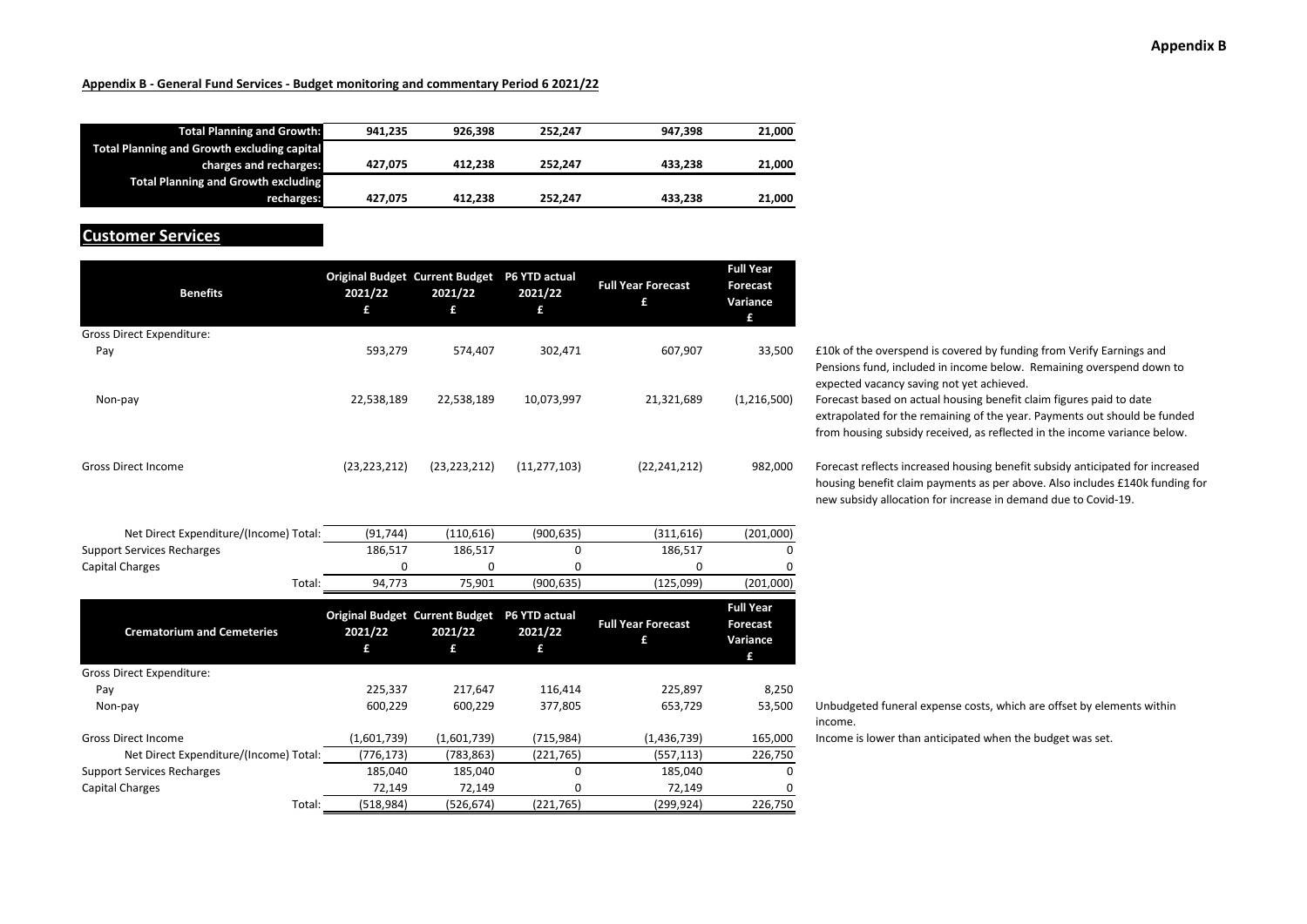| <b>Customer Services</b>                                    | 2021/22<br>£   | <b>Original Budget Current Budget</b><br>2021/22<br>£        | P6 YTD actual<br>2021/22<br>£ | <b>Full Year Forecast</b><br>£ | <b>Full Year</b><br><b>Forecast</b><br>Variance<br>£ |
|-------------------------------------------------------------|----------------|--------------------------------------------------------------|-------------------------------|--------------------------------|------------------------------------------------------|
| <b>Gross Direct Expenditure:</b>                            |                |                                                              |                               |                                |                                                      |
| Pay                                                         | 652,021        | 629,597                                                      | 295,693                       | 619,597                        | (10,000)                                             |
|                                                             |                |                                                              |                               |                                |                                                      |
| Non-pay                                                     | 12,683         | 12,683                                                       | 8,195                         | 8,683                          | (4,000)                                              |
| <b>Gross Direct Income</b>                                  | 0<br>664,704   | $\Omega$                                                     | 0                             | 0                              | 0                                                    |
| Net Direct Expenditure/(Income) Total:                      |                | 642,280                                                      | 303,888                       | 628,280                        | (14,000)                                             |
| <b>Support Services Recharges</b><br><b>Capital Charges</b> | (664,700)<br>0 | (664, 700)<br>0                                              | 0<br>0                        | (664, 700)<br>0                | 0<br>0                                               |
| Total:                                                      | $\overline{4}$ | (22, 420)                                                    | 303,888                       | (36, 420)                      | (14,000)                                             |
|                                                             |                |                                                              |                               |                                |                                                      |
| <b>Support Services</b>                                     | 2021/22<br>£   | Original Budget Current Budget P6 YTD actual<br>2021/22<br>£ | 2021/22<br>£                  | <b>Full Year Forecast</b><br>£ | <b>Full Year</b><br><b>Forecast</b><br>Variance<br>£ |
| Gross Direct Expenditure:                                   |                |                                                              |                               |                                |                                                      |
| Pay                                                         | 163,601        | 155,956                                                      | 75,803                        | 155,956                        | 0                                                    |
| Non-pay                                                     | 35,682         | 35,682                                                       | 64,533                        | 41,682                         | 6,000                                                |
| <b>Gross Direct Income</b>                                  | $\Omega$       | $\Omega$                                                     | 125                           | 0                              | 0                                                    |
| Net Direct Expenditure/(Income) Total:                      | 199,283        | 191,638                                                      | 140,461                       | 197,638                        | 6,000                                                |
| <b>Support Services Recharges</b>                           | (202, 550)     | (202, 550)                                                   | 0                             | (202, 550)                     | 0                                                    |
| <b>Capital Charges</b>                                      | 3,267          | 3,267                                                        | 0                             | 3,267                          | 0                                                    |
| Total:                                                      | $\Omega$       | (7,645)                                                      | 140,461                       | (1,645)                        | 6,000                                                |
| <b>Car Parks</b>                                            | 2021/22        | <b>Original Budget Current Budget</b><br>2021/22             | P6 YTD actual<br>2021/22      | <b>Full Year Forecast</b><br>£ | <b>Full Year</b><br><b>Forecast</b><br>Variance      |
|                                                             | £              | £                                                            | £                             |                                | £                                                    |
| <b>Gross Direct Expenditure:</b>                            |                |                                                              |                               |                                |                                                      |
| Pay                                                         | 436,269        | 422,059                                                      | 201,054                       | 411,559                        | (10, 500)                                            |
| Non-pay                                                     | 975,685        | 975,685                                                      | 698,950                       | 930,285                        | (45, 400)                                            |
| <b>Gross Direct Income</b>                                  | (2,511,826)    | (2,511,826)                                                  | (1,755,047)                   | (2,482,576)                    | 29,250                                               |
| Net Direct Expenditure/(Income) Total:                      | (1,099,872)    | (1, 114, 082)                                                | (855,044)                     | (1, 140, 732)                  | (26, 650)                                            |
| <b>Support Services Recharges</b>                           | 404,590        | 404,590                                                      | 0                             | 404,590                        | 0                                                    |
| <b>Capital Charges</b>                                      | 44,213         | 44,213                                                       | 0                             | 44,213                         | <sup>0</sup>                                         |
| Total:                                                      | (651,069)      | (665, 279)                                                   | (855, 044)                    | (691, 929)                     | (26, 650)                                            |

Underspend due to vacancies in first quarter, however these positions are now filled which is reflected within the forecast.

Expected underspends on both On and Off Street parking teams.

No significant variance.

Reduced income in first quarter due to steady relaxing of COVID restrictions, this also has reduced the profit share elements due to partners (roughly 50% of lost income).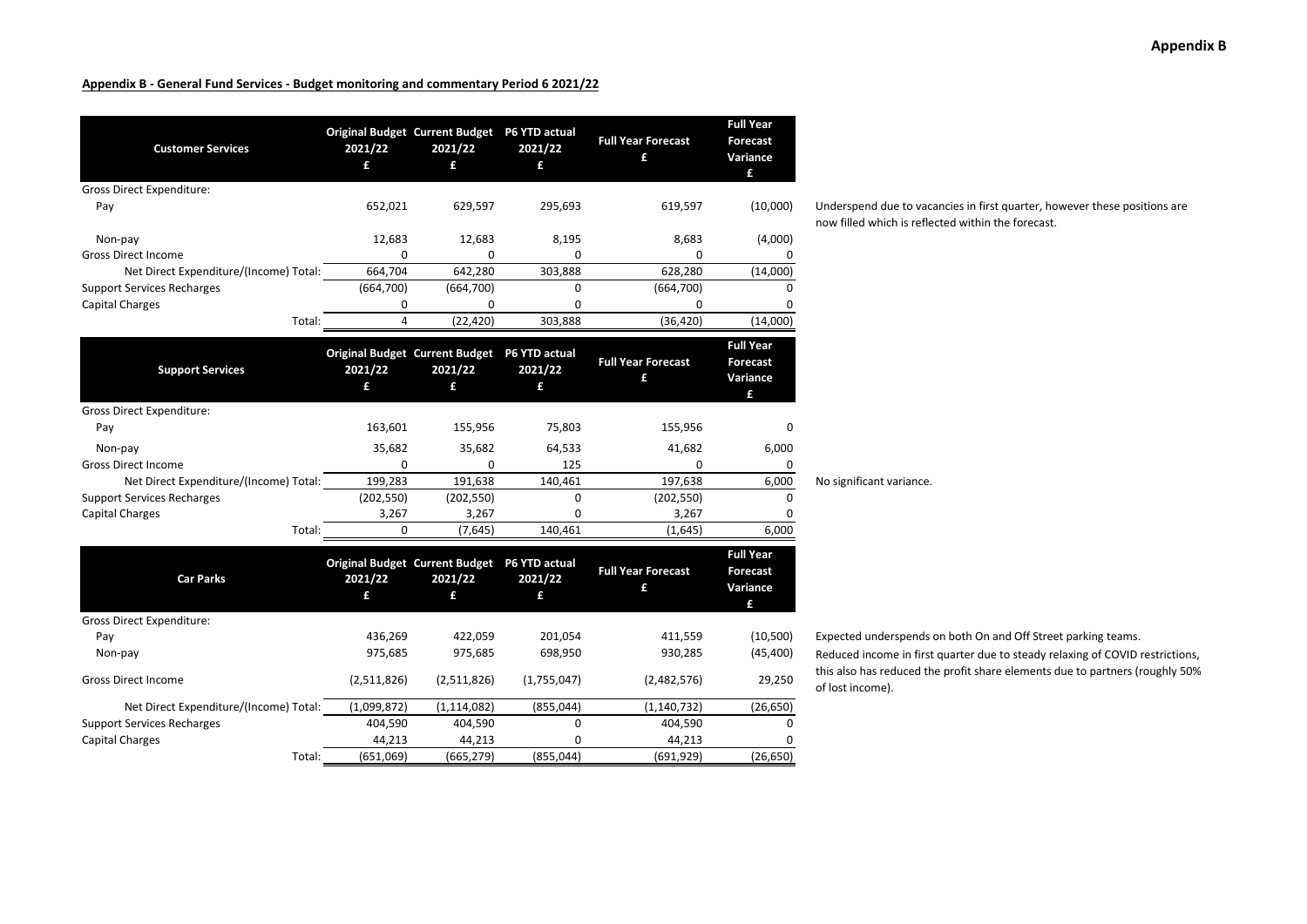| Revenues                                                                   | 2021/22<br>£ | <b>Original Budget Current Budget</b><br>2021/22<br>£ | P6 YTD actual<br>2021/22<br>£ | <b>Full Year Forecast</b><br>£ | <b>Full Year</b><br><b>Forecast</b><br>Variance<br>£ |
|----------------------------------------------------------------------------|--------------|-------------------------------------------------------|-------------------------------|--------------------------------|------------------------------------------------------|
| Gross Direct Expenditure:                                                  |              |                                                       |                               |                                |                                                      |
| Pay                                                                        | 730,541      | 705,674                                               | 357,048                       | 705,674                        | 0                                                    |
| Non-pay                                                                    | 310,104      | 310,104                                               | 125,274                       | 294,196                        | (15,908)                                             |
| <b>Gross Direct Income</b>                                                 | (601, 925)   | (601, 925)                                            | (360,051)                     | (628, 675)                     | (26, 750)                                            |
| Net Direct Expenditure/(Income) Total:                                     | 438,720      | 413,853                                               | 122,270                       | 371,195                        | (42, 658)                                            |
| <b>Support Services Recharges</b>                                          | 800,610      | 800,610                                               | 0                             | 800,610                        | 0                                                    |
| Capital Charges                                                            | ŋ            | $\Omega$                                              | 0                             | $\Omega$                       | 0                                                    |
| Total:                                                                     | 1,239,330    | 1,214,463                                             | 122,270                       | 1,171,805                      | (42, 658)                                            |
| <b>Total Customer Services:</b>                                            | 164,054      | 68,346                                                | (1,410,825)                   | 16,788                         | (51, 558)                                            |
| <b>Total Customer Services excluding capital</b><br>charges and recharges: | (665,082)    | (760, 790)                                            | (1,410,825)                   | (812, 348)                     | (51, 558)                                            |
| <b>Total Customer Services excluding recharges:</b>                        | (545, 453)   | (641, 161)                                            | (1,410,825)                   | (692, 719)                     | (51, 558)                                            |

Underspends on legal and recovery costs are due to an over accrual of costs for 2021.

Over recovery of budgeted income, mostly catch up from prior year impact of COVID.

## **Property and Asset Management**

| <b>Public Toilets</b>                  | <b>Original Budget Current Budget</b><br>2021/22<br>£ | 2021/22<br>£ | <b>P6 YTD actual</b><br>2021/22 | <b>Full Year Forecast</b> | <b>Full Year</b><br>Forecast<br>Variance<br>£ |                           |
|----------------------------------------|-------------------------------------------------------|--------------|---------------------------------|---------------------------|-----------------------------------------------|---------------------------|
| <b>Gross Direct Expenditure:</b>       |                                                       |              |                                 |                           |                                               |                           |
| Pay                                    |                                                       |              | 0                               |                           | 0                                             |                           |
| Non-pay                                | 195.620                                               | 195.620      | 162,541                         | 195.620                   | 0                                             |                           |
| <b>Gross Direct Income</b>             | (4,000)                                               | (4,000)      | (314)                           | (4,000)                   |                                               |                           |
| Net Direct Expenditure/(Income) Total: | 191,620                                               | 191,620      | 162,227                         | 191,620                   | 0                                             | No significant variances. |
| <b>Support Services Recharges</b>      | 42,980                                                | 42.980       | 0                               | 42.980                    | 0                                             |                           |
| Capital Charges                        | 163,129                                               | 163,129      | 0                               | 163,129                   |                                               |                           |
| Total:                                 | 397,729                                               | 397.729      | 162,227                         | 397,729                   |                                               |                           |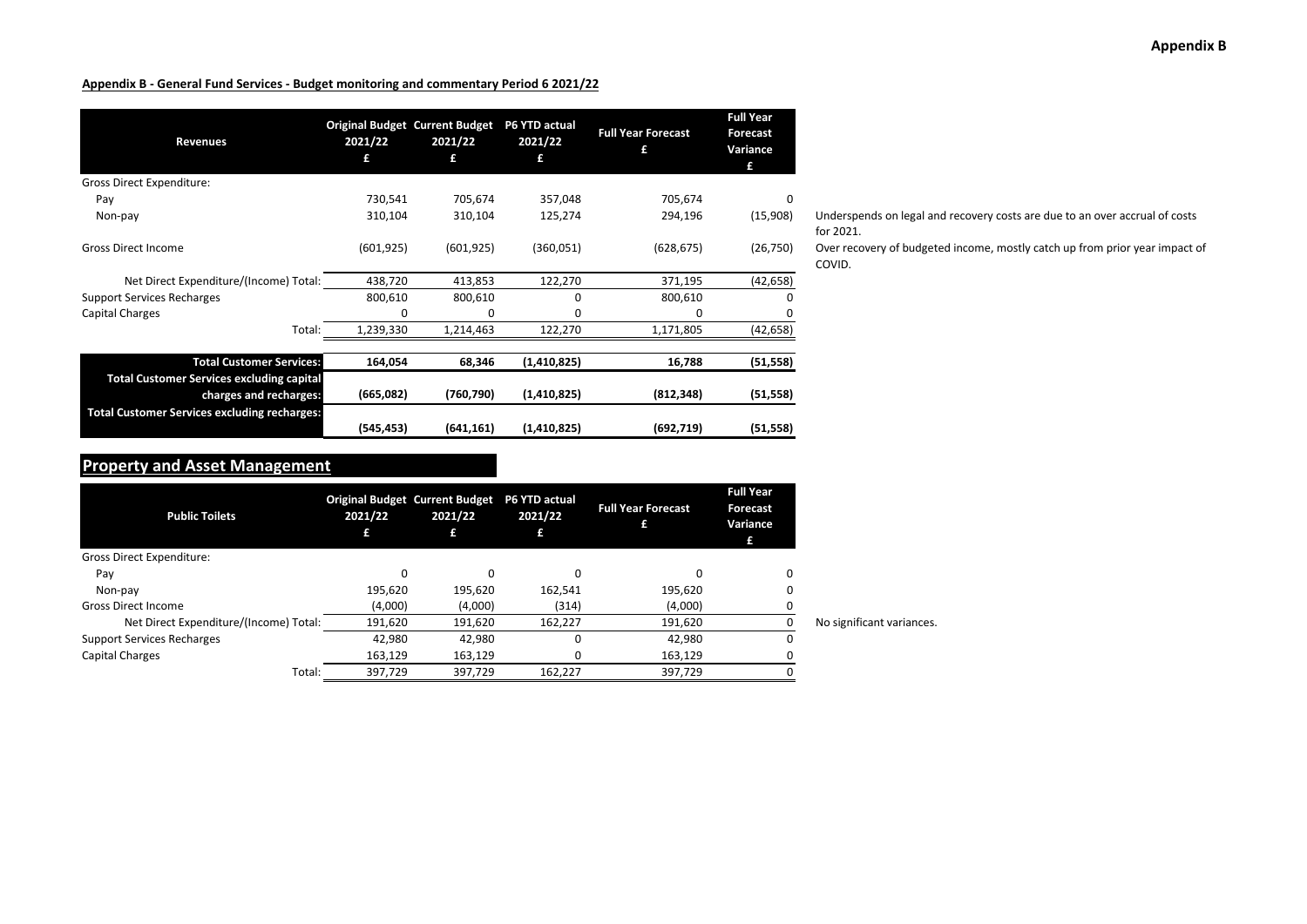| <b>Repairs and Maintenance</b>         | 2021/22<br>£ | Original Budget Current Budget P6 YTD actual<br>2021/22<br>£ | 2021/22<br>£ | <b>Full Year Forecast</b><br>£ | <b>Full Year</b><br><b>Forecast</b><br>Variance<br>£ |                                          |
|----------------------------------------|--------------|--------------------------------------------------------------|--------------|--------------------------------|------------------------------------------------------|------------------------------------------|
| <b>Gross Direct Expenditure:</b>       |              |                                                              |              |                                |                                                      |                                          |
| Pay                                    | 0            | $\Omega$                                                     | $\Omega$     | 0                              | 0                                                    |                                          |
| Non-pay                                | 24,580       | 24,580                                                       | 19,140       | 24,580                         | 0                                                    |                                          |
| <b>Gross Direct Income</b>             | (97, 572)    | (97, 572)                                                    | (48, 786)    | (97, 572)                      | 0                                                    |                                          |
| Net Direct Expenditure/(Income) Total: | (72, 992)    | (72, 992)                                                    | (29, 646)    | (72, 992)                      | 0                                                    | No significant variances.                |
| <b>Support Services Recharges</b>      | 52,180       | 52,180                                                       | $\mathbf 0$  | 52,180                         | 0                                                    |                                          |
| <b>Capital Charges</b>                 | 253,632      | 253,632                                                      | $\Omega$     | 253,632                        | 0                                                    |                                          |
| Total:                                 | 232,820      | 232,820                                                      | (29, 646)    | 232,820                        | $\Omega$                                             |                                          |
| <b>Footway Lighting</b>                | 2021/22<br>£ | Original Budget Current Budget P6 YTD actual<br>2021/22<br>£ | 2021/22<br>£ | <b>Full Year Forecast</b><br>£ | <b>Full Year</b><br><b>Forecast</b><br>Variance<br>£ |                                          |
| <b>Gross Direct Expenditure:</b>       |              |                                                              |              |                                |                                                      |                                          |
| Pay                                    | 0            | 0                                                            | $\Omega$     | 0                              | 0                                                    |                                          |
| Non-pay                                | 193,273      | 193,273                                                      | 74,712       | 178,273                        | (15,000)                                             | Savings in electricity due<br>lightbulbs |
| <b>Gross Direct Income</b>             | 0            | 0                                                            | $\mathbf 0$  | 0                              | 0                                                    |                                          |
| Net Direct Expenditure/(Income) Total: | 193,273      | 193,273                                                      | 74,712       | 178,273                        | (15,000)                                             |                                          |
| <b>Support Services Recharges</b>      | 55,150       | 55,150                                                       | $\mathbf 0$  | 55,150                         | 0                                                    |                                          |
| <b>Capital Charges</b>                 | 74,179       | 74,179                                                       | 0            | 74,179                         | n                                                    |                                          |
| Total:                                 | 322,602      | 322,602                                                      | 74,712       | 307,602                        | (15,000)                                             |                                          |
| <b>Coastal Protection</b>              | 2021/22<br>£ | Original Budget Current Budget P6 YTD actual<br>2021/22<br>£ | 2021/22<br>£ | <b>Full Year Forecast</b><br>£ | <b>Full Year</b><br><b>Forecast</b><br>Variance<br>£ |                                          |
| <b>Gross Direct Expenditure:</b>       |              |                                                              |              |                                |                                                      |                                          |
| Pay                                    | 56,620       | 55,511                                                       | 34,738       | 55,511                         | 0                                                    |                                          |
| Non-pay                                | 101,445      | 101,445                                                      | 39,948       | 101,445                        | 0                                                    |                                          |
| <b>Gross Direct Income</b>             | (550)        | (550)                                                        | $\mathbf 0$  | (550)                          | 0                                                    |                                          |
| Net Direct Expenditure/(Income) Total: | 157,515      | 156,406                                                      | 74,687       | 156,406                        | 0                                                    | No significant variances.                |
| <b>Support Services Recharges</b>      | 51,220       | 51,220                                                       | $\mathbf 0$  | 51,220                         | $\mathbf 0$                                          |                                          |
| <b>Capital Charges</b>                 | 362,692      | 362,692                                                      | 0            | 362,692                        | 0                                                    |                                          |
| Total:                                 | 571,427      | 570,318                                                      | 74.687       | 570,318                        | 0                                                    |                                          |

**Appendix B**

city due to the introduction and use of energy efficient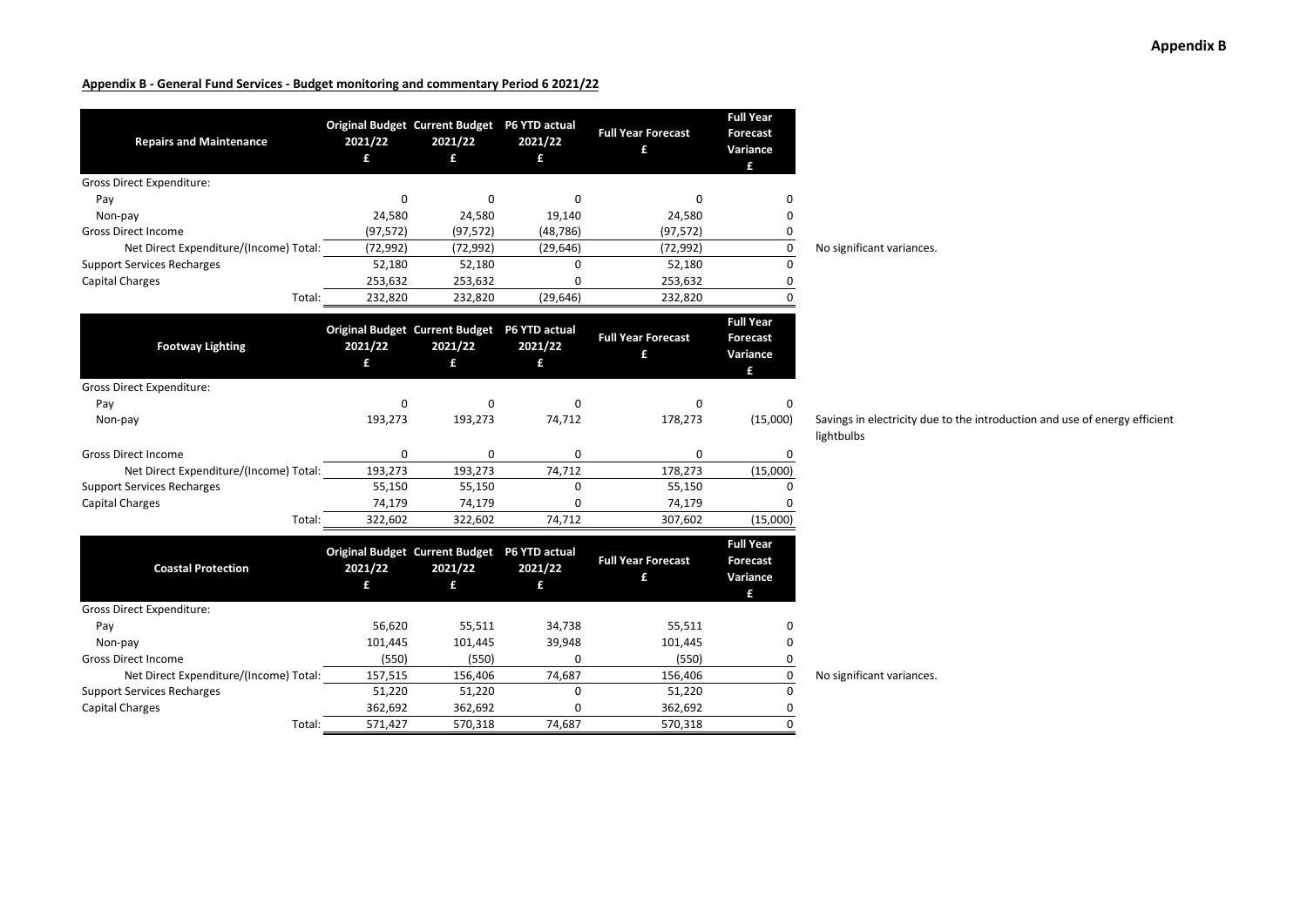| <b>Community Centres</b>               | 2021/22<br>£   | Original Budget Current Budget P6 YTD actual<br>2021/22<br>£ | 2021/22<br>£ | <b>Full Year Forecast</b><br>£ | <b>Full Year</b><br><b>Forecast</b><br>Variance<br>£ |                           |
|----------------------------------------|----------------|--------------------------------------------------------------|--------------|--------------------------------|------------------------------------------------------|---------------------------|
| <b>Gross Direct Expenditure:</b>       |                |                                                              |              |                                |                                                      |                           |
| Pay                                    | 0              | 0                                                            | 0            | 0                              | <sup>0</sup>                                         |                           |
| Non-pay                                | 10,799         | 9,960                                                        | 17,087       | 9,960                          | 0                                                    |                           |
| <b>Gross Direct Income</b>             | (8, 274)       | (8, 274)                                                     | (7,708)      | (8, 274)                       | 0                                                    |                           |
| Net Direct Expenditure/(Income) Total: | 2,525          | 1,686                                                        | 9,379        | 1.686                          | 0                                                    | No significant variances. |
| <b>Support Services Recharges</b>      | 9,580          | 9,580                                                        | $\Omega$     | 9,580                          | $\Omega$                                             |                           |
| <b>Capital Charges</b>                 | 27,142         | 27,142                                                       | 0            | 27,142                         | 0                                                    |                           |
| Total:                                 | 39,247         | 38,408                                                       | 9,379        | 38,408                         | $\Omega$                                             |                           |
| <b>Council Offices - Town Hall</b>     | 2021/22<br>£   | Original Budget Current Budget P6 YTD actual<br>2021/22<br>£ | 2021/22<br>£ | <b>Full Year Forecast</b><br>£ | <b>Full Year</b><br><b>Forecast</b><br>Variance<br>£ |                           |
| <b>Gross Direct Expenditure:</b>       |                |                                                              |              |                                |                                                      |                           |
| Pay                                    | 0              | 0                                                            | 0            | 0                              | $\Omega$                                             |                           |
| Non-pay                                | 165,529        | 168,565                                                      | 143,263      | 168,565                        | 0                                                    |                           |
| <b>Gross Direct Income</b>             | 0              | 0                                                            | 0            | 0                              | 0                                                    |                           |
| Net Direct Expenditure/(Income) Total: | 165,529        | 168,565                                                      | 143,263      | 168,565                        | 0                                                    | No significant variances. |
| <b>Support Services Recharges</b>      | (214, 540)     | (214, 540)                                                   | 0            | (214, 540)                     | $\Omega$                                             |                           |
| <b>Capital Charges</b>                 | 49,010         | 49,010                                                       | 0            | 49,010                         | 0                                                    |                           |
| Total:                                 | (1)            | 3,035                                                        | 143,263      | 3,035                          | <sup>n</sup>                                         |                           |
| <b>Council Offices - Greyfriars</b>    | 2021/22<br>£   | Original Budget Current Budget P6 YTD actual<br>2021/22<br>£ | 2021/22<br>f | <b>Full Year Forecast</b><br>£ | <b>Full Year</b><br><b>Forecast</b><br>Variance<br>£ |                           |
| <b>Gross Direct Expenditure:</b>       |                |                                                              |              |                                |                                                      |                           |
| Pay                                    | 0              | 0                                                            | 0            | <sup>0</sup>                   | O                                                    |                           |
| Non-pay                                | 110,112        | 110,112                                                      | 57,917       | 110,112                        | 0                                                    |                           |
| <b>Gross Direct Income</b>             | 0              | 0                                                            | 0            | $\Omega$                       | 0                                                    |                           |
| Net Direct Expenditure/(Income) Total: | 110,112        | 110,112                                                      | 57,917       | 110,112                        | 0                                                    | No significant variances. |
| <b>Support Services Recharges</b>      | (117, 820)     | (117, 820)                                                   | 0            | (117, 820)                     | $\Omega$                                             |                           |
| <b>Capital Charges</b>                 | 7,710          | 7,710                                                        | 0            | 7,710                          | 0                                                    |                           |
| Total:                                 | $\overline{2}$ | $\overline{2}$                                               | 57,917       | $\overline{2}$                 | $\Omega$                                             |                           |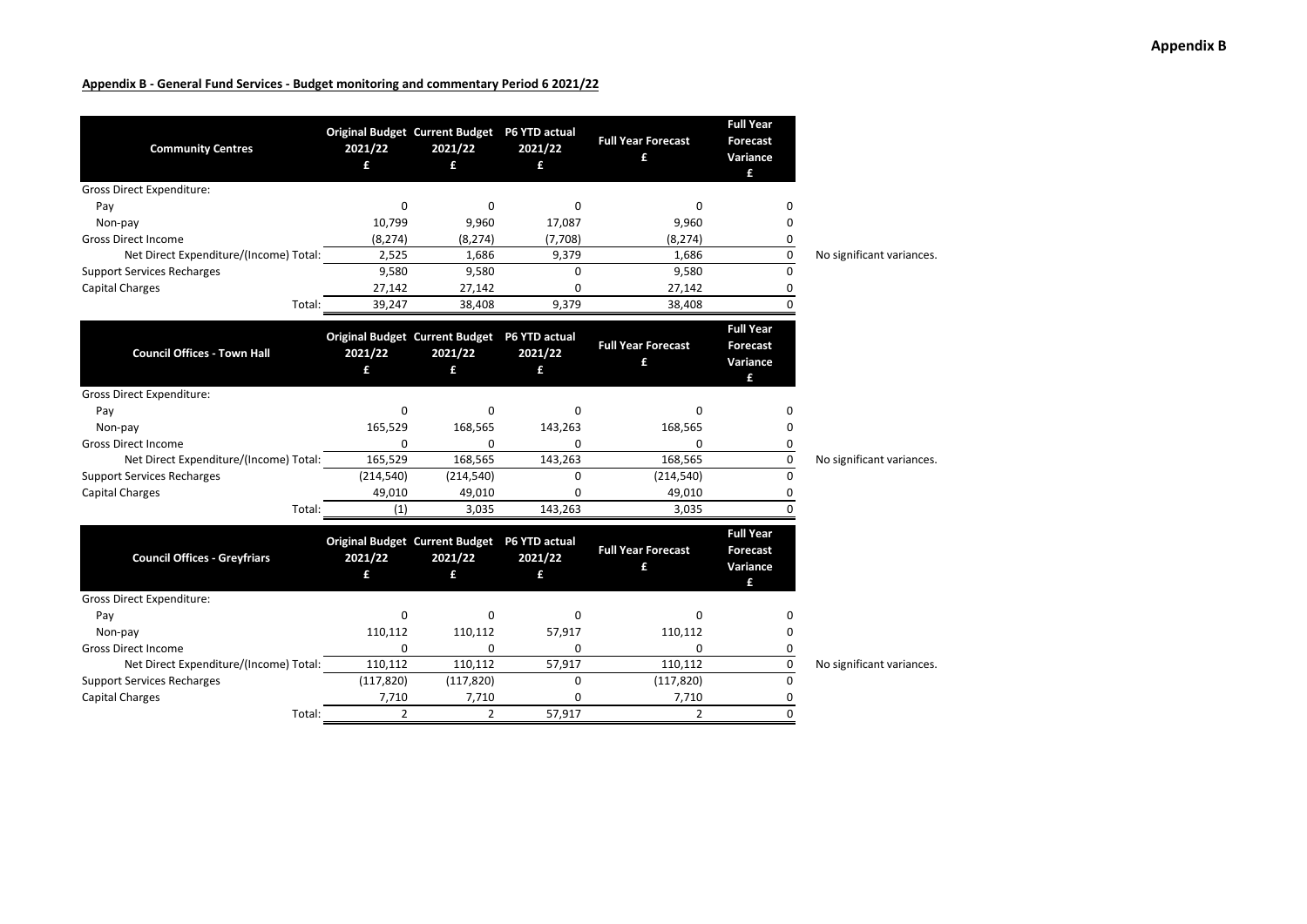| <b>Council Offices - Maritime House</b>  | 2021/22<br>£ | Original Budget Current Budget P6 YTD actual<br>2021/22<br>£ | 2021/22<br>£ | <b>Full Year Forecast</b><br>£ | <b>Full Year</b><br><b>Forecast</b><br>Variance<br>£ |                           |
|------------------------------------------|--------------|--------------------------------------------------------------|--------------|--------------------------------|------------------------------------------------------|---------------------------|
| <b>Gross Direct Expenditure:</b>         |              |                                                              |              |                                |                                                      |                           |
| Pay                                      | 0            | 0                                                            | $\Omega$     | 0                              | n                                                    |                           |
| Non-pay                                  | 43,636       | 43,636                                                       | 39,492       | 43,636                         | o                                                    |                           |
| <b>Gross Direct Income</b>               | 0            | 0                                                            | 0            | 0                              | 0                                                    |                           |
| Net Direct Expenditure/(Income) Total:   | 43,636       | 43,636                                                       | 39,492       | 43,636                         | 0                                                    | No significant variances. |
| <b>Support Services Recharges</b>        | (48, 190)    | (48, 190)                                                    | $\Omega$     | (48, 190)                      | $\Omega$                                             |                           |
| <b>Capital Charges</b>                   | 4,560        | 4,560                                                        | 0            | 4,560                          | 0                                                    |                           |
| Total:                                   | 6            | 6                                                            | 39,492       | 6                              | $\Omega$                                             |                           |
| <b>Council Offices - Catalyst Centre</b> | 2021/22<br>£ | Original Budget Current Budget P6 YTD actual<br>2021/22<br>£ | 2021/22<br>£ | <b>Full Year Forecast</b><br>£ | <b>Full Year</b><br><b>Forecast</b><br>Variance<br>£ |                           |
| Gross Direct Expenditure:                |              |                                                              |              |                                |                                                      |                           |
| Pay                                      | $\Omega$     | 0                                                            | $\Omega$     | 0                              | n                                                    |                           |
| Non-pay                                  | 48,443       | 48,443                                                       | 31,829       | 48,443                         | ი                                                    |                           |
| <b>Gross Direct Income</b>               | 0            | 0                                                            | 0            | 0                              | 0                                                    |                           |
| Net Direct Expenditure/(Income) Total:   | 48,443       | 48,443                                                       | 31,829       | 48,443                         | 0                                                    | No significant variances. |
| <b>Support Services Recharges</b>        | (52, 400)    | (52, 400)                                                    | 0            | (52, 400)                      | 0                                                    |                           |
| <b>Capital Charges</b>                   | 3,958        | 3,958                                                        | 0            | 3,958                          | 0                                                    |                           |
| Total:                                   | $\mathbf{1}$ | 1                                                            | 31,829       | 1                              | U                                                    |                           |
| <b>Beach Huts</b>                        | 2021/22<br>£ | Original Budget Current Budget P6 YTD actual<br>2021/22<br>£ | 2021/22<br>£ | <b>Full Year Forecast</b><br>£ | <b>Full Year</b><br><b>Forecast</b><br>Variance<br>£ |                           |
| <b>Gross Direct Expenditure:</b>         |              |                                                              |              |                                |                                                      |                           |
| Pay                                      | 0            | 0                                                            | 170          | 0                              | 0                                                    |                           |
| Non-pay                                  | 45,919       | 45,919                                                       | 7,911        | 45,919                         | 0                                                    |                           |
| <b>Gross Direct Income</b>               | (61, 940)    | (61, 940)                                                    | (63, 435)    | (61, 940)                      | 0                                                    |                           |
| Net Direct Expenditure/(Income) Total:   | (16, 021)    | (16, 021)                                                    | (55, 354)    | (16, 021)                      | 0                                                    | No significant variances  |
| <b>Support Services Recharges</b>        | 21,950       | 21,950                                                       | $\Omega$     | 21,950                         | $\Omega$                                             |                           |
| <b>Capital Charges</b>                   | $\Omega$     | 0                                                            | O            | <sup>0</sup>                   | 0                                                    |                           |
| Total:                                   | 5,929        | 5,929                                                        | (55, 354)    | 5,929                          | 0                                                    |                           |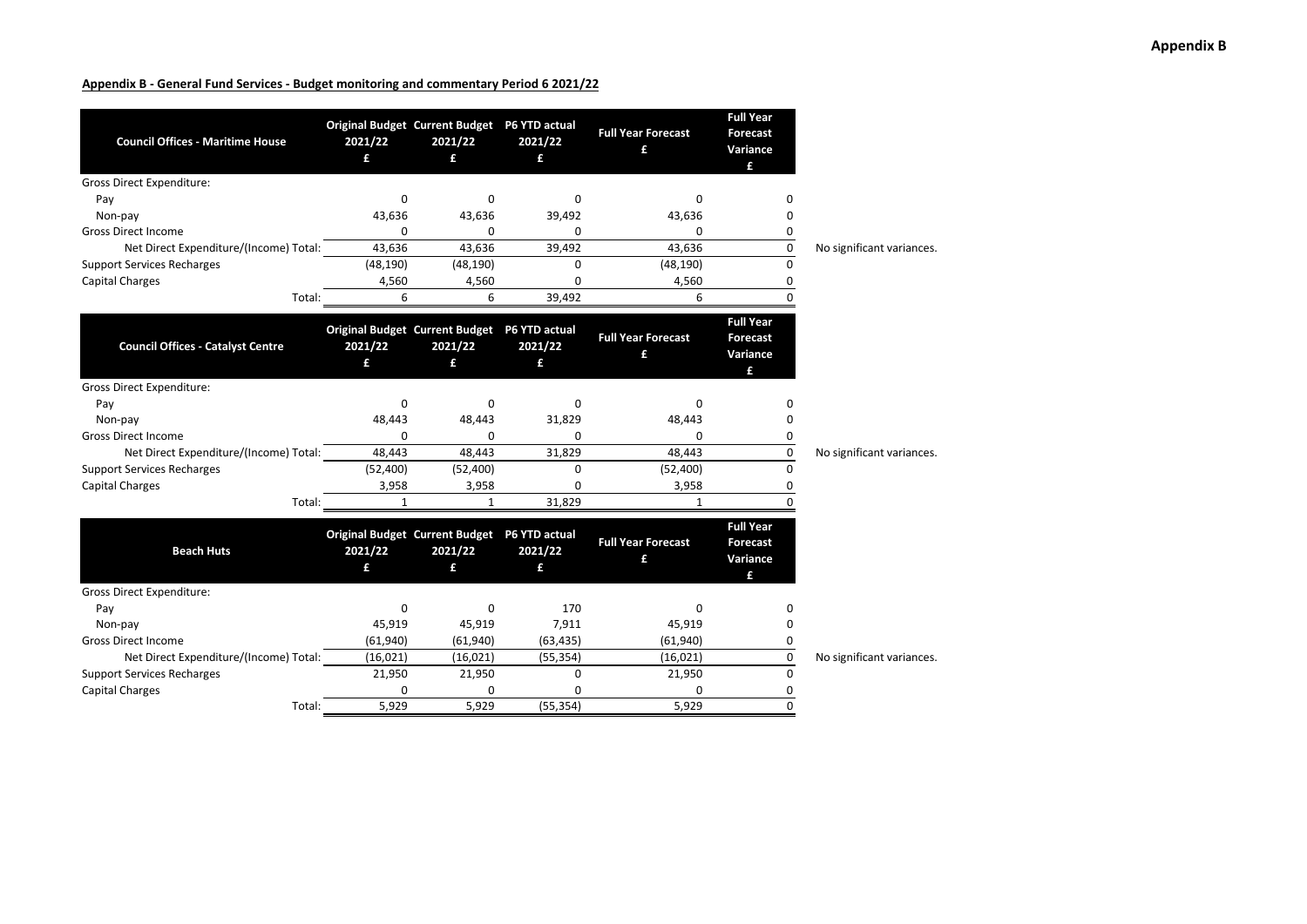| <b>Markets</b>                         | 2021/22<br>£ | <b>Original Budget Current Budget</b><br>2021/22<br>£ | P6 YTD actual<br>2021/22<br>£ | <b>Full Year Forecast</b><br>£ | <b>Full Year</b><br>Forecast<br>Variance<br>£        |
|----------------------------------------|--------------|-------------------------------------------------------|-------------------------------|--------------------------------|------------------------------------------------------|
| Gross Direct Expenditure:              |              |                                                       |                               |                                |                                                      |
| Pay                                    | 72,445       | 70,227                                                | 34,764                        | 70,227                         | 0                                                    |
| Non-pay                                | 256,154      | 256,154                                               | 178,450                       | 256,154                        | <sup>0</sup>                                         |
| <b>Gross Direct Income</b>             | (259, 759)   | (259, 759)                                            | (143, 499)                    | (134, 759)                     | 125,000                                              |
| Net Direct Expenditure/(Income) Total: | 68,840       | 66,622                                                | 69,715                        | 191,622                        | 125,000                                              |
| <b>Support Services Recharges</b>      | 57,540       | 57,540                                                | $\Omega$                      | 57,540                         |                                                      |
| <b>Capital Charges</b>                 | 4,820        | 4,820                                                 | 0                             | 4,820                          | 0                                                    |
| Total:                                 | 131,200      | 128,982                                               | 69,715                        | 253,982                        | 125,000                                              |
| <b>Go Trade</b>                        | 2021/22      | <b>Original Budget Current Budget</b><br>2021/22      | P6 YTD actual<br>2021/22      | <b>Full Year Forecast</b><br>£ | <b>Full Year</b><br>Forecast<br>Variance             |
|                                        | £            | £                                                     | £                             |                                | £                                                    |
| <b>Gross Direct Expenditure:</b>       |              |                                                       |                               |                                |                                                      |
| Pay                                    | 20,161       | 20,161                                                | 7,109                         | 20,161                         | 0                                                    |
| Non-pay                                | 36,588       | 36,588                                                | 15,824                        | 36,588                         | 0                                                    |
| <b>Gross Direct Income</b>             | (39, 154)    | (39, 154)                                             | (22, 807)                     | (39, 154)                      | 0                                                    |
| Net Direct Expenditure/(Income) Total: | 17,595       | 17,595                                                | 126                           | 17,595                         | 0                                                    |
| <b>Support Services Recharges</b>      | 0            | 0                                                     | $\Omega$                      | 0                              | $\Omega$                                             |
| <b>Capital Charges</b>                 | 0            | 0                                                     | 0                             | 0                              | 0                                                    |
| Total:                                 | 17,595       | 17,595                                                | 126                           | 17,595                         | 0                                                    |
| <b>Bretts</b>                          | 2021/22<br>£ | <b>Original Budget Current Budget</b><br>2021/22<br>£ | P6 YTD actual<br>2021/22<br>£ | <b>Full Year Forecast</b><br>£ | <b>Full Year</b><br><b>Forecast</b><br>Variance<br>£ |
| <b>Gross Direct Expenditure:</b>       |              |                                                       |                               |                                |                                                      |
| Pay                                    | 0            | 0                                                     | <sup>0</sup>                  | 0                              | <sup>0</sup>                                         |
| Non-pay                                | 44,443       | 44,443                                                | 10,542                        | 29,726                         | (14, 717)                                            |
| <b>Gross Direct Income</b>             | (56, 209)    | (56, 209)                                             | (20, 563)                     | (45, 279)                      | 10,930                                               |
| Net Direct Expenditure/(Income) Total: | (11, 766)    | (11,766)                                              | (10, 021)                     | (15, 553)                      | (3,787)                                              |
| <b>Support Services Recharges</b>      | 7,160        | 7,160                                                 | 0                             | 7,160                          | $\Omega$                                             |
| <b>Capital Charges</b>                 | O            | O                                                     | o                             | O                              |                                                      |
| Total:                                 | (4,606)      | (4,606)                                               | (10, 021)                     | (8, 393)                       | (3,787)                                              |

Income expected to be lower than budget due to Covid and the redevelopment of the market site.

No significant variances.

income.

These variances relate to the 20‐21 actual charges which were lower than the year‐end accruals but in turn resulted in lower than expected recovery of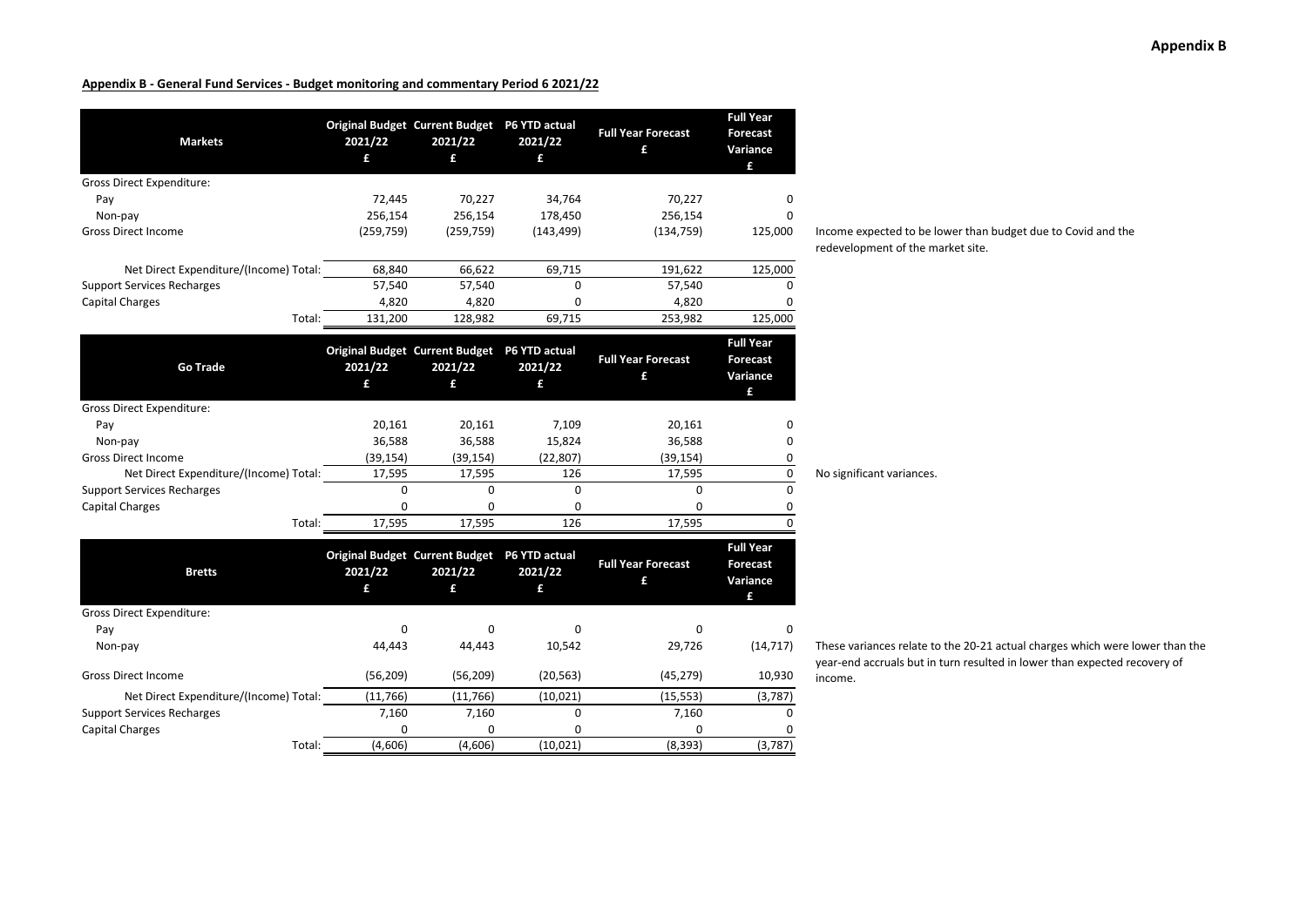| <b>Courts</b>                          | 2021/22<br>£ | Original Budget Current Budget P6 YTD actual<br>2021/22<br>£ | 2021/22<br>£ | <b>Full Year Forecast</b><br>£ | <b>Full Year</b><br><b>Forecast</b><br>Variance<br>£ |                                               |
|----------------------------------------|--------------|--------------------------------------------------------------|--------------|--------------------------------|------------------------------------------------------|-----------------------------------------------|
| <b>Gross Direct Expenditure:</b>       |              |                                                              |              |                                |                                                      |                                               |
| Pay                                    | 0            | 0                                                            | 0            | 0                              | O                                                    |                                               |
| Non-pay                                | 7,290        | 7,290                                                        | 15,037       | 7,290                          | 0                                                    |                                               |
| <b>Gross Direct Income</b>             | (14, 670)    | (14, 670)                                                    | 1,281        | (4,881)                        | 9,789                                                |                                               |
| Net Direct Expenditure/(Income) Total: | (7, 380)     | (7, 380)                                                     | 16,318       | 2,409                          | 9,789                                                | No significant variances.                     |
| <b>Support Services Recharges</b>      | 7,880        | 7,880                                                        | $\Omega$     | 7,880                          | $\Omega$                                             |                                               |
| <b>Capital Charges</b>                 | $\Omega$     | 0                                                            | 0            | $\Omega$                       | 0                                                    |                                               |
| Total:                                 | 500          | 500                                                          | 16,318       | 10,289                         | 9,789                                                |                                               |
| <b>South Denes Energy Park</b>         | 2021/22<br>£ | Original Budget Current Budget P6 YTD actual<br>2021/22<br>£ | 2021/22<br>£ | <b>Full Year Forecast</b><br>£ | <b>Full Year</b><br>Forecast<br>Variance<br>£        |                                               |
| <b>Gross Direct Expenditure:</b>       |              |                                                              |              |                                |                                                      |                                               |
| Pay                                    | $\Omega$     | 0                                                            | $\Omega$     | $\Omega$                       | 0                                                    |                                               |
| Non-pay                                | 2,869        | 2,869                                                        | 2,200        | 2,869                          | 0                                                    |                                               |
| <b>Gross Direct Income</b>             | (8,004)      | (8,004)                                                      | (4,669)      | (8,004)                        | 0                                                    |                                               |
| Net Direct Expenditure/(Income) Total: | (5, 135)     | (5, 135)                                                     | (2,469)      | (5, 135)                       | 0                                                    | No significant variances.                     |
| <b>Support Services Recharges</b>      | 54,050       | 54,050                                                       | $\Omega$     | 54,050                         | $\Omega$                                             |                                               |
| <b>Capital Charges</b>                 | $\Omega$     | 0                                                            | $\Omega$     | 0                              | 0                                                    |                                               |
| Total:                                 | 48,915       | 48,915                                                       | (2,469)      | 48,915                         | $\Omega$                                             |                                               |
| <b>Factory Units</b>                   | 2021/22<br>£ | Original Budget Current Budget P6 YTD actual<br>2021/22<br>£ | 2021/22<br>£ | <b>Full Year Forecast</b><br>£ | <b>Full Year</b><br><b>Forecast</b><br>Variance<br>£ |                                               |
| <b>Gross Direct Expenditure:</b>       |              |                                                              |              |                                |                                                      |                                               |
| Pay<br>Non-pay                         | 0<br>42,207  | 0<br>42,207                                                  | 0<br>28,474  | 0<br>25,593                    | 0<br>(16, 614)                                       | Costs will reduce during                      |
| <b>Gross Direct Income</b>             | (134, 451)   | (134, 451)                                                   | (73, 127)    | (113, 017)                     | 21,434                                               | but this in turn will redu<br>occupied units. |
| Net Direct Expenditure/(Income) Total: | (92, 244)    | (92, 244)                                                    | (44, 653)    | (87, 424)                      | 4,820                                                |                                               |
| <b>Support Services Recharges</b>      | 17,930       | 17,930                                                       | 0            | 17,930                         | 0                                                    |                                               |
| <b>Capital Charges</b>                 | 0            | 0                                                            | 0            | 0                              | O                                                    |                                               |
| Total:                                 | (74, 314)    | (74, 314)                                                    | (44, 653)    | (69, 494)                      | 4.820                                                |                                               |

uring the year due to the end of the rental of Sinclair Court reduce the income achievable by the council from the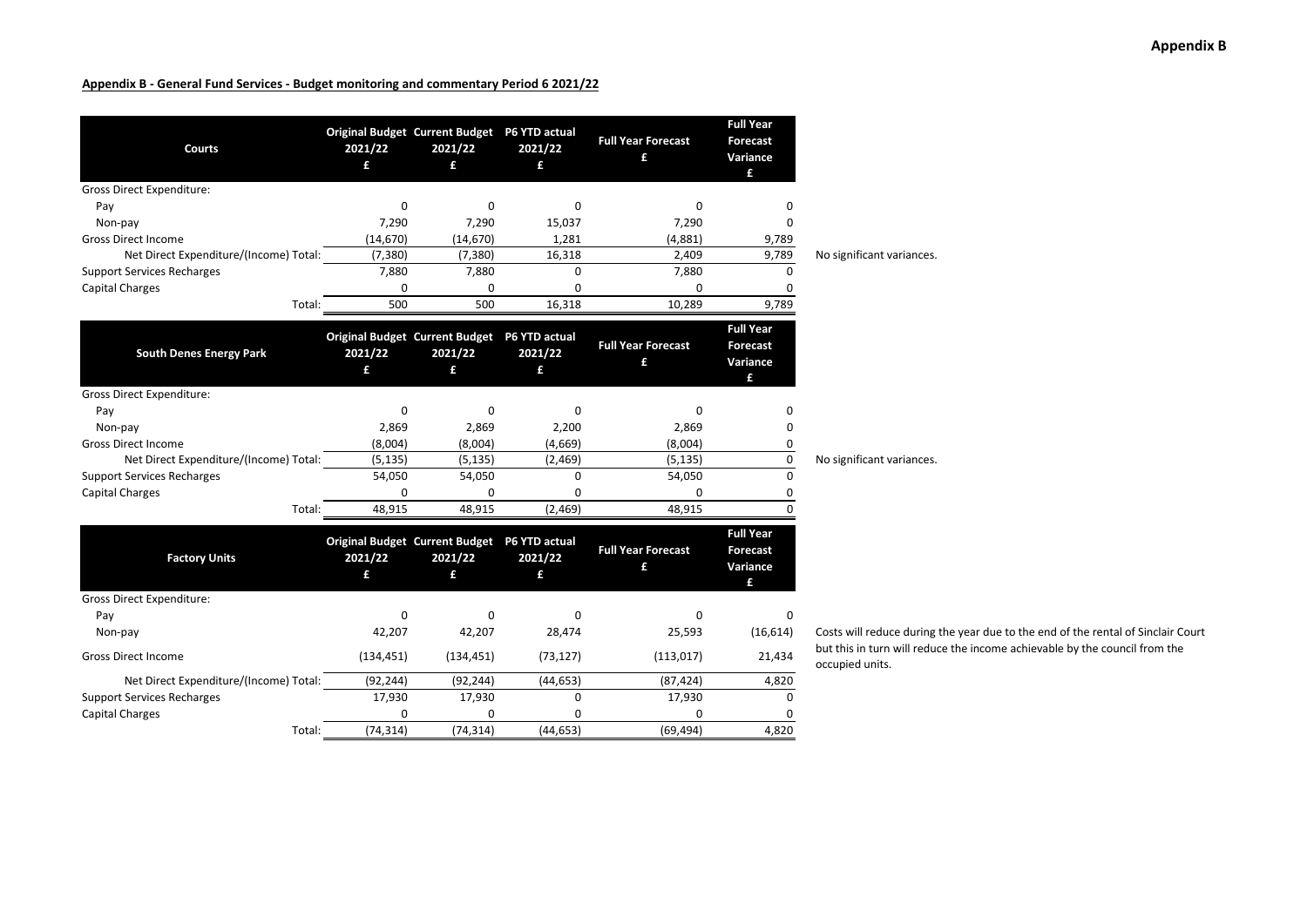| <b>Corporate Estates</b>               | 2021/22<br>£ | Original Budget Current Budget P6 YTD actual<br>2021/22<br>£ | 2021/22<br>£  | <b>Full Year Forecast</b><br>£ | <b>Full Year</b><br><b>Forecast</b><br>Variance<br>£ |                                                                                                                                       |
|----------------------------------------|--------------|--------------------------------------------------------------|---------------|--------------------------------|------------------------------------------------------|---------------------------------------------------------------------------------------------------------------------------------------|
| <b>Gross Direct Expenditure:</b>       |              |                                                              |               |                                |                                                      |                                                                                                                                       |
| Pay                                    | 20           | 20                                                           | 10            | 20                             | 0                                                    |                                                                                                                                       |
| Non-pay                                | 432,695      | 432,695                                                      | 479,136       | 520,695                        | 88,000                                               | This overspend is due to<br>R&M £20k and rents pay                                                                                    |
| <b>Gross Direct Income</b>             | (2,302,177)  | (2,302,177)                                                  | (1,754,866)   | (2, 273, 149)                  | 29,028                                               | This combined under red<br>charges on existing lease<br>professional services to<br>£10,000, beach concessi<br>achieved due to Covid. |
| Net Direct Expenditure/(Income) Total: | (1,869,462)  | (1,869,462)                                                  | (1, 275, 721) | (1,752,434)                    | 117,028                                              |                                                                                                                                       |
| <b>Support Services Recharges</b>      | 505,180      | 505,180                                                      | $\mathbf 0$   | 505,180                        | $\Omega$                                             |                                                                                                                                       |
| <b>Capital Charges</b>                 | 13,869       | 13,869                                                       | 0             | 13,869                         | 0                                                    |                                                                                                                                       |
| Total:                                 | (1,350,413)  | (1,350,413)                                                  | (1, 275, 721) | (1, 233, 385)                  | 117,028                                              |                                                                                                                                       |
| <b>Minerva House</b>                   | 2021/22<br>£ | Original Budget Current Budget P6 YTD actual<br>2021/22<br>£ | 2021/22<br>£  | <b>Full Year Forecast</b><br>£ | <b>Full Year</b><br><b>Forecast</b><br>Variance<br>£ |                                                                                                                                       |
| <b>Gross Direct Expenditure:</b>       |              |                                                              |               |                                |                                                      |                                                                                                                                       |
| Pay                                    | 0            | 0                                                            | 0             | 0                              | 0                                                    |                                                                                                                                       |
| Non-pay                                | 8,400        | 8,400                                                        | 1,630         | 8,400                          | 0                                                    |                                                                                                                                       |
| <b>Gross Direct Income</b>             | (65, 575)    | (65, 575)                                                    | (44, 829)     | (65, 575)                      | 0                                                    |                                                                                                                                       |
| Net Direct Expenditure/(Income) Total: | (57, 175)    | (57, 175)                                                    | (43, 199)     | (57, 175)                      | $\pmb{0}$                                            | No significant variances.                                                                                                             |
| <b>Support Services Recharges</b>      | 8,840        | 8,840                                                        | 0             | 8,840                          | $\mathbf 0$                                          |                                                                                                                                       |
| <b>Capital Charges</b>                 | $\mathbf 0$  | $\mathbf 0$                                                  | $\mathbf 0$   | 0                              | 0                                                    |                                                                                                                                       |
| Total:                                 | (48, 335)    | (48, 335)                                                    | (43, 199)     | (48, 335)                      | 0                                                    |                                                                                                                                       |
| Onians                                 | 2021/22<br>£ | Original Budget Current Budget P6 YTD actual<br>2021/22<br>£ | 2021/22<br>£  | <b>Full Year Forecast</b><br>£ | <b>Full Year</b><br>Forecast<br>Variance<br>£        |                                                                                                                                       |
| Gross Direct Expenditure:              |              |                                                              |               |                                |                                                      |                                                                                                                                       |
| Pay                                    | $\mathbf 0$  | $\mathbf 0$                                                  | $\mathbf 0$   | 0                              | 0                                                    |                                                                                                                                       |
| Non-pay                                | 1,492        | 1,492                                                        | 3,948         | 1,492                          | 0                                                    |                                                                                                                                       |
| <b>Gross Direct Income</b>             | (10, 800)    | (10, 800)                                                    | (5, 325)      | (10, 800)                      | 0                                                    |                                                                                                                                       |
| Net Direct Expenditure/(Income) Total: | (9,308)      | (9,308)                                                      | (1, 377)      | (9,308)                        | $\pmb{0}$                                            | No significant variances.                                                                                                             |
| <b>Support Services Recharges</b>      | 7,880        | 7,880                                                        | $\Omega$      | 7,880                          | $\mathbf 0$                                          |                                                                                                                                       |
| Capital Charges                        | $\mathbf 0$  | 0                                                            | 0             | $\Omega$                       | 0                                                    |                                                                                                                                       |
| Total:                                 | (1.428)      | (1.428)                                                      | (1.377)       | (1.428)                        | $\Omega$                                             |                                                                                                                                       |

is overspend is due to electricity £20k & water £20k for void properties, R&M £20k and rents payable £28k which is recovered below in income.

is combined under recovery of income is due to new leases and increased arges on existing leases (£73,500) less void properties £64,500 plus pfessional services to other organisations (£12,000) less advertising £10,000, beach concessions £30,000 and events £10,000 which will not be achieved due to Covid.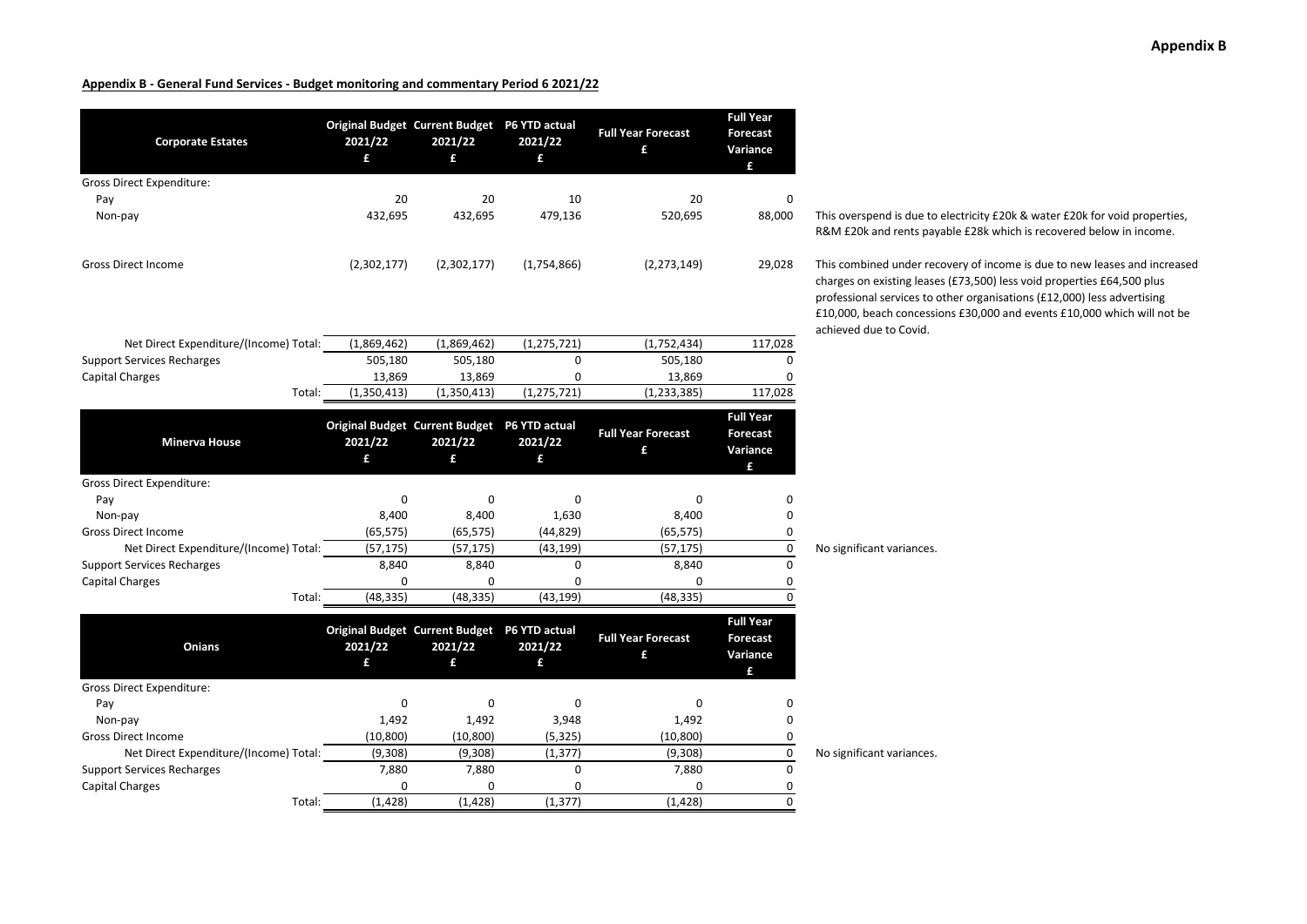| <b>Property Services</b>               | 2021/22<br>£   | Original Budget Current Budget P6 YTD actual<br>2021/22<br>£ | 2021/22<br>£ | <b>Full Year Forecast</b><br>£ | <b>Full Year</b><br><b>Forecast</b><br>Variance<br>£ |                                                                                |
|----------------------------------------|----------------|--------------------------------------------------------------|--------------|--------------------------------|------------------------------------------------------|--------------------------------------------------------------------------------|
| <b>Gross Direct Expenditure:</b>       |                |                                                              |              |                                |                                                      |                                                                                |
| Pay                                    | 1,011,788      | 998,742                                                      | 389,687      | 873,742                        | (125,000)                                            | 5 vacancies held in early<br>caused an under recover                           |
| Non-pay                                | 40,407         | 37,371                                                       | 22,052       | 37,371                         | 0                                                    |                                                                                |
| <b>Gross Direct Income</b>             | (293, 281)     | (293, 281)                                                   | (21, 552)    | (168, 281)                     | 125,000                                              | As noted above.                                                                |
| Net Direct Expenditure/(Income) Total: | 758,914        | 742,832                                                      | 390,187      | 742,832                        | 0                                                    |                                                                                |
| <b>Support Services Recharges</b>      | (758, 910)     | (758, 910)                                                   | 0            | (758, 910)                     | 0                                                    |                                                                                |
| <b>Capital Charges</b>                 | 0              | 0                                                            | 0            | 0                              | 0                                                    |                                                                                |
| Total:                                 | $\overline{4}$ | (16,078)                                                     | 390,187      | (16,078)                       | $\Omega$                                             |                                                                                |
| <b>Beacon Park</b>                     | 2021/22<br>£   | Original Budget Current Budget P6 YTD actual<br>2021/22<br>£ | 2021/22<br>£ | <b>Full Year Forecast</b><br>£ | <b>Full Year</b><br><b>Forecast</b><br>Variance      |                                                                                |
|                                        |                |                                                              |              |                                | £                                                    |                                                                                |
| <b>Gross Direct Expenditure:</b>       |                |                                                              |              |                                |                                                      |                                                                                |
| Pay                                    | 0              | $\mathbf 0$                                                  | 0            | 0                              | 0                                                    |                                                                                |
| Non-pay                                | 236,458        | 236,458                                                      | 194,559      | 263,773                        | 27,315                                               | Sale of remaining unit w<br>but incur increased ager<br>been incurred above bu |
| <b>Gross Direct Income</b>             | (1, 143, 589)  | (1, 143, 589)                                                | (874, 475)   | (1, 189, 162)                  | (45, 573)                                            | This over recovery of inc<br>above (£68k) less service<br>unit of £9k.         |
| Net Direct Expenditure/(Income) Total: | (907, 131)     | (907, 131)                                                   | (679, 916)   | (925, 389)                     | (18, 258)                                            |                                                                                |
| <b>Support Services Recharges</b>      | 70,010         | 70,010                                                       | $\mathbf 0$  | 70,010                         | $\Omega$                                             |                                                                                |
| <b>Capital Charges</b>                 | 167,536        | 167,536                                                      | 0            | 167,536                        | 0                                                    |                                                                                |
| Total:                                 | (669, 585)     | (669, 585)                                                   | (679, 916)   | (687, 843)                     | (18, 258)                                            |                                                                                |
| <b>Property Building Services</b>      | 2021/22<br>£   | Original Budget Current Budget P6 YTD actual<br>2021/22<br>£ | 2021/22<br>£ | <b>Full Year Forecast</b><br>£ | <b>Full Year</b><br><b>Forecast</b><br>Variance<br>£ |                                                                                |
| Gross Direct Expenditure:              |                |                                                              |              |                                |                                                      |                                                                                |
| Pay                                    | $\mathbf 0$    | 0                                                            | $\mathbf 0$  | 0                              | 0                                                    |                                                                                |
| Non-pay                                | 467,136        | 467,136                                                      | 248,861      | 472,685                        | 5,549                                                |                                                                                |
| <b>Gross Direct Income</b>             | 0              | 0                                                            | 0            | 0                              | 0                                                    |                                                                                |
| Net Direct Expenditure/(Income) Total: | 467,136        | 467,136                                                      | 248,861      | 472,685                        | 5,549                                                | No significant variances.                                                      |
| <b>Support Services Recharges</b>      | $\Omega$       | $\Omega$                                                     | 0            | $\Omega$                       | $\Omega$                                             |                                                                                |
| <b>Capital Charges</b>                 | 0              | 0                                                            | 0            | 0                              | 0                                                    |                                                                                |
| Total:                                 | 467.136        | 467.136                                                      | 248.861      | 472.685                        | 5.549                                                |                                                                                |

5 vacancies held in early part of year have resulted in pay underspends but has caused an under recovery of income, as per below, from the HRA & Capital.

Sale of remaining unit will create savings in electricity (£15k) and rates (£37k) but incur increased agency costs of £11k. Consultancy costs of £68k have also been incurred above budget which will be recharged.

This over recovery of income relates to the consultancy costs mentioned above (£68k) less service charges which are still to be raised £15k and <sup>a</sup> void unit of £9k.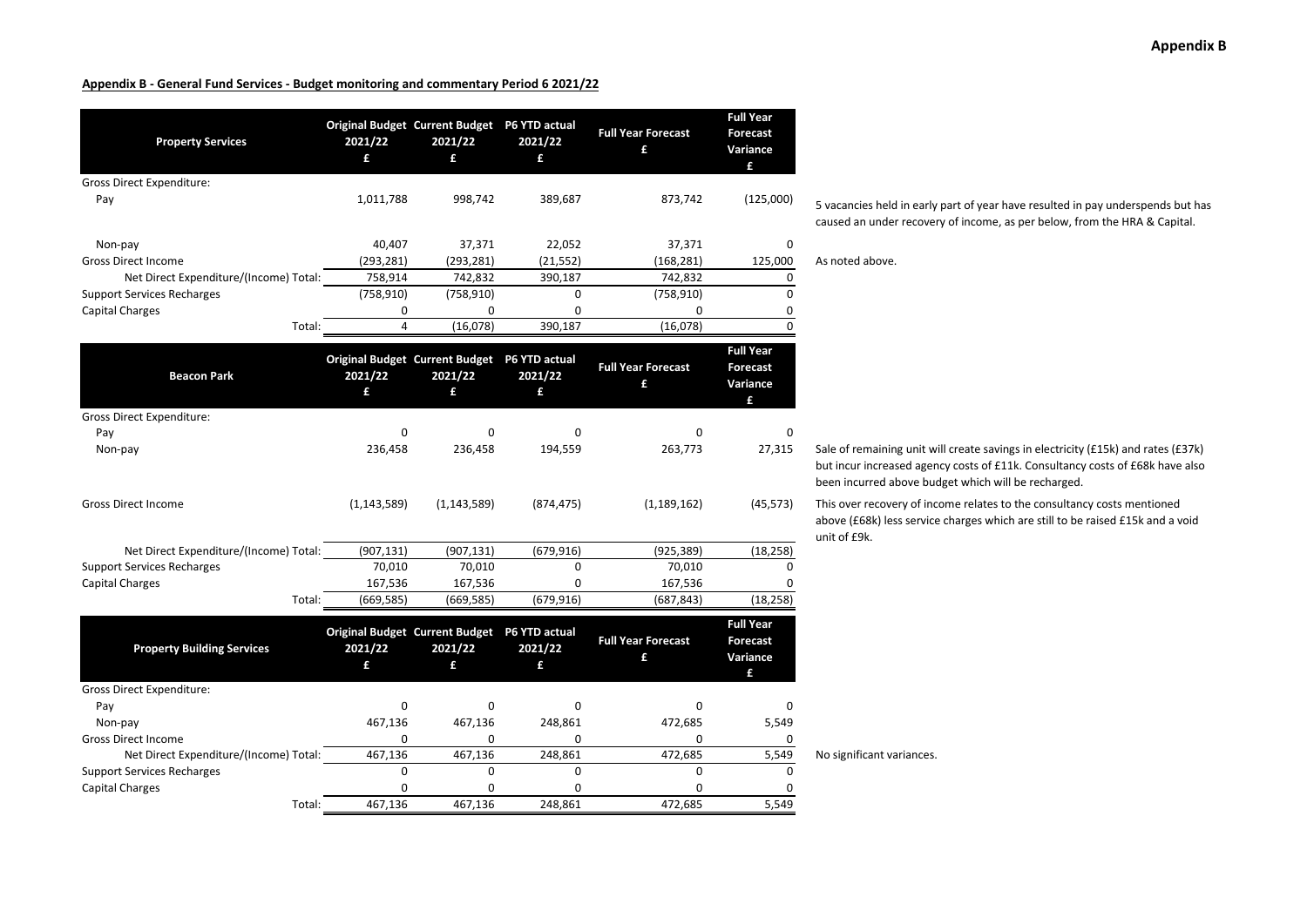| <b>Housing Asset Team</b>                                                              | 2021/22    | <b>Original Budget Current Budget</b><br>2021/22<br>£ | P6 YTD actual<br>2021/22<br>£ | <b>Full Year Forecast</b><br>£ | <b>Full Year</b><br><b>Forecast</b><br>Variance<br>£ |
|----------------------------------------------------------------------------------------|------------|-------------------------------------------------------|-------------------------------|--------------------------------|------------------------------------------------------|
| Gross Direct Expenditure:                                                              |            |                                                       |                               |                                |                                                      |
| Pay                                                                                    | 674,914    | 674,914                                               | 184,220                       | 519,914                        | (155,000)                                            |
| Non-pay                                                                                | 104,000    | 104,000                                               | 17,957                        | 69,000                         | (35,000)                                             |
| <b>Gross Direct Income</b>                                                             | (920,114)  | (754,914)                                             | (202, 177)                    | (574,914)                      | 180,000                                              |
| Net Direct Expenditure/(Income) Total:                                                 | (141,200)  | 24,000                                                | 0                             | 14,000                         | (10,000)                                             |
| <b>Support Services Recharges</b>                                                      | 0          | (165, 200)                                            | 0                             | (165, 200)                     | 0                                                    |
| Capital Charges                                                                        | 0          | 0                                                     | 0                             |                                | 0                                                    |
| Total:                                                                                 | (141,200)  | (141,200)                                             | 0                             | (151,200)                      | (10,000)                                             |
| <b>Total Property and Asset Management:</b>                                            | (54, 769)  | (71, 981)                                             | (823, 643)                    | 143,160                        | 215,141                                              |
| <b>Total Property and Asset Management</b><br>excluding capital charges and recharges: | (964, 676) | (816, 688)                                            | (823, 643)                    | (601, 547)                     | 215,141                                              |
| <b>Total Property and Asset Management</b><br>excluding recharges:                     | 167,561    | 315,549                                               | (823, 643)                    | 530,690                        | 215,141                                              |

Savings have been achieved due to vacancies and lower than budgeted non‐ pay expenditure but these in turn have reduced the recharges to the HRA.

## **Communications, Marketing and Events**

| <b>Communications</b>                  | <b>Original Budget Current Budget</b><br>2021/22 | 2021/22   | <b>P6 YTD actual</b><br>2021/22 | <b>Full Year Forecast</b> | <b>Full Year</b><br>Forecast<br>Variance<br>£ |                           |
|----------------------------------------|--------------------------------------------------|-----------|---------------------------------|---------------------------|-----------------------------------------------|---------------------------|
| Gross Direct Expenditure:              |                                                  |           |                                 |                           |                                               |                           |
| Pay                                    | 195,145                                          | 195,817   | 86,803                          | 187,362                   | (8, 455)                                      |                           |
| Non-pay                                | 11,924                                           | 11,924    | 11,723                          | 16.246                    | 4,322                                         |                           |
| <b>Gross Direct Income</b>             | (5,000)                                          | (5,000)   | (163)                           | (5,000)                   |                                               |                           |
| Net Direct Expenditure/(Income) Total: | 202,069                                          | 202,741   | 98,364                          | 198,608                   | (4, 133)                                      | No significant variances. |
| <b>Support Services Recharges</b>      | (202,070)                                        | (202,070) | 0                               | (202,070)                 | 0                                             |                           |
| Capital Charges                        |                                                  |           | 0                               |                           |                                               |                           |
| Total:                                 | $\left( 1\right)$                                | 671       | 98.364                          | (3, 462)                  | (4, 133)                                      |                           |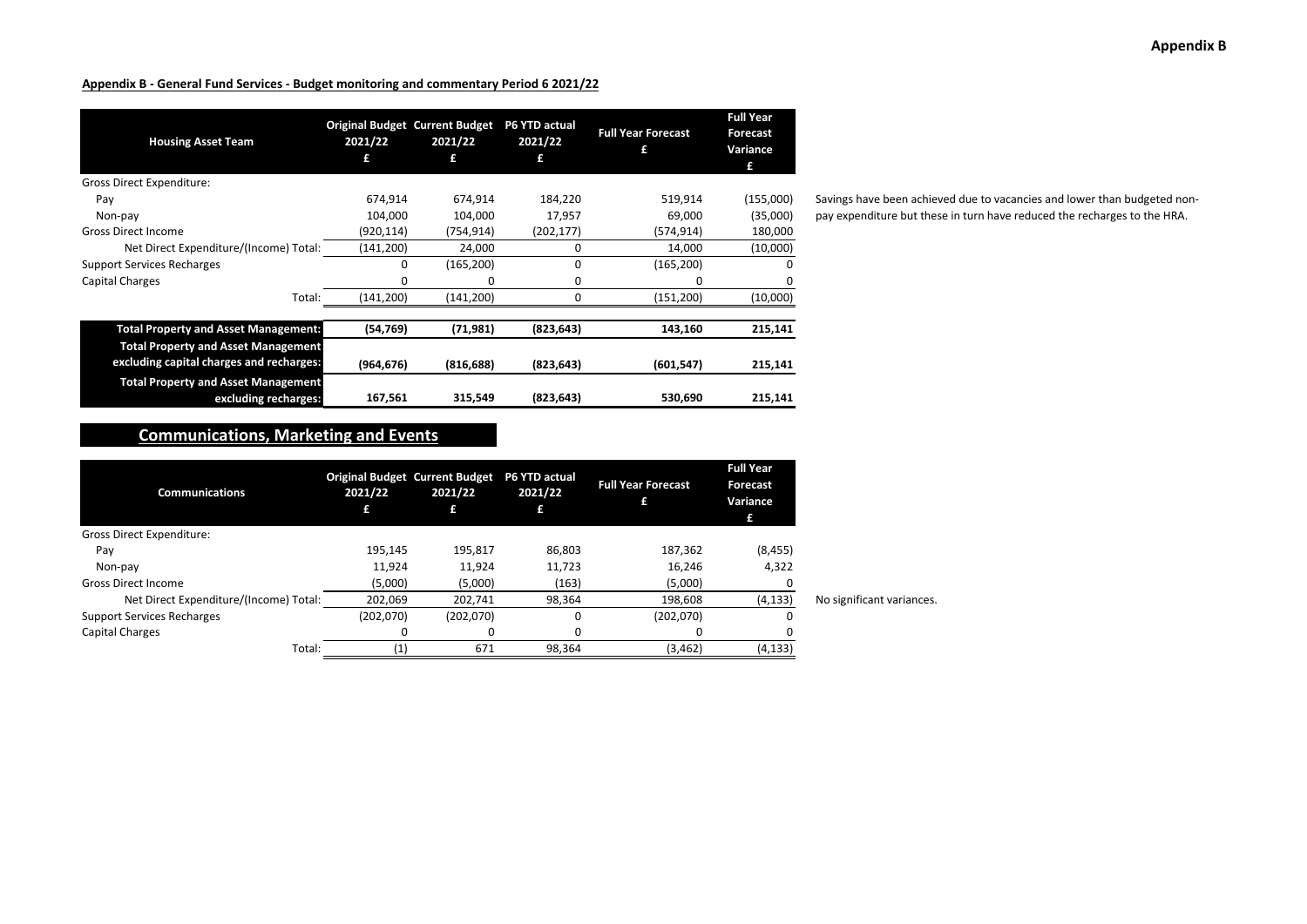| <b>Print and Design</b>                | 2021/22<br>£   | Original Budget Current Budget P6 YTD actual<br>2021/22<br>£ | 2021/22<br>£ | <b>Full Year Forecast</b><br>£ | <b>Full Year</b><br><b>Forecast</b><br>Variance<br>£ |                                                                                 |
|----------------------------------------|----------------|--------------------------------------------------------------|--------------|--------------------------------|------------------------------------------------------|---------------------------------------------------------------------------------|
| Gross Direct Expenditure:              |                |                                                              |              |                                |                                                      |                                                                                 |
| Pay                                    | 164,100        | 159,064                                                      | 77,680       | 159,064                        | 0                                                    |                                                                                 |
| Non-pay                                | 56,774         | 56,774                                                       | 28,189       | 56,774                         | 0                                                    |                                                                                 |
| <b>Gross Direct Income</b>             | (23,500)       | (23,500)                                                     | (7,052)      | (10, 652)                      | 12,848                                               | External income losses d<br>usual levels of printing.                           |
| Net Direct Expenditure/(Income) Total: | 197,374        | 192,338                                                      | 98,817       | 205,186                        | 12,848                                               |                                                                                 |
| <b>Support Services Recharges</b>      | (197, 370)     | (197, 370)                                                   | 0            | (197, 370)                     | 0                                                    |                                                                                 |
| Capital Charges                        | 0              | 0                                                            | 0            | 0                              | 0                                                    |                                                                                 |
| Total:                                 | $\overline{4}$ | (5,032)                                                      | 98,817       | 7,816                          | 12,848                                               |                                                                                 |
| <b>Tourism</b>                         | 2021/22<br>£   | Original Budget Current Budget P6 YTD actual<br>2021/22<br>£ | 2021/22<br>£ | <b>Full Year Forecast</b><br>£ | <b>Full Year</b><br><b>Forecast</b><br>Variance<br>£ |                                                                                 |
| Gross Direct Expenditure:              |                |                                                              |              |                                |                                                      |                                                                                 |
| Pay                                    | 90,116         | 85,139                                                       | 44,510       | 77,705                         | (7, 434)                                             |                                                                                 |
| Non-pay                                | 235,527        | 255,527                                                      | 34,054       | 140,989                        | (114, 538)                                           | Events had to be cancell<br>The Tourist Information<br>from tickets purchased t |
| <b>Gross Direct Income</b>             | (170,960)      | (194, 960)                                                   | (20, 238)    | (76, 520)                      | 118,440                                              | Events had to be cancell<br>The Tourist Information<br>from ticket sales.       |
| Net Direct Expenditure/(Income) Total: | 154,683        | 145,706                                                      | 58,327       | 142,174                        | (3,532)                                              |                                                                                 |
| <b>Support Services Recharges</b>      | 247,120        | 247,120                                                      | 0            | 247,120                        | 0                                                    |                                                                                 |
| Capital Charges                        | $\mathbf 0$    | 0                                                            | 0            | 0                              |                                                      |                                                                                 |
| Total:                                 | 401,803        | 392,826                                                      | 58,327       | 389,294                        | (3,532)                                              |                                                                                 |
| <b>Civic and Pottering</b>             | 2021/22<br>£   | Original Budget Current Budget P6 YTD actual<br>2021/22<br>£ | 2021/22<br>£ | <b>Full Year Forecast</b><br>£ | <b>Full Year</b><br><b>Forecast</b><br>Variance<br>£ |                                                                                 |
| Gross Direct Expenditure:              |                |                                                              |              |                                |                                                      |                                                                                 |
| Pay                                    | 186,464        | 180,078                                                      | 85,481       | 174,698                        | (5,380)                                              |                                                                                 |
| Non-pay                                | 37,098         | 37,098                                                       | 11,558       | 39,398                         | 2,300                                                |                                                                                 |
| <b>Gross Direct Income</b>             | (7,000)        | (7,000)                                                      | 0            | (7,000)                        | 0                                                    |                                                                                 |
| Net Direct Expenditure/(Income) Total: | 216,562        | 210,176                                                      | 97,040       | 207,096                        | (3,080)                                              | No significant variances.                                                       |
| <b>Support Services Recharges</b>      | (216, 560)     | (216, 560)                                                   | 0            | (216, 560)                     | 0                                                    |                                                                                 |
| Capital Charges                        | 0              | 0                                                            | 0            | 0                              | 0                                                    |                                                                                 |
| Total:                                 | $\overline{2}$ | (6, 384)                                                     | 97,040       | (9, 464)                       | (3,080)                                              |                                                                                 |

External income losses due to Covid and regular businesses not requiring the usual levels of printing.

Events had to be cancelled due to COVID-19, including the Wheels Festival. The Tourist Information Centre will remain closed for the year so no costs from tickets purchased to be resold.

Events had to be cancelled due to COVID-19, including the Wheels Festival. The Tourist Information Centre will remain closed for the year so no income from ticket sales.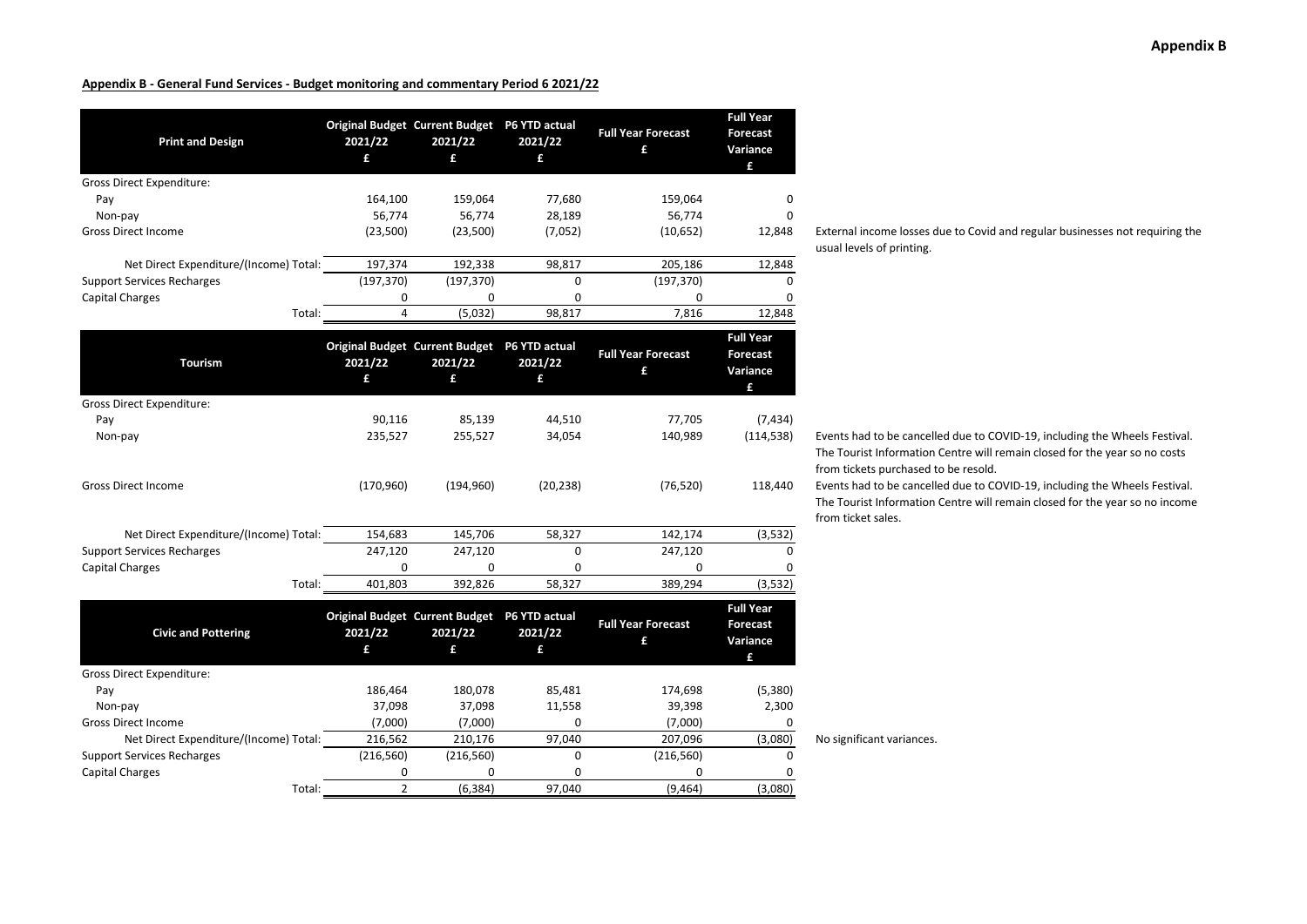| Mayor                                                                                         | 2021/22<br>£ | Original Budget Current Budget P6 YTD actual<br>2021/22<br>£ | 2021/22<br>£ | <b>Full Year Forecast</b><br>£ | <b>Full Year</b><br><b>Forecast</b><br>Variance |                           |
|-----------------------------------------------------------------------------------------------|--------------|--------------------------------------------------------------|--------------|--------------------------------|-------------------------------------------------|---------------------------|
| <b>Gross Direct Expenditure:</b>                                                              |              |                                                              |              |                                | £                                               |                           |
| Pay                                                                                           | 0            | 0                                                            | 0            | 0                              | ŋ                                               |                           |
| Non-pay                                                                                       | 7,299        | 7,299                                                        | 3,882        | 7,299                          | 0                                               |                           |
| <b>Gross Direct Income</b>                                                                    | 0            | 0                                                            | 0            | $\Omega$                       | 0                                               |                           |
| Net Direct Expenditure/(Income) Total:                                                        | 7,299        | 7,299                                                        | 3,882        | 7,299                          | 0                                               | No significant variances. |
| <b>Support Services Recharges</b>                                                             | 15,470       | 15,470                                                       | 0            | 15,470                         | 0                                               |                           |
| Capital Charges                                                                               | 0            | 0                                                            | 0            | 0                              | 0                                               |                           |
| Total:                                                                                        | 22,769       | 22,769                                                       | 3,882        | 22,769                         | ŋ                                               |                           |
| <b>Events</b>                                                                                 | 2021/22<br>£ | Original Budget Current Budget P6 YTD actual<br>2021/22<br>£ | 2021/22<br>£ | <b>Full Year Forecast</b><br>£ | <b>Full Year</b><br>Forecast<br>Variance        |                           |
| <b>Gross Direct Expenditure:</b>                                                              |              |                                                              |              |                                | £                                               |                           |
| Pay                                                                                           | 0            | $\Omega$                                                     | $\mathbf 0$  | 0                              | 0                                               |                           |
| Non-pay                                                                                       | 5,875        | 5,875                                                        | 5,472        | 7,425                          | 1,550                                           |                           |
| <b>Gross Direct Income</b>                                                                    | (6,700)      | (6,700)                                                      | (1,958)      | (6,700)                        | 0                                               |                           |
| Net Direct Expenditure/(Income) Total:                                                        | (825)        | (825)                                                        | 3,514        | 725                            | 1,550                                           | No significant variances. |
| <b>Support Services Recharges</b>                                                             | 122,110      | 122,110                                                      | 0            | 122,110                        | 0                                               |                           |
| <b>Capital Charges</b>                                                                        | 0            | ŋ                                                            | <sup>0</sup> | <sup>0</sup>                   | 0                                               |                           |
| Total:                                                                                        | 121,285      | 121,285                                                      | 3,514        | 122,835                        | 1,550                                           |                           |
| <b>Total Communications, Marketing and Events:</b>                                            | 545,862      | 526,135                                                      | 359,943      | 529,788                        | 3,653                                           |                           |
| <b>Total Communications, Marketing and Events</b><br>excluding capital charges and recharges: |              |                                                              |              |                                |                                                 |                           |
|                                                                                               | 1,033,994    | 1,014,267                                                    | 709,677      | 1,023,520                      | 9,253                                           |                           |
| <b>Total Communications, Marketing and Events</b><br>excluding recharges:                     | 777,162      | 757,435                                                      | 359,943      | 761,088                        | 3,653                                           |                           |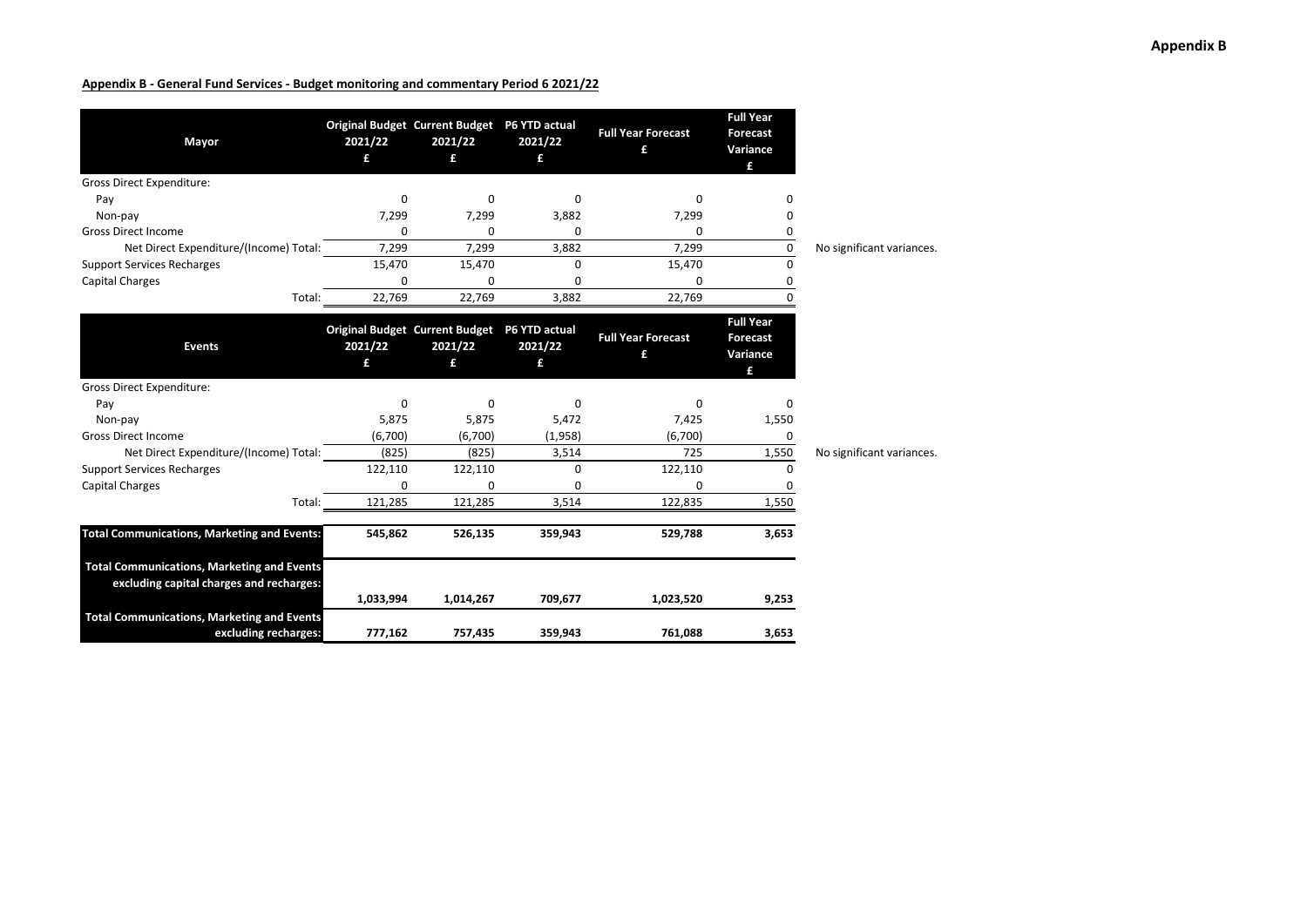#### **Environmental Services**

| <b>Environmental Health</b>            | Original Budget Current Budget P6 YTD actual<br>2021/22<br>£ | 2021/22<br>£ | 2021/22<br>£ | <b>Full Year Forecast</b><br>£ | <b>Full Year</b><br><b>Forecast</b><br>Variance<br>£ |                                                   |
|----------------------------------------|--------------------------------------------------------------|--------------|--------------|--------------------------------|------------------------------------------------------|---------------------------------------------------|
| <b>Gross Direct Expenditure:</b>       |                                                              |              |              |                                |                                                      |                                                   |
| Pay                                    | 1,157,853                                                    | 1,139,283    | 549,932      | 1,103,610                      | (35, 673)                                            | Underspend is due to vacant posts.                |
| Non-pay                                | 842,104                                                      | 881,235      | 570,383      | 855,725                        | (25, 510)                                            | Internal drainage board levy less than estimated. |
| <b>Gross Direct Income</b>             | (120, 034)                                                   | (120, 034)   | (57, 315)    | (121,700)                      | (1,666)                                              |                                                   |
| Net Direct Expenditure/(Income) Total: | 1,879,923                                                    | 1,900,484    | 1,063,000    | 1,837,635                      | (62, 849)                                            |                                                   |
| <b>Support Services Recharges</b>      | 303,460                                                      | 303,460      | $\Omega$     | 303,460                        | $\Omega$                                             |                                                   |
| Capital Charges                        | 9,340                                                        | 9,340        | 0            | 9,340                          |                                                      |                                                   |
| Total:                                 | 2,192,723                                                    | 2,213,284    | 1,063,000    | 2,150,435                      | (62, 849)                                            |                                                   |
| <b>Selective Licensing</b>             | Original Budget Current Budget P6 YTD actual<br>2021/22<br>£ | 2021/22<br>£ | 2021/22<br>£ | <b>Full Year Forecast</b><br>£ | <b>Full Year</b><br><b>Forecast</b><br>Variance<br>£ |                                                   |
| <b>Gross Direct Expenditure:</b>       |                                                              |              |              |                                |                                                      |                                                   |
| Pay                                    | 45,474                                                       | 44,365       | 16,195       | 44,365                         | 0                                                    |                                                   |
| Non-pay                                | 3,010                                                        | 3,010        | 36,396       | 3,010                          | 0                                                    |                                                   |
| <b>Gross Direct Income</b>             | (50,000)                                                     | (50,000)     | (54, 121)    | (50,000)                       | 0                                                    |                                                   |
| Net Direct Expenditure/(Income) Total: | (1, 516)                                                     | (2,625)      | (1,530)      | (2,625)                        | $\mathsf 0$                                          | No significant variances.                         |
| <b>Support Services Recharges</b>      | 32,780                                                       | 32,780       | 0            | 32,780                         | 0                                                    |                                                   |
| Capital Charges                        | $\Omega$                                                     | 0            | $\Omega$     | 0                              | 0                                                    |                                                   |
| Total:                                 | 31,264                                                       | 30,155       | (1,530)      | 30,155                         | $\Omega$                                             |                                                   |
| <b>Grounds Maintenance</b>             | Original Budget Current Budget P6 YTD actual<br>2021/22<br>£ | 2021/22<br>£ | 2021/22<br>£ | <b>Full Year Forecast</b><br>£ | <b>Full Year</b><br><b>Forecast</b><br>Variance<br>£ |                                                   |
| <b>Gross Direct Expenditure:</b>       |                                                              |              |              |                                |                                                      |                                                   |
| Pay                                    | $\Omega$                                                     | 0            | 0            | 0                              | 0                                                    |                                                   |
| Non-pay                                | 589,384                                                      | 589,384      | 554,238      | 587,084                        | (2,300)                                              |                                                   |
| <b>Gross Direct Income</b>             | (39, 950)                                                    | (39,950)     | (4,030)      | (36,050)                       | 3,900                                                |                                                   |
| Net Direct Expenditure/(Income) Total: | 549,434                                                      | 549,434      | 550,208      | 551,034                        | 1,600                                                | No significant variances.                         |
| <b>Support Services Recharges</b>      | 23,200                                                       | 23,200       | 0            | 23,200                         | 0                                                    |                                                   |
| Capital Charges                        | 82,075                                                       | 82,075       | 0            | 82,075                         | 0                                                    |                                                   |
| Total:                                 | 654,709                                                      | 654,709      | 550.208      | 656,309                        | 1,600                                                |                                                   |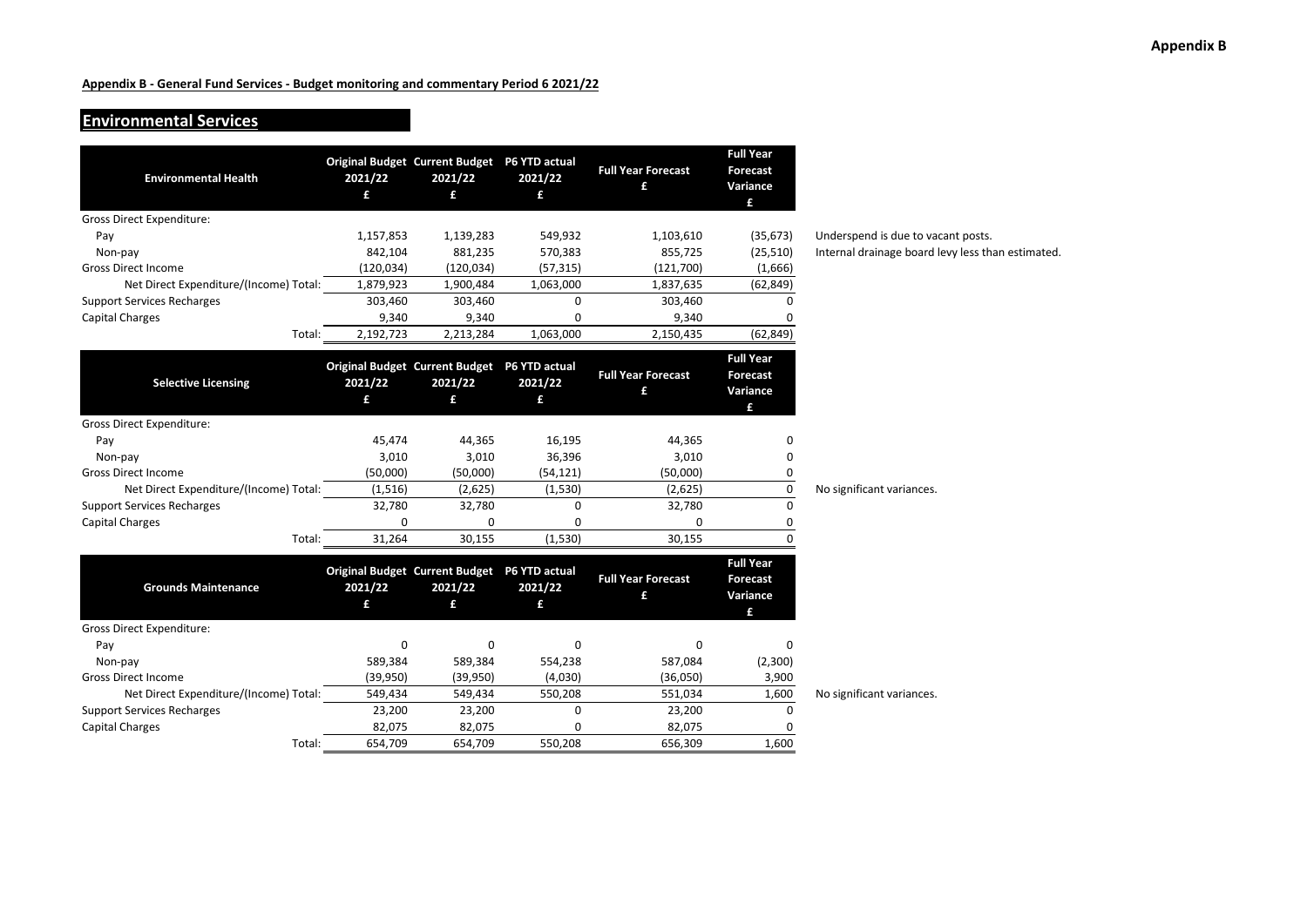| <b>Street Cleansing</b>                | 2021/22<br>£ | Original Budget Current Budget P6 YTD actual<br>2021/22<br>£ | 2021/22<br>£ | <b>Full Year Forecast</b><br>£ | <b>Full Year</b><br><b>Forecast</b><br>Variance<br>£ |                                                                                                  |
|----------------------------------------|--------------|--------------------------------------------------------------|--------------|--------------------------------|------------------------------------------------------|--------------------------------------------------------------------------------------------------|
| Gross Direct Expenditure:              |              |                                                              |              |                                |                                                      |                                                                                                  |
| Pay                                    | 0            | 0                                                            | 0            | 0                              | 0                                                    |                                                                                                  |
| Non-pay                                | 664,521      | 664,521                                                      | 664,477      | 664,521                        | 0                                                    |                                                                                                  |
| <b>Gross Direct Income</b>             | $\mathbf 0$  | 0                                                            | 0            | 0                              | 0                                                    |                                                                                                  |
| Net Direct Expenditure/(Income) Total: | 664,521      | 664,521                                                      | 664,477      | 664,521                        | 0                                                    | No significant variances.                                                                        |
| <b>Support Services Recharges</b>      | 18,890       | 18,890                                                       | $\Omega$     | 18,890                         | $\mathbf 0$                                          |                                                                                                  |
| <b>Capital Charges</b>                 | $\mathbf 0$  | 0                                                            | 0            | 0                              | 0                                                    |                                                                                                  |
| Total:                                 | 683,411      | 683,411                                                      | 664,477      | 683,411                        | $\Omega$                                             |                                                                                                  |
| <b>Waste Management</b>                | 2021/22<br>£ | Original Budget Current Budget P6 YTD actual<br>2021/22<br>£ | 2021/22<br>£ | <b>Full Year Forecast</b><br>£ | <b>Full Year</b><br><b>Forecast</b><br>Variance<br>£ |                                                                                                  |
| <b>Gross Direct Expenditure:</b>       |              |                                                              |              |                                |                                                      |                                                                                                  |
| Pay                                    | 176,239      | 98,345                                                       | 49,792       | 98,345                         | 0                                                    |                                                                                                  |
| Non-pay                                | 2,866,915    | 2,866,915                                                    | 2,510,508    | 2,994,915                      | 128,000                                              | A potential increase in g<br>recycling contract negot<br>an additional cost of £14               |
| <b>Gross Direct Income</b>             | (1,629,750)  | (1,554,974)                                                  | (1,211,538)  | (1,694,974)                    | (140,000)                                            | recycling.<br>(£100k) additional incon<br>offsets additional gate fe<br>due to an increase in up |
| Net Direct Expenditure/(Income) Total: | 1,413,404    | 1,410,286                                                    | 1,348,761    | 1,398,286                      | (12,000)                                             |                                                                                                  |
| <b>Support Services Recharges</b>      | 141,620      | 141,620                                                      | 0            | 141,620                        | $\Omega$                                             |                                                                                                  |
| <b>Capital Charges</b>                 | 18,011       | 18,011                                                       | 0            | 18,011                         | 0                                                    |                                                                                                  |
| Total:                                 | 1,573,035    | 1,569,917                                                    | 1,348,761    | 1,557,917                      | (12,000)                                             |                                                                                                  |
| <b>Parks and Outdoor spaces</b>        | 2021/22<br>£ | Original Budget Current Budget P6 YTD actual<br>2021/22<br>£ | 2021/22<br>£ | <b>Full Year Forecast</b><br>£ | <b>Full Year</b><br><b>Forecast</b><br>Variance<br>£ |                                                                                                  |
| Gross Direct Expenditure:              |              |                                                              |              |                                |                                                      |                                                                                                  |
| Pay                                    | 0            | $\mathbf 0$                                                  | 0            | 0                              | 0                                                    |                                                                                                  |
| Non-pay                                | 197,411      | 197,411                                                      | 192,939      | 197,411                        | 0                                                    |                                                                                                  |
| <b>Gross Direct Income</b>             | 0            | 0                                                            | 0            | 0                              | 0                                                    |                                                                                                  |
| Net Direct Expenditure/(Income) Total: | 197,411      | 197,411                                                      | 192,939      | 197,411                        | $\overline{\mathbf{0}}$                              | No significant variances.                                                                        |
| <b>Support Services Recharges</b>      | 35,860       | 35,860                                                       | 0            | 35,860                         | 0                                                    |                                                                                                  |
| <b>Capital Charges</b>                 | 3,522        | 3,522                                                        | 0            | 3,522                          | 0                                                    |                                                                                                  |
| Total:                                 | 236.793      | 236.793                                                      | 192.939      | 236.793                        | $\Omega$                                             |                                                                                                  |

ntial increase in gate fees from October 2021 as part of ongoing ng contract negotiations, along with increase in tonnage collected has itional cost of £140k, which is partly offset by additional income from ነg.

) additional income from recycling credits due to an increase in value additional gate fees. Garden bin subscriptions have increased by (£40k) an increase in uptake of the service.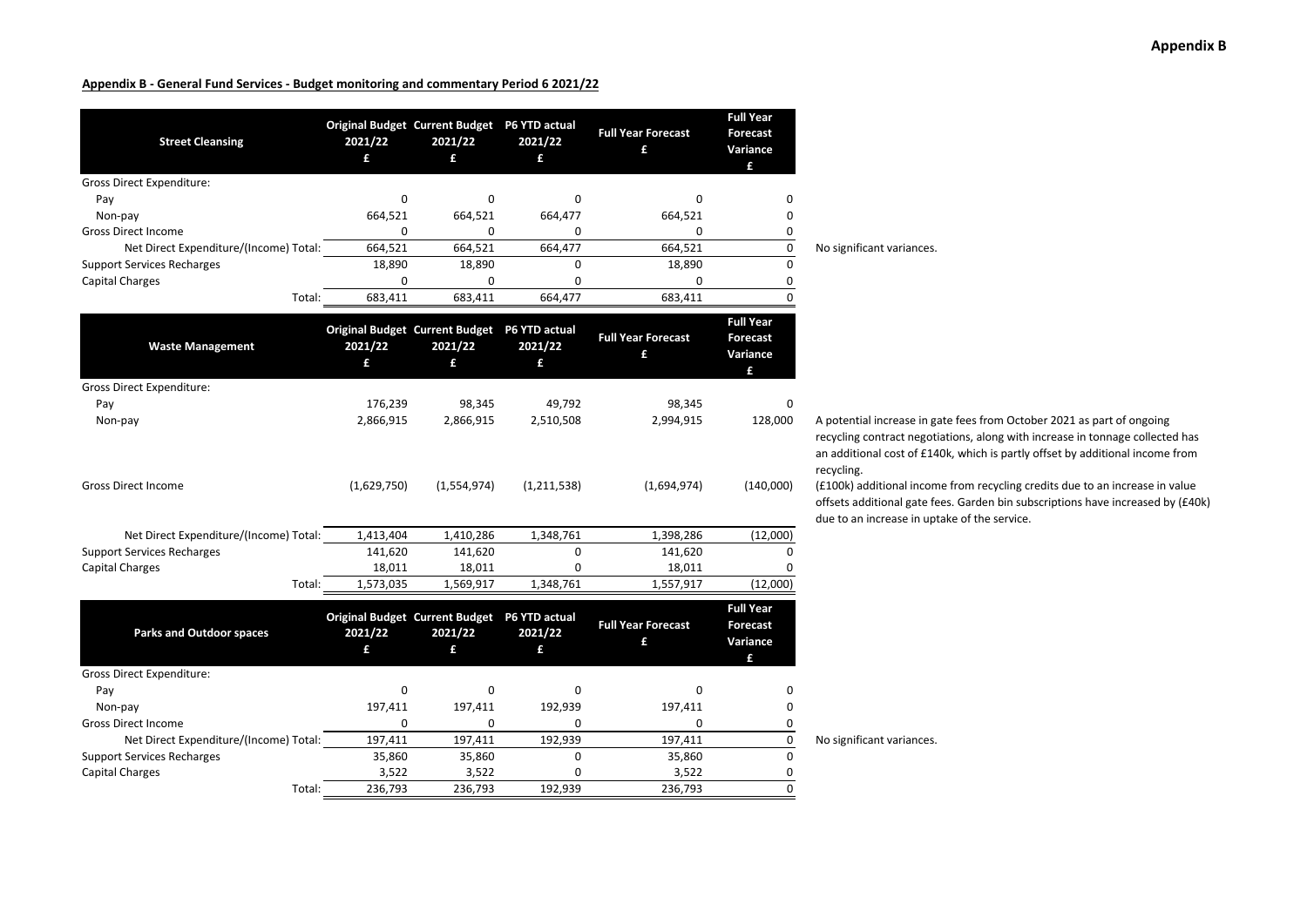| <b>Outdoor Sports</b>                                          | Original Budget Current Budget P6 YTD actual<br>2021/22<br>£ | 2021/22<br>£ | 2021/22<br>£ | <b>Full Year Forecast</b><br>£ | <b>Full Year</b><br><b>Forecast</b><br>Variance<br>£ |                           |
|----------------------------------------------------------------|--------------------------------------------------------------|--------------|--------------|--------------------------------|------------------------------------------------------|---------------------------|
| <b>Gross Direct Expenditure:</b>                               |                                                              |              |              |                                |                                                      |                           |
| Pay                                                            | 0                                                            | $\Omega$     | 0            | 0                              | 0                                                    |                           |
| Non-pay                                                        | 410,059                                                      | 442,173      | 439,569      | 442,173                        | $\Omega$                                             |                           |
| <b>Gross Direct Income</b>                                     | (89, 684)                                                    | (89, 684)    | (62, 178)    | (95, 284)                      | (5,600)                                              |                           |
| Net Direct Expenditure/(Income) Total:                         | 320,375                                                      | 352,489      | 377,391      | 346,889                        | (5,600)                                              | No significant variances. |
| <b>Support Services Recharges</b>                              | 44,860                                                       | 44,860       | 0            | 44,860                         | 0                                                    |                           |
| <b>Capital Charges</b>                                         | 55,285                                                       | 55,285       | $\Omega$     | 55,285                         | 0                                                    |                           |
| Total:                                                         | 420,520                                                      | 452,634      | 377,391      | 447,034                        | (5,600)                                              |                           |
| Licensing                                                      | Original Budget Current Budget P6 YTD actual<br>2021/22      | 2021/22      | 2021/22      | <b>Full Year Forecast</b><br>£ | <b>Full Year</b><br>Forecast<br>Variance             |                           |
|                                                                | £                                                            | £            | £            |                                | £                                                    |                           |
| <b>Gross Direct Expenditure:</b>                               |                                                              |              |              |                                |                                                      |                           |
| Pay                                                            | 111,385                                                      | 109,002      | 46,011       | 109,002                        | 0                                                    |                           |
| Non-pay                                                        | 29,833                                                       | 29,833       | 11,721       | 29,833                         | 0                                                    |                           |
| <b>Gross Direct Income</b>                                     | (269, 874)                                                   | (269, 874)   | (203, 768)   | (269, 874)                     | 0                                                    |                           |
| Net Direct Expenditure/(Income) Total:                         | (128, 656)                                                   | (131,039)    | (146, 036)   | (131,039)                      | 0                                                    | No significant variances. |
| <b>Support Services Recharges</b>                              | 120,420                                                      | 120,420      | 0            | 120,420                        | 0                                                    |                           |
| <b>Capital Charges</b>                                         | 0                                                            | 0            | $\Omega$     | 0                              | 0                                                    |                           |
| Total:                                                         | (8, 236)                                                     | (10, 619)    | (146, 036)   | (10, 619)                      | $\Omega$                                             |                           |
|                                                                |                                                              |              |              |                                |                                                      |                           |
| <b>Total Environmental Services:</b>                           | 5,784,219                                                    | 5,830,284    | 4,049,211    | 5,751,435                      | (78, 849)                                            |                           |
| <b>Total Environmental Services excluding</b>                  |                                                              |              | 4,049,211    | 4,862,112                      |                                                      |                           |
| capital charges and recharges:                                 | 4,894,896                                                    | 4,940,961    |              |                                | (78, 849)                                            |                           |
| <b>Total Environmental Services excluding</b><br>recharges:    | 5,063,129                                                    | 5,109,194    | 4,049,211    | 5,030,345                      | (78, 849)                                            |                           |
|                                                                |                                                              |              |              |                                |                                                      |                           |
| <b>Total for Services:</b>                                     | 10,447,281                                                   | 11,433,930   | 562,966      | 11,420,253                     | (13, 677)                                            |                           |
| Total for Services excluding capital charges<br>and recharges: | 11,002,196                                                   | 12,154,045   | 912,700      | 12,145,968                     | (8,077)                                              |                           |
| <b>Total for Services excluding recharges:</b>                 | 12,361,674                                                   | 13,513,523   | 562,966      | 13,499,846                     | (13, 677)                                            |                           |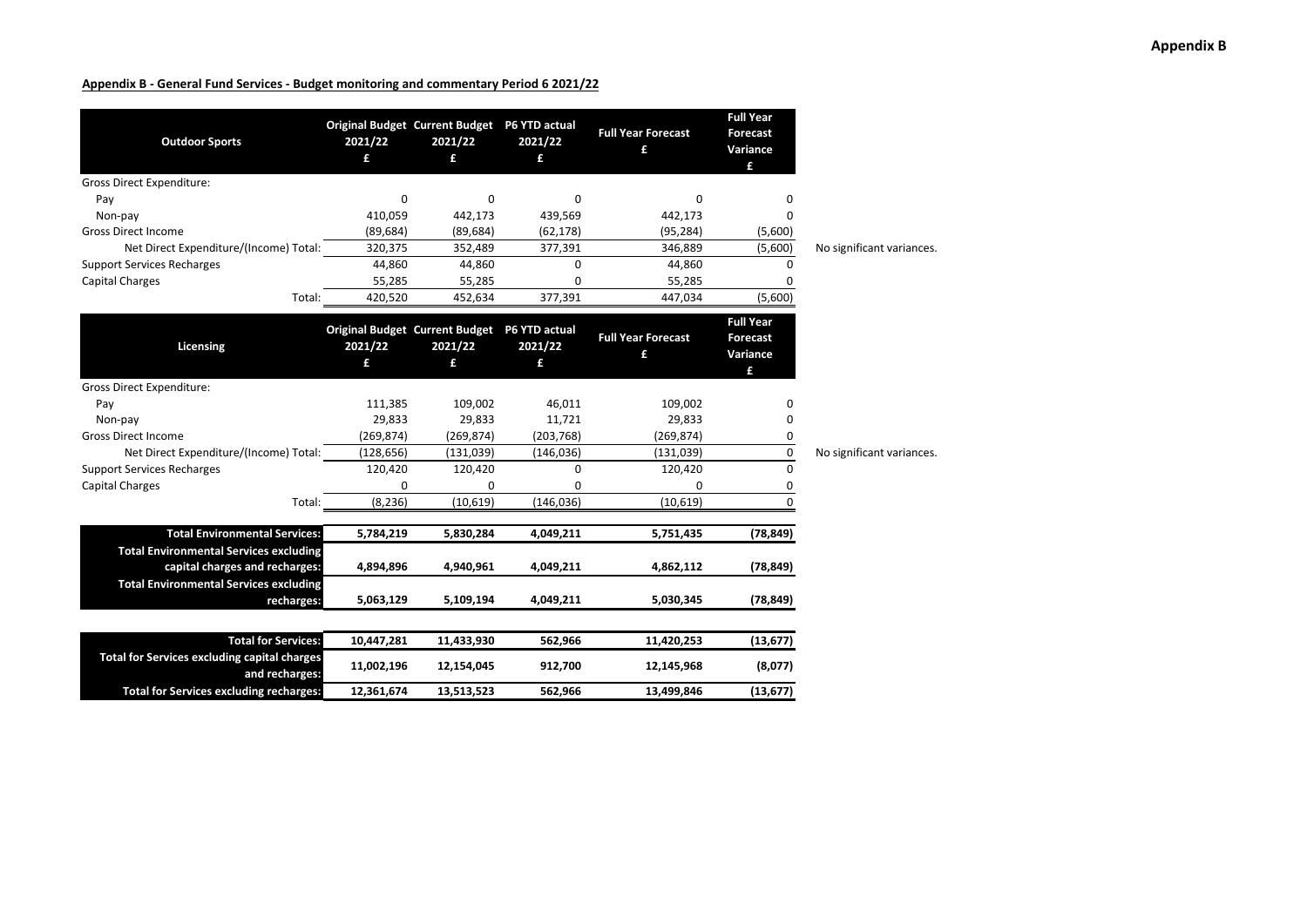|                                  | <b>Original Budget</b><br>2021/22<br>£ | <b>Current Budget</b><br>2021/22<br>£ | <b>Forecast</b><br>2021/22<br>£ | Variance<br>£ |
|----------------------------------|----------------------------------------|---------------------------------------|---------------------------------|---------------|
| Employee                         | 12,709,425                             | 13,305,647                            | 13,087,195                      | (218, 452)    |
| Premises                         | 5,244,049                              | 5,307,166                             | 5,502,253                       | 195,087       |
| Transport                        | 140,032                                | 140,032                               | 125,367                         | (14, 665)     |
| Supplies & Services              | 6,136,567                              | 8,531,203                             | 9,802,241                       | 1,271,038     |
| Third Party Payments             | 3,370,226                              | 3,370,226                             | 3,479,792                       | 109,566       |
| <b>Transfer Payments</b>         | 23,411,668                             | 23,411,668                            | 22,587,849                      | (823, 819)    |
| <b>Support Services</b>          | 117,400                                | 117,400                               | 136,400                         | 19,000        |
| Capital Charges                  | 1,616,310                              | 1,616,310                             | 1,616,310                       | 0             |
| Support Services - Recharges Out | (11, 440, 153)                         | (11,605,353)                          | (11,605,353)                    | 0             |
| Support Services - Recharges In  | 9,525,760                              | 9,525,760                             | 9,525,760                       | 0             |
| Income                           | (40, 384, 003)                         | (42, 286, 129)                        | (42, 837, 561)                  | (551, 432)    |
|                                  | 10,447,281                             | 11,433,930                            | 11,420,253                      | (13, 677)     |

# **Appendix C - Summary of General Fund Services Income & Expenditure (detail within Appendix B) for Period 6 2021/22**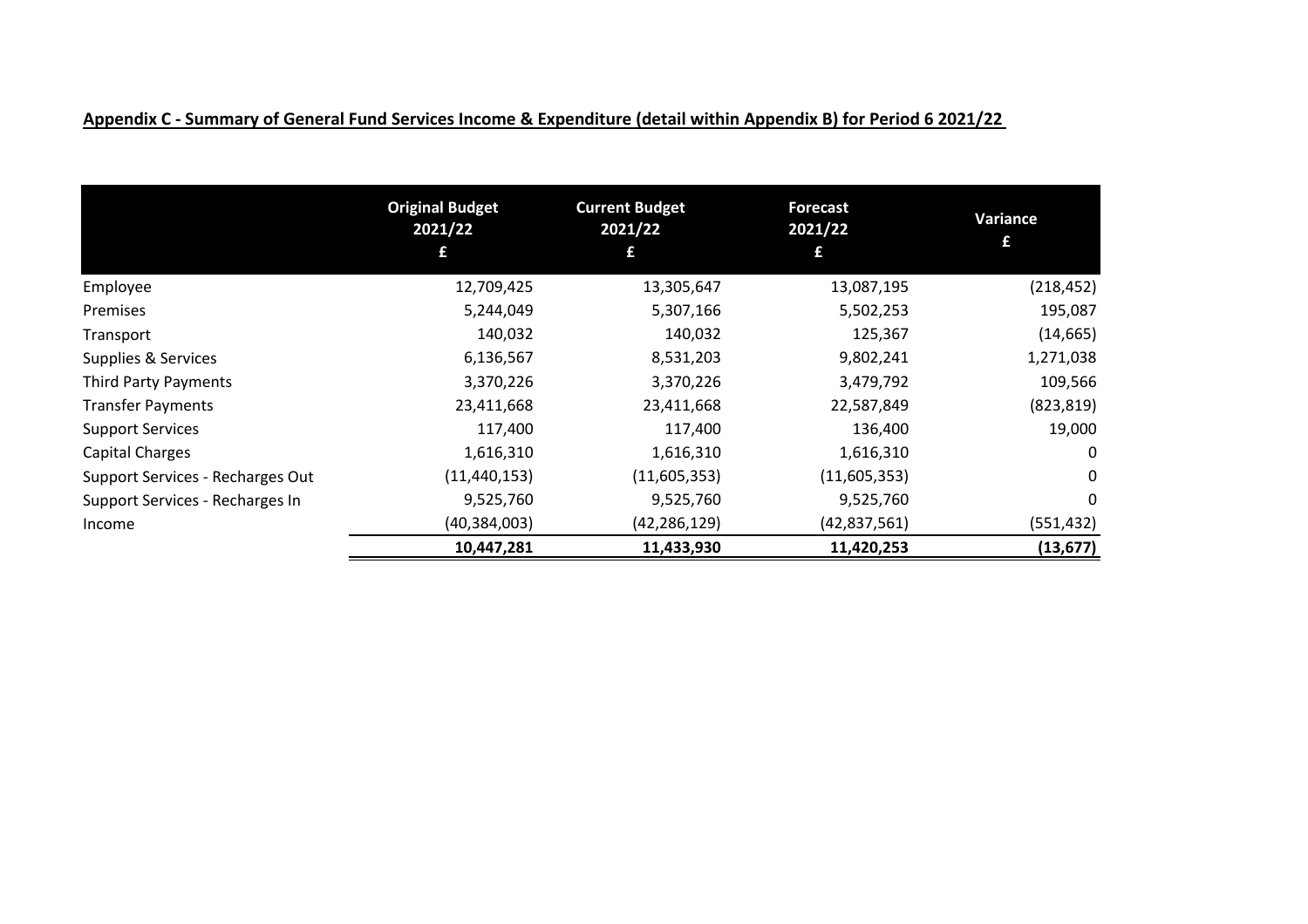|                                                      |                                       |                                           | <b>Budget Expenditure £000</b> |                         |                           |                   | 2021/22 Expenditure £000           | 21/22 Financing - £000   |                                  |                                                 |                            |                                      |
|------------------------------------------------------|---------------------------------------|-------------------------------------------|--------------------------------|-------------------------|---------------------------|-------------------|------------------------------------|--------------------------|----------------------------------|-------------------------------------------------|----------------------------|--------------------------------------|
| <b>Services &amp; Projects</b>                       | <b>Rolled Forward</b><br>20/21 Budget | <b>Approved</b><br>21/22<br><b>Budget</b> | Original<br>21/22 Budget       | Updated<br>21/22 Budget | <b>Actuals to</b><br>date | Forecast<br>21/22 | <b>Budget remaining to</b><br>date | <b>Borrowing</b>         | Grants &<br><b>Contributions</b> | Revenue/<br><b>Earmarked</b><br><b>Reserves</b> | Capital<br><b>Receipts</b> | 2022/23 Est.<br><b>Carry Forward</b> |
| CCTV Upgrade - Town Centre                           |                                       | 76                                        | 76                             | 76                      | 76                        | 76                | $\overline{1}$                     | 76                       |                                  |                                                 |                            | $\mathbf{0}$                         |
| Safer Streets Round 2                                |                                       |                                           |                                | 111                     | $\sim$                    | 111               | 111                                | 15                       | 96                               |                                                 |                            |                                      |
| Human Resources Job Evaluation system                |                                       | 21                                        | 21                             | 21                      | 16                        | 21                |                                    | 21                       |                                  |                                                 |                            | $\mathbf 0$                          |
| <b>Total: Executive</b>                              |                                       | 97                                        | 97                             | 208                     | 92                        | 208               | 116                                | 112                      | 96                               |                                                 | $\blacksquare$             | $\mathbf 0$                          |
| Childrens Playground Refurbishment                   | 86                                    |                                           | 86                             | 86                      | $\Omega$                  | 86                | 86                                 | 86                       |                                  |                                                 |                            | $\Omega$                             |
| <b>Wellesley CCTV</b>                                | 15                                    |                                           | 15                             |                         |                           |                   |                                    |                          |                                  |                                                 |                            |                                      |
| <b>Wellesley Track</b>                               | $\sim$                                |                                           | ÷.                             | 48                      | 25                        | 48                | 23                                 | 48                       |                                  |                                                 | ÷.                         | $\sim$                               |
| <b>Total: Communities</b>                            | 101                                   |                                           | 101                            | 134                     | 26                        | 134               | 109                                | 134                      |                                  | Ξ.                                              | $\blacksquare$             | $\mathbf{0}$                         |
| St Nicholas Minster West Boundary Wall               | 95                                    |                                           | 95                             | 95                      |                           | 95                | 95                                 | 95                       |                                  |                                                 |                            | $\mathbf{0}$                         |
| St Nicholas car park north Boundary Wall             | 25                                    |                                           | 25                             | 25                      |                           | 25                | 25                                 | 25                       |                                  |                                                 |                            |                                      |
| Crematorium Office Roof Works                        | 22                                    |                                           | 22                             | 22                      |                           | 22                | 22                                 | 22                       |                                  |                                                 |                            | $\mathbf 0$                          |
| Crematorium Main Roof Works                          |                                       |                                           |                                | 60                      |                           | 60                | 60                                 | 60                       |                                  |                                                 |                            |                                      |
| <b>Crematorium Tearooms</b>                          | 433                                   |                                           | 433                            | 453                     | 3                         | 453               | 450                                | 453                      |                                  |                                                 |                            | $\mathbf 0$                          |
| <b>Total: Customer Services</b>                      | 575                                   |                                           | 575                            | 655                     | $\overline{\mathbf{3}}$   | 655               | 652                                | 655                      |                                  |                                                 | $\blacksquare$             | $\mathbf{0}$                         |
| Health and Leisure (Marina) Centre                   | 19,649                                |                                           | 19,649                         | 19,699                  | 5,965                     | 15,000            | 13,734                             | 16,027                   | 2,426                            | 50                                              | 1,195                      | 4,699                                |
| The Waterways                                        | $\overline{4}$                        |                                           | $\overline{4}$                 | $\Delta$                |                           | $\overline{4}$    | $\Delta$                           |                          |                                  |                                                 |                            | $\mathbf{0}$                         |
| Phoenix Pool & Gym car park extension                | 130                                   |                                           | 130                            | 130                     |                           |                   | 130                                | 130                      |                                  |                                                 |                            | 130                                  |
| <b>Town Deal</b>                                     |                                       |                                           |                                | $\sim$                  | 1                         |                   | -1                                 |                          |                                  |                                                 |                            | <b>TBC</b>                           |
| Future High Street Fund                              |                                       |                                           |                                |                         |                           |                   |                                    |                          |                                  |                                                 |                            | <b>TBC</b>                           |
| Different Light                                      | 635                                   |                                           | 635                            | 635                     | 156                       | 635               | 479                                |                          | 635                              |                                                 |                            | $\overline{0}$                       |
| <b>Heritage Action Zone</b>                          | 25                                    |                                           | 25                             | 25                      | я.                        | 25                | 25                                 |                          | 25                               |                                                 |                            | $\mathbf 0$                          |
| <b>Total: Inward Investment</b>                      | 20,442                                | $\overline{\phantom{a}}$                  | 20,442                         | 20,492                  | 6,122                     | 15,664            | 14,371                             | 16,157                   | 3,090                            | 50                                              | 1,195                      | 4,828                                |
| <b>Disabled Facilities Grants</b>                    | 849                                   | 1,200                                     | 2,049                          | 2,257                   | 357                       | 1,000             | 1,900                              |                          | 2,175                            |                                                 | 82                         | 1,257                                |
| <b>Better Care Fund Projects</b>                     | $\overline{7}$                        |                                           | $\overline{7}$                 |                         | -1                        | 8                 | 6                                  |                          | 8                                |                                                 |                            |                                      |
| <b>Empty Homes</b>                                   | 510                                   |                                           | 510                            | 510                     |                           | 250               | 510                                | 482                      |                                  |                                                 | 28                         | 260                                  |
| <b>DFG Top-up Grants</b>                             | 250                                   |                                           | 250                            | 250                     |                           |                   | 250                                |                          |                                  | 250                                             |                            | 250                                  |
| DFG Top-up Loans                                     | 150                                   |                                           | 150                            | 150                     |                           |                   | 150                                |                          |                                  | 150                                             |                            | 150                                  |
| Norfolk & Waveney Equity Loan Scheme                 | 36                                    |                                           | 36                             | 164                     |                           | 36                | 164                                |                          |                                  |                                                 | 164                        | 128                                  |
| Equity Home Improvement Loans                        | 545                                   |                                           | 545                            | 631                     |                           | 50                | 631                                |                          |                                  |                                                 | 631                        | 581                                  |
| HMOs /Guesthouse Purchase & Repair<br>Scheme         | 1,739                                 |                                           | 1,739                          | 1,739                   | 32                        | 1,000             | 1,706                              | 1,739                    |                                  |                                                 |                            | 739                                  |
| Acquisition of property for tranisitional<br>housing | 1,640                                 |                                           | 1,640                          | 1,640                   | 44                        | 1,000             | 1,596                              | 782                      | 793                              |                                                 | 65                         | 640                                  |
| <b>Community Housing Fund Loans</b>                  | 540                                   |                                           | 540                            | 540                     | $\sim$                    | 100               | 540                                | $\overline{\phantom{a}}$ |                                  | 540                                             |                            | 440                                  |
| <b>Total: Housing</b>                                | 6,266                                 | 1,200                                     | 7,466                          | 7,888                   | 435                       | 3,444             | 7,453                              | 3,003                    | 2,975                            | 940                                             | 970                        | 4,445                                |
| ICT Investment to deliver GYBC ICT Strategy          | 430                                   | 1,000                                     | 1,430                          | 1,430                   | 322                       | 750               | 1,107                              | 1,400                    |                                  | 30                                              |                            | 680                                  |
| <b>Total: IT, Communications &amp; Marketing</b>     | 430                                   | 1,000                                     | 1,430                          | 1,430                   | 322                       | 750               | 1,107                              | 1,400                    |                                  | 30                                              |                            | 680                                  |